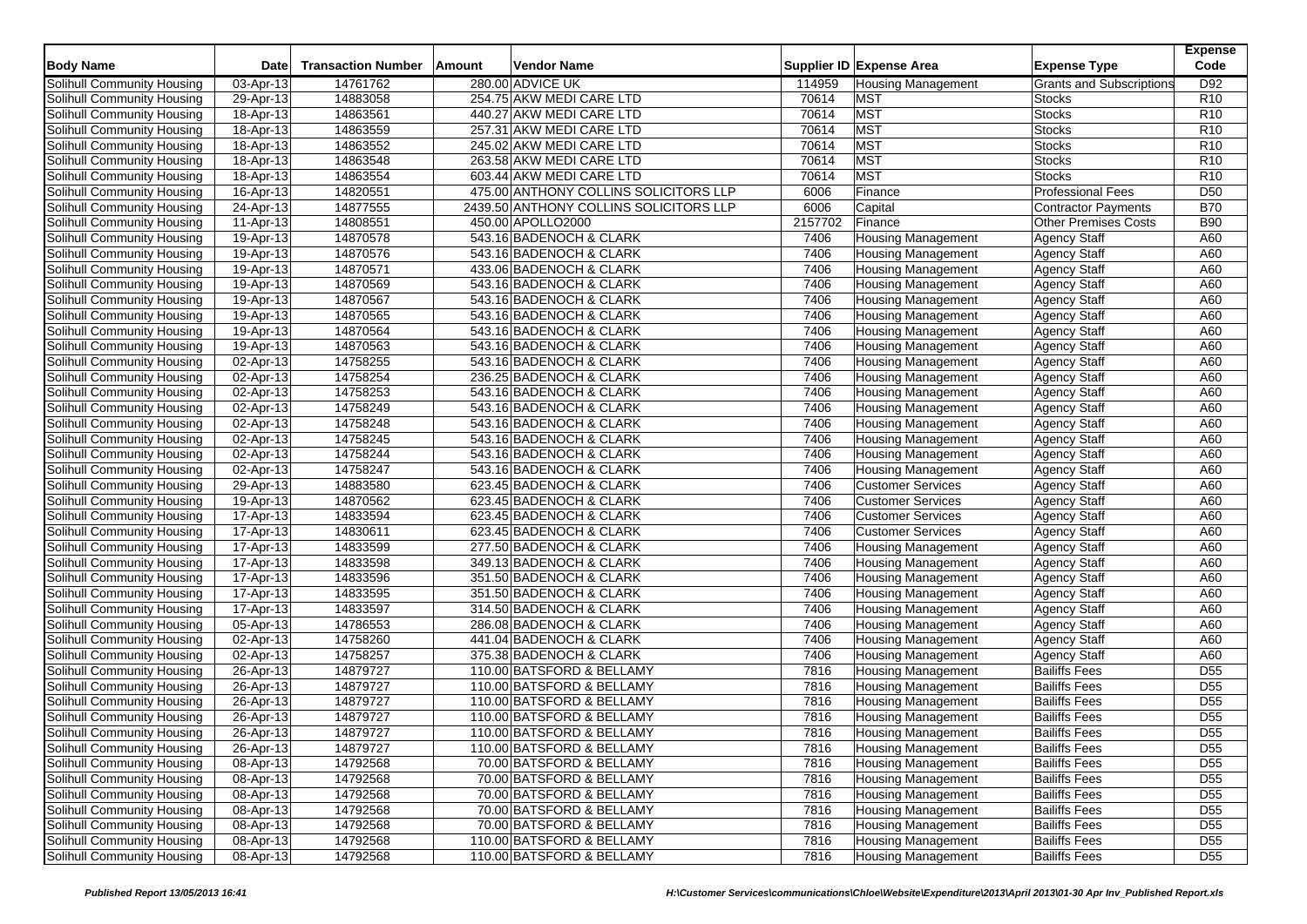| <b>Body Name</b>           | <b>Date</b>  | <b>Transaction Number</b> | Amount | <b>Vendor Name</b>                |         | Supplier ID Expense Area                               | <b>Expense Type</b>          | <b>Expense</b><br>Code |
|----------------------------|--------------|---------------------------|--------|-----------------------------------|---------|--------------------------------------------------------|------------------------------|------------------------|
| Solihull Community Housing | 08-Apr-13    | 14792568                  |        | 110.00 BATSFORD & BELLAMY         | 7816    | <b>Housing Management</b>                              | <b>Bailiffs Fees</b>         | D <sub>55</sub>        |
| Solihull Community Housing | 08-Apr-13    | 14792568                  |        | 110.00 BATSFORD & BELLAMY         | 7816    | <b>Housing Management</b>                              | <b>Bailiffs Fees</b>         | D <sub>55</sub>        |
| Solihull Community Housing | 08-Apr-13    | 14792568                  |        | 70.00 BATSFORD & BELLAMY          | 7816    | <b>Housing Management</b>                              | <b>Bailiffs Fees</b>         | D <sub>55</sub>        |
| Solihull Community Housing | 08-Apr-13    | 14792568                  |        | 70.00 BATSFORD & BELLAMY          | 7816    | <b>Housing Management</b>                              | <b>Bailiffs Fees</b>         | D <sub>55</sub>        |
| Solihull Community Housing | 08-Apr-13    | 14792568                  |        | 70.00 BATSFORD & BELLAMY          | 7816    | <b>Housing Management</b>                              | <b>Bailiffs Fees</b>         | D <sub>55</sub>        |
| Solihull Community Housing | 05-Apr-13    | 14786551                  |        | 110.00 BATSFORD & BELLAMY         | 7816    | <b>Housing Management</b>                              | <b>Bailiffs Fees</b>         | D <sub>55</sub>        |
| Solihull Community Housing | 05-Apr-13    | 14786551                  |        | 110.00 BATSFORD & BELLAMY         | 7816    | <b>Housing Management</b>                              | <b>Bailiffs Fees</b>         | D <sub>55</sub>        |
| Solihull Community Housing | 05-Apr-13    | 14786551                  |        | 110.00 BATSFORD & BELLAMY         | 7816    | <b>Housing Management</b>                              | <b>Bailiffs Fees</b>         | D <sub>55</sub>        |
| Solihull Community Housing | 05-Apr-13    | 14786551                  |        | 110.00 BATSFORD & BELLAMY         | 7816    | <b>Housing Management</b>                              | <b>Bailiffs Fees</b>         | D <sub>55</sub>        |
| Solihull Community Housing | 05-Apr-13    | 14786551                  |        | 110.00 BATSFORD & BELLAMY         | 7816    | <b>Housing Management</b>                              | <b>Bailiffs Fees</b>         | D <sub>55</sub>        |
| Solihull Community Housing | 12-Apr-13    | 14812656                  |        | 1193.74 BBLB ARCHITECTS           | 201898  | Investment, Planning & Services Other Fees and Charges |                              | D <sub>59</sub>        |
| Solihull Community Housing | 11-Apr-13    | 14808553                  |        | 1516.67 BEARWOOD COURT HOTEL      | 79791   | <b>Housing Management</b>                              | <b>B&amp;B Accommodation</b> | <b>B23</b>             |
| Solihull Community Housing | 29-Apr-13    | 14881989                  |        | 275.00 BECKETT ABRASIVES LTD      | 7916    | <b>MST</b>                                             | <b>Stocks</b>                | R <sub>10</sub>        |
| Solihull Community Housing | 29-Apr-13    | 14881988                  |        | 728.67 BECKETT ABRASIVES LTD      | 7916    | <b>MST</b>                                             | <b>Stocks</b>                | R <sub>10</sub>        |
| Solihull Community Housing | 29-Apr-13    | 14881984                  |        | 237.49 BECKETT ABRASIVES LTD      | 7916    | <b>MST</b>                                             | <b>Stocks</b>                | R <sub>10</sub>        |
| Solihull Community Housing | 29-Apr-13    | 14881965                  |        | 430.32 BECKETT ABRASIVES LTD      | 7916    | MST                                                    | <b>Stocks</b>                | R10                    |
| Solihull Community Housing | 29-Apr-13    | 14881983                  |        | 541.30 BECKETT ABRASIVES LTD      | 7916    | <b>MST</b>                                             | <b>Stocks</b>                | R <sub>10</sub>        |
| Solihull Community Housing | 22-Apr-13    | 14873651                  |        | 272.54 BECKETT ABRASIVES LTD      | 7916    | <b>MST</b>                                             | <b>Stocks</b>                | R <sub>10</sub>        |
| Solihull Community Housing | 22-Apr-13    | 14873652                  |        | 242.59 BECKETT ABRASIVES LTD      | 7916    | <b>MST</b>                                             | <b>Stocks</b>                | R10                    |
| Solihull Community Housing | 22-Apr-13    | 14873645                  |        | 3092.88 BECKETT ABRASIVES LTD     | 7916    | <b>MST</b>                                             | <b>Stocks</b>                | R <sub>10</sub>        |
| Solihull Community Housing | 23-Apr-13    | 14874573                  |        | 591.40 BERBEN INSTALLATIONS LTD   | 20346   | <b>MST</b>                                             | <b>External Structures</b>   | <b>B33</b>             |
| Solihull Community Housing | 12-Apr-13    | 14812554                  |        | 308.60 BERBEN INSTALLATIONS LTD   | 20346   | <b>MST</b>                                             | <b>External Structures</b>   | <b>B33</b>             |
| Solihull Community Housing | 05-Apr-13    | 14783554                  |        | 1592.70 BERBEN INSTALLATIONS LTD  | 20346   | <b>MST</b>                                             | <b>External Structures</b>   | <b>B33</b>             |
| Solihull Community Housing | 05-Apr-13    | 14783553                  |        | 1114.59 BERBEN INSTALLATIONS LTD  | 20346   | <b>MST</b>                                             | <b>External Structures</b>   | <b>B33</b>             |
| Solihull Community Housing | 05-Apr-13    | 14783551                  |        | 382.00 BERBEN INSTALLATIONS LTD   | 20346   | <b>MST</b>                                             | <b>External Structures</b>   | <b>B33</b>             |
| Solihull Community Housing | 05-Apr-13    | 14783550                  |        | 421.00 BERBEN INSTALLATIONS LTD   | 20346   | MST                                                    | <b>External Structures</b>   | <b>B33</b>             |
| Solihull Community Housing | 05-Apr-13    | 14783552                  |        | 770.93 BERBEN INSTALLATIONS LTD   | 20346   | <b>MST</b>                                             | <b>External Structures</b>   | <b>B33</b>             |
| Solihull Community Housing | 23-Apr-13    | 14874574                  |        | 1308.50 BERBEN INSTALLATIONS LTD  | 20346   | <b>MST</b>                                             | Voids                        | <b>B</b> 38            |
| Solihull Community Housing | 12-Apr-13    | 14812553                  |        | 614.25 BERBEN INSTALLATIONS LTD   | 20346   | <b>MST</b>                                             | Voids                        | <b>B38</b>             |
| Solihull Community Housing | 23-Apr-13    | 14874575                  |        | 588.13 BERBEN INSTALLATIONS LTD   | 20346   | <b>MST</b>                                             | <b>External Structures</b>   | <b>B33</b>             |
| Solihull Community Housing | 15-Apr-13    | 14814563                  |        | 980.64 BERBEN INSTALLATIONS LTD   | 20346   | <b>MST</b>                                             | <b>External Structures</b>   | <b>B33</b>             |
| Solihull Community Housing | 19-Apr-13    | 14870587                  |        | 30068.00 BERBEN INSTALLATIONS LTD | 20346   | Capital                                                | <b>Contractor Payments</b>   | <b>B70</b>             |
| Solihull Community Housing | 12-Apr-13    | 14812658                  |        | 2877.16 BERBEN INSTALLATIONS LTD  | 20346   | Capital                                                | Contractor Payments          | <b>B70</b>             |
| Solihull Community Housing | 12-Apr-13    | 14812658                  |        | 2018.00 BERBEN INSTALLATIONS LTD  | 20346   | Capital                                                | Contractor Payments          | <b>B70</b>             |
| Solihull Community Housing | 24-Apr-13    | 14875214                  |        | 4914.57 BERBEN INSTALLATIONS LTD  | 20346   | <b>MST</b>                                             | <b>Internal Works</b>        | <b>B31</b>             |
| Solihull Community Housing | 29-Apr-13    | 14883566                  |        | 1696.12 BERBEN INSTALLATIONS LTD  | 20346   | Capital                                                | <b>Contractor Payments</b>   | <b>B70</b>             |
| Solihull Community Housing | 02-Apr-13    | 14758188                  |        | 9181.68 BERBEN INSTALLATIONS LTD  | 20346   | Capital                                                | <b>Contractor Payments</b>   | <b>B70</b>             |
| Solihull Community Housing | 05-Apr-13    | 14786555                  |        | 67121.97 BERBEN INSTALLATIONS LTD | 20346   | Capital                                                | <b>Contractor Payments</b>   | <b>B70</b>             |
| Solihull Community Housing | 05-Apr-13    | 14786554                  |        | 18788.00 BERBEN INSTALLATIONS LTD | 20346   | Capital                                                | <b>Contractor Payments</b>   | <b>B70</b>             |
| Solihull Community Housing | 16-Apr-13    | 14820553                  |        | 4274.16 BERBEN INSTALLATIONS LTD  | 20346   | Investment, Planning & Services Utility Related Works  |                              | <b>B34</b>             |
| Solihull Community Housing | 16-Apr-13    | 14820552                  |        | 1170.54 BERBEN INSTALLATIONS LTD  | 20346   | Investment, Planning & Services Utility Related Works  |                              | <b>B34</b>             |
| Solihull Community Housing | 11-Apr-13    | 14808562                  |        | 1040.48 BERBEN INSTALLATIONS LTD  | 20346   | Investment, Planning & Services Utility Related Works  |                              | <b>B34</b>             |
| Solihull Community Housing | 11-Apr-13    | 14808561                  |        | 6697.14 BERBEN INSTALLATIONS LTD  | 20346   | Investment, Planning & Services Utility Related Works  |                              | <b>B34</b>             |
| Solihull Community Housing | 11-Apr-13    | 14808560                  |        | 1365.63 BERBEN INSTALLATIONS LTD  | 20346   | Investment, Planning & Services Utility Related Works  |                              | <b>B34</b>             |
| Solihull Community Housing | 11-Apr-13    | 14808559                  |        | 26308.09 BERBEN INSTALLATIONS LTD | 20346   | Investment, Planning & Services Utility Related Works  |                              | <b>B34</b>             |
| Solihull Community Housing | $11$ -Apr-13 | 14808558                  |        | 975.45 BERBEN INSTALLATIONS LTD   | 20346   | Investment, Planning & Services Utility Related Works  |                              | <b>B34</b>             |
| Solihull Community Housing | 11-Apr-13    | 14808557                  |        | 9911.89 BERBEN INSTALLATIONS LTD  | 20346   | Investment, Planning & Services Utility Related Works  |                              | <b>B34</b>             |
| Solihull Community Housing | 11-Apr-13    | 14808555                  |        | 5145.52 BERBEN INSTALLATIONS LTD  | 20346   | Investment, Planning & Services Utility Related Works  |                              | <b>B34</b>             |
| Solihull Community Housing | 11-Apr-13    | 14808554                  |        | 520.24 BERBEN INSTALLATIONS LTD   | 20346   | Investment, Planning & Services Utility Related Works  |                              | <b>B34</b>             |
| Solihull Community Housing | 11-Apr-13    | 14808556                  |        | 975.45 BERBEN INSTALLATIONS LTD   | 20346   | Investment, Planning & Services Utility Related Works  |                              | <b>B34</b>             |
| Solihull Community Housing | 04-Apr-13    | 14766676                  |        | 41335.04 BRITISH GAS NEW ENERGY   | 2609687 | Capital                                                | Contractor Payments          | <b>B70</b>             |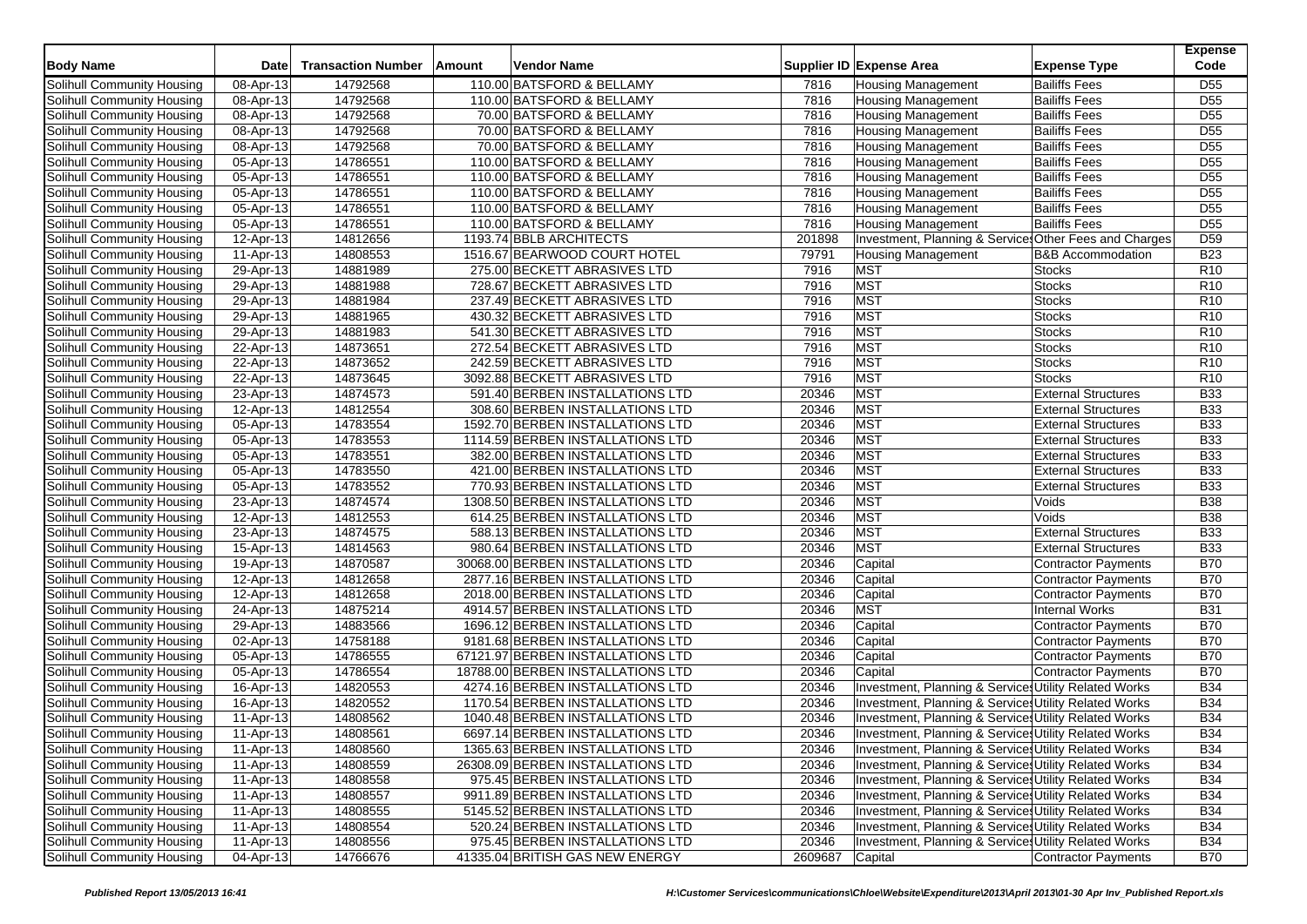| <b>Body Name</b>                  | <b>Date</b>             | <b>Transaction Number</b> | Amount | Vendor Name                                |             | <b>Supplier ID Expense Area</b>                       | <b>Expense Type</b>                      | <b>Expense</b><br>Code   |
|-----------------------------------|-------------------------|---------------------------|--------|--------------------------------------------|-------------|-------------------------------------------------------|------------------------------------------|--------------------------|
| Solihull Community Housing        | 04-Apr-13               | 14766676                  |        | 108864.96 BRITISH GAS NEW ENERGY           | 2609687     | Capital                                               | Contractor Payments                      | <b>B70</b>               |
| Solihull Community Housing        | 02-Apr-13               | 14758181                  |        | 282.41 BRITISH GAS TRADING LTD             | 9637        | <b>Housing Management</b>                             | Gas                                      | <b>B10</b>               |
| Solihull Community Housing        | 08-Apr-13               | 14792548                  |        | 14.00 BRITISH GAS TRADING LTD              | 9637        | <b>Housing Management</b>                             | Electricity                              | <b>B11</b>               |
| Solihull Community Housing        | 08-Apr-13               | 14792548                  |        | 525.37 BRITISH GAS TRADING LTD             | 9637        | <b>Housing Management</b>                             | Electricity                              | <b>B11</b>               |
| Solihull Community Housing        | 02-Apr-13               | 14758184                  |        | 376.52 BRITISH GAS TRADING LTD             | 9637        | <b>Housing Management</b>                             | Electricity                              | <b>B11</b>               |
| Solihull Community Housing        | 02-Apr-13               | 14758177                  |        | 14.00 BRITISH GAS TRADING LTD              | 9637        | <b>Housing Management</b>                             | Electricity                              | <b>B11</b>               |
| Solihull Community Housing        | 02-Apr-13               | 14758177                  |        | 232.36 BRITISH GAS TRADING LTD             | 9637        | <b>Housing Management</b>                             | Electricity                              | <b>B11</b>               |
| Solihull Community Housing        | 02-Apr-13               | 14758093                  |        | 260.78 BRITISH GAS TRADING LTD             | 9637        | <b>Housing Management</b>                             | Electricity                              | <b>B11</b>               |
| Solihull Community Housing        | 25-Apr-13               | 14876995                  |        | 225.00 BROPHY RIAZ AND PARTNERS CHARTERED  | 167258      | Capital                                               | Contractor Payments                      | <b>B70</b>               |
| Solihull Community Housing        | 25-Apr-13               | 14876994                  |        | 225.00 BROPHY RIAZ AND PARTNERS CHARTERED  | 167258      | Capital                                               | Contractor Payments                      | <b>B70</b>               |
| Solihull Community Housing        | 25-Apr-13               | 14876993                  |        | 225.00 BROPHY RIAZ AND PARTNERS CHARTERED  | 167258      | Capital                                               | Contractor Payments                      | <b>B70</b>               |
| Solihull Community Housing        | 25-Apr-13               | 14876992                  |        | 300.00 BROPHY RIAZ AND PARTNERS CHARTERED  | 167258      | Capital                                               | Contractor Payments                      | <b>B70</b>               |
| Solihull Community Housing        | 25-Apr-13               | 14876991                  |        | 1065.00 BROPHY RIAZ AND PARTNERS CHARTERED | 167258      | Capital                                               | <b>Contractor Payments</b>               | <b>B70</b>               |
| Solihull Community Housing        | 25-Apr-13               | 14876990                  |        | 1065.00 BROPHY RIAZ AND PARTNERS CHARTERED | 167258      | Capital                                               | <b>Contractor Payments</b>               | <b>B70</b>               |
| Solihull Community Housing        | 19-Apr-13               | 14870595                  |        | 2405.44 BROPHY RIAZ AND PARTNERS CHARTERED | 167258      | Capital                                               | Contractor Payments                      | <b>B70</b>               |
| Solihull Community Housing        | 19-Apr-13               | 14870593                  |        | 1543.14 BROPHY RIAZ AND PARTNERS CHARTERED | 167258      | Capital                                               | <b>Contractor Payments</b>               | <b>B70</b>               |
| Solihull Community Housing        | 19-Apr-13               | 14870591                  |        | 2170.21 BROPHY RIAZ AND PARTNERS CHARTERED | 167258      | Capital                                               | Contractor Payments                      | <b>B70</b>               |
| Solihull Community Housing        | 16-Apr-13               | 14820548                  |        | 1945.08 BROPHY RIAZ AND PARTNERS CHARTERED | 167258      | Capital                                               | <b>Contractor Payments</b>               | <b>B70</b>               |
| Solihull Community Housing        | 26-Apr-13               | 14879732                  |        | 3485.53 BT REDCARE                         | 78028       | <b>Housing Management</b>                             | <b>Utility Related Works</b>             | <b>B34</b>               |
| Solihull Community Housing        | 29-Apr-13               | 14883594                  |        | 365.00 BUILDBASE                           | 56468       | <b>MST</b>                                            | <b>Stocks</b>                            | R <sub>10</sub>          |
| Solihull Community Housing        | 22-Apr-13               | 14873665                  |        | 249.32 BUILDBASE                           | 56468       | MST                                                   | <b>Stocks</b>                            | R <sub>10</sub>          |
| Solihull Community Housing        | $\overline{22}$ -Apr-13 | 14873666                  |        | 1250.33 BUILDBASE                          | 56468       | <b>MST</b>                                            | Stocks                                   | R <sub>10</sub>          |
| Solihull Community Housing        | 22-Apr-13               | 14873662                  |        | 352.46 BUILDBASE                           | 56468       | MST                                                   | Stocks                                   | R <sub>10</sub>          |
|                                   |                         |                           |        | 750.91 BUILDBASE                           | 56468       | MST                                                   | <b>Stocks</b>                            | R10                      |
| Solihull Community Housing        | 16-Apr-13               | 14827561                  |        |                                            | 56468       | <b>MST</b>                                            | <b>Stocks</b>                            |                          |
| Solihull Community Housing        | 16-Apr-13               | 14827569                  |        | 219.58 BUILDBASE                           |             |                                                       |                                          | R <sub>10</sub>          |
| Solihull Community Housing        | 24-Apr-13               | 14875284                  |        | 308.27 BURROWS HOME COMFORTS LTD           | 273054      | MST<br><b>MST</b>                                     | <b>Other Works</b><br><b>Other Works</b> | <b>B32</b><br><b>B32</b> |
| Solihull Community Housing        | 24-Apr-13               | 14875278                  |        | 492.12 BURROWS HOME COMFORTS LTD           | 273054      |                                                       |                                          |                          |
| Solihull Community Housing        | 25-Apr-13               | 14876998                  |        | 960.38 C & C FLOORING                      | 164498      | <b>Housing Management</b>                             | Furniture                                | D <sub>11</sub>          |
| Solihull Community Housing        | 26-Apr-13               | 14880557                  |        | 209.44 C & C FLOORING                      | 164498      | <b>MST</b>                                            | <b>Internal Works</b>                    | <b>B31</b>               |
| Solihull Community Housing        | 26-Apr-13               | 14880555                  |        | 236.17 C & C FLOORING                      | 164498      | MST                                                   | <b>Internal Works</b>                    | <b>B31</b>               |
| Solihull Community Housing        | 24-Apr-13               | 14875210                  |        | 238.08 C & C FLOORING                      | 164498      | MST                                                   | <b>Internal Works</b>                    | <b>B31</b>               |
| Solihull Community Housing        | 24-Apr-13               | 14875209                  |        | 222.80 C & C FLOORING                      | 164498      | <b>MST</b>                                            | <b>Internal Works</b>                    | <b>B31</b>               |
| Solihull Community Housing        | 12-Apr-13               | 14812548                  |        | 209.12 C & C FLOORING                      | 164498      | <b>MST</b>                                            | <b>Internal Works</b>                    | <b>B31</b>               |
| Solihull Community Housing        | 12-Apr-13               | 14812659                  |        | 265.00 C & I MECHANICAL SERVICES LTD       | 1663636     | Capital                                               | <b>Contractor Payments</b>               | <b>B70</b>               |
| Solihull Community Housing        | 02-Apr-13               | 14758473                  |        | 2280.00 C & I MECHANICAL SERVICES LTD      | 1663636     | Capital                                               | <b>Contractor Payments</b>               | <b>B70</b>               |
| <b>Solihull Community Housing</b> | 02-Apr-13               | 14757997                  |        | 112552.04 CAPITA BUSINESS SERVICES LTD.    | 99513       | <b>Customer Services</b>                              | <b>ICT Software</b>                      | D31                      |
| Solihull Community Housing        | 02-Apr-13               | 14758190                  |        | 395.00 CAPITAL FURNISHINGS                 | 2071841     | <b>Housing Management</b>                             | Furniture                                | D <sub>11</sub>          |
| Solihull Community Housing        | 22-Apr-13               | 14873668                  |        | 280.00 CAPITOL JOINERY                     | 66253       | <b>MST</b>                                            | <b>Stocks</b>                            | R <sub>10</sub>          |
| Solihull Community Housing        | 16-Apr-13               | 14827574                  |        | 375.00 CAPITOL JOINERY                     | 66253       | <b>MST</b>                                            | <b>Stocks</b>                            | R <sub>10</sub>          |
| Solihull Community Housing        | 16-Apr-13               | 14827571                  |        | 560.00 CAPITOL JOINERY                     | 66253       | <b>MST</b>                                            | <b>Stocks</b>                            | R <sub>10</sub>          |
| Solihull Community Housing        | 17-Apr-13               | 14831550                  |        | 4775.34 CARETECH (UK) LTD                  | 1610610     | Investment, Planning & Service: Adaptations           |                                          | <b>B83</b>               |
| Solihull Community Housing        | 17-Apr-13               | 14830613                  |        | 2582.72 CARETECH (UK) LTD                  | 1610610     | Investment, Planning & Services Adaptations           |                                          | <b>B83</b>               |
| Solihull Community Housing        | 08-Apr-13               | 14792552                  |        | 232.50 CEL ELECTRICAL                      | 138018      | Investment, Planning & Services Utility Related Works |                                          | <b>B34</b>               |
| Solihull Community Housing        | 17-Apr-13               | 14831552                  |        | 1383.00 CENTRAL HOUSING INVESTMENT CONSORT | 1696615 MST |                                                       | <b>Internal Works</b>                    | <b>B31</b>               |
| Solihull Community Housing        | 11-Apr-13               | 14808564                  |        | 885.43 CENTRAL HOUSING INVESTMENT CONSORT  | 1696615     | MST                                                   | Other Fees and Charges                   | D <sub>59</sub>          |
| Solihull Community Housing        | $11-Apr-13$             | 14808621                  |        | 230.00 CHARTERED INSTITUTE OF HOUSING      | 9889        | <b>Customer Services</b>                              | Training                                 | A80                      |
| Solihull Community Housing        | 08-Apr-13               | 14792569                  |        | 370.00 CHARTERED INSTITUTE OF PERSONNEL AN | 132369      | <b>Customer Services</b>                              | Training                                 | A80                      |
| Solihull Community Housing        | 25-Apr-13               | 14876833                  |        | 215.78 CHUBB FIRE LTD                      | 11217       | Investment, Planning & Services Other Building costs  |                                          | <b>B39</b>               |
| Solihull Community Housing        | 25-Apr-13               | 14876822                  |        | 223.00 CHUBB FIRE LTD                      | 11217       | Investment, Planning & Service: Other Building costs  |                                          | <b>B39</b>               |
| <b>Solihull Community Housing</b> | 25-Apr-13               | 14876819                  |        | 259.37 CHUBB FIRE LTD                      | 11217       | Investment, Planning & Services Other Building costs  |                                          | <b>B39</b>               |
| Solihull Community Housing        | 11-Apr-13               | 14808565                  |        | 3451.90 CHUBB FIRE LTD                     | 11217       | Investment, Planning & Service: Other Building costs  |                                          | <b>B39</b>               |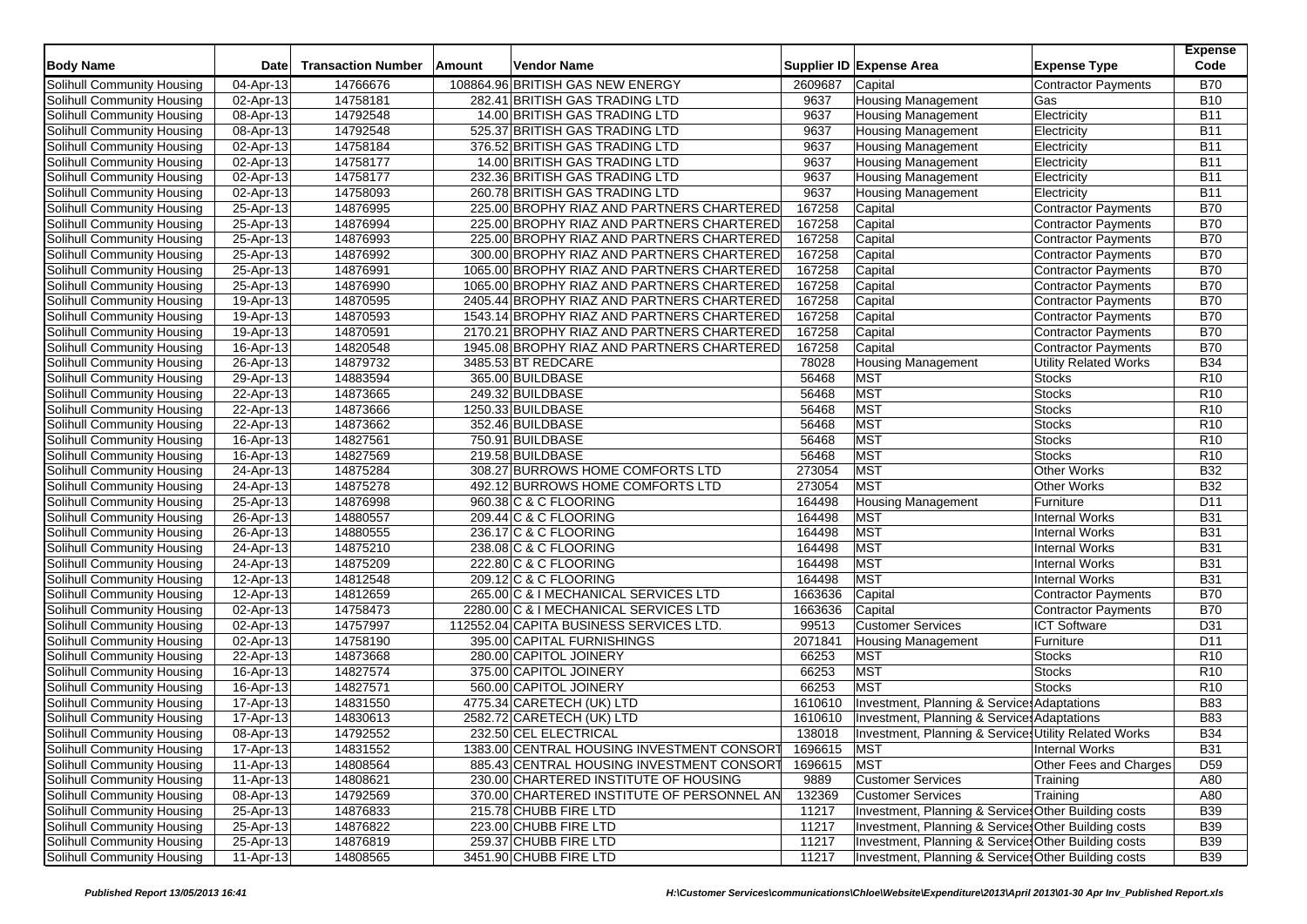| <b>Body Name</b>           | <b>Date</b>             | <b>Transaction Number</b> | Amount | <b>Vendor Name</b>                   |         | Supplier ID Expense Area                              | <b>Expense Type</b>        | <b>Expense</b><br>Code |
|----------------------------|-------------------------|---------------------------|--------|--------------------------------------|---------|-------------------------------------------------------|----------------------------|------------------------|
| Solihull Community Housing | 05-Apr-13               | 14783548                  |        | 573.03 CHUBB FIRE LTD                | 11217   | Investment, Planning & Service Other Building costs   |                            | <b>B39</b>             |
| Solihull Community Housing | 02-Apr-13               | 14758262                  |        | 1200.50 CITY ELECTRICAL FACTORS LTD  | 9948    | Investment, Planning & Services Utility Related Works |                            | <b>B34</b>             |
| Solihull Community Housing | 04-Apr-13               | 14766679                  |        | 500.00 COLEBRIDGE TRUST              | 93475   | <b>Customer Services</b>                              | Advertising                | D81                    |
| Solihull Community Housing | $\overline{02}$ -Apr-13 | 14758450                  |        | 29.82 COMCEN COMPUTER SUPPLIES LTD   | 121786  | Capital                                               | ICT - General              | D30                    |
| Solihull Community Housing | 02-Apr-13               | 14758451                  |        | 29.33 COMCEN COMPUTER SUPPLIES LTD   | 121786  | Capital                                               | ICT - General              | D30                    |
| Solihull Community Housing | 02-Apr-13               | 14758451                  |        | 268.72 COMCEN COMPUTER SUPPLIES LTD  | 121786  | Capital                                               | ICT - General              | D30                    |
| Solihull Community Housing | $\overline{02}$ -Apr-13 | 14758454                  |        | 284.02 COMCEN COMPUTER SUPPLIES LTD  | 121786  | Capital                                               | ICT - General              | D30                    |
| Solihull Community Housing | 02-Apr-13               | 14758453                  |        | 637.32 COMCEN COMPUTER SUPPLIES LTD  | 121786  | Capital                                               | ICT - General              | D <sub>30</sub>        |
| Solihull Community Housing | 02-Apr-13               | 14758450                  |        | 220.30 COMCEN COMPUTER SUPPLIES LTD  | 121786  | Capital                                               | ICT - General              | D30                    |
| Solihull Community Housing | $\overline{02}$ -Apr-13 | 14758450                  |        | 86.56 COMCEN COMPUTER SUPPLIES LTD   | 121786  | Capital                                               | ICT - General              | D30                    |
| Solihull Community Housing | 02-Apr-13               | 14758449                  |        | 2688.00 COMCEN COMPUTER SUPPLIES LTD | 121786  | Capital                                               | ICT - General              | D30                    |
| Solihull Community Housing | 02-Apr-13               | 14758452                  |        | 284.94 COMCEN COMPUTER SUPPLIES LTD  | 121786  | Capital                                               | ICT - General              | D30                    |
| Solihull Community Housing | 11-Apr-13               | 14806713                  |        | 350.00 CP BENNETT (UK) LTD           | 10108   | Capital                                               | Contractor Payments        | <b>B70</b>             |
| Solihull Community Housing | 11-Apr-13               | 14806712                  |        | 457.20 CP BENNETT (UK) LTD           | 10108   | Capital                                               | <b>Contractor Payments</b> | <b>B70</b>             |
| Solihull Community Housing | 11-Apr-13               | 14806711                  |        | 1050.00 CP BENNETT (UK) LTD          | 10108   | Capital                                               | <b>Contractor Payments</b> | <b>B70</b>             |
| Solihull Community Housing | 11-Apr-13               | 14806710                  |        | 525.00 CP BENNETT (UK) LTD           | 10108   | Capital                                               | Contractor Payments        | <b>B70</b>             |
| Solihull Community Housing | 22-Apr-13               | 14873628                  |        | 425.50 DECISION RECRUITMENT LTD      | 2370689 | <b>MST</b>                                            | <b>Agency Staff</b>        | A60                    |
| Solihull Community Housing | 16-Apr-13               | 14822548                  |        | 391.00 DECISION RECRUITMENT LTD      | 2370689 | <b>MST</b>                                            | Agency Staff               | A60                    |
| Solihull Community Housing | 11-Apr-13               | 14808566                  |        | 379.50 DECISION RECRUITMENT LTD      | 2370689 | <b>MST</b>                                            | <b>Agency Staff</b>        | A60                    |
| Solihull Community Housing | 02-Apr-13               | 14758456                  |        | 442.75 DECISION RECRUITMENT LTD      | 2370689 | <b>MST</b>                                            | <b>Agency Staff</b>        | A60                    |
| Solihull Community Housing | 11-Apr-13               | 14808567                  |        | 777.00 DECISION RECRUITMENT LTD      | 2370689 | <b>MST</b>                                            | <b>Agency Staff</b>        | A60                    |
| Solihull Community Housing | 02-Apr-13               | 14758455                  |        | 976.50 DECISION RECRUITMENT LTD      | 2370689 | <b>MST</b>                                            | <b>Agency Staff</b>        | A60                    |
| Solihull Community Housing | 11-Apr-13               | 14808568                  |        | 12128.06 DLA PIPER UK LLP            | 147168  | <b>Customer Services</b>                              | <b>Professional Fees</b>   | D <sub>50</sub>        |
| Solihull Community Housing | 05-Apr-13               | 14786563                  |        | 266.00 DMW ENVIRONMENTAL             | 281856  | <b>MST</b>                                            | <b>Internal Works</b>      | <b>B31</b>             |
| Solihull Community Housing | 05-Apr-13               | 14786561                  |        | 402.00 DMW ENVIRONMENTAL             | 281856  | <b>MST</b>                                            | <b>Internal Works</b>      | <b>B31</b>             |
| Solihull Community Housing | 05-Apr-13               | 14786557                  |        | 114.00 DMW ENVIRONMENTAL             | 281856  | <b>MST</b>                                            | <b>Internal Works</b>      | <b>B31</b>             |
| Solihull Community Housing | 16-Apr-13               | 14822551                  |        | 559.00 DMW ENVIRONMENTAL             | 281856  | <b>MST</b>                                            | <b>Internal Works</b>      | <b>B31</b>             |
| Solihull Community Housing | 16-Apr-13               | 14822550                  |        | 105.00 DMW ENVIRONMENTAL             | 281856  | <b>MST</b>                                            | <b>Internal Works</b>      | <b>B31</b>             |
| Solihull Community Housing | 05-Apr-13               | 14786563                  |        | 1077.00 DMW ENVIRONMENTAL            | 281856  | <b>MST</b>                                            | <b>Internal Works</b>      | <b>B31</b>             |
| Solihull Community Housing | 05-Apr-13               | 14786561                  |        | 225.00 DMW ENVIRONMENTAL             | 281856  | <b>MST</b>                                            | <b>Internal Works</b>      | <b>B31</b>             |
| Solihull Community Housing | 05-Apr-13               | 14786557                  |        | 2592.00 DMW ENVIRONMENTAL            | 281856  | <b>MST</b>                                            | <b>Internal Works</b>      | <b>B31</b>             |
| Solihull Community Housing | 16-Apr-13               | 14822550                  |        | 111.00 DMW ENVIRONMENTAL             | 281856  | Capital                                               | Contractor Payments        | <b>B70</b>             |
| Solihull Community Housing | 05-Apr-13               | 14786559                  |        | 299.00 DMW ENVIRONMENTAL             | 281856  | Capital                                               | <b>Contractor Payments</b> | <b>B70</b>             |
| Solihull Community Housing | 26-Apr-13               | 14879728                  |        | 1150.00 DOMESTIC ENVIRONMENTAL LTD   | 2471690 | Capital                                               | <b>Contractor Payments</b> | <b>B70</b>             |
| Solihull Community Housing | 05-Apr-13               | 14786552                  |        | 325.00 DOMESTIC ENVIRONMENTAL LTD    | 2471690 | Capital                                               | Contractor Payments        | <b>B70</b>             |
| Solihull Community Housing | 29-Apr-13               | 14883601                  |        | 248.50 DOORFIT PRODUCTS LTD          | 5228    | <b>MST</b>                                            | <b>Stocks</b>              | R <sub>10</sub>        |
| Solihull Community Housing | 22-Apr-13               | 14873689                  |        | 374.80 DOORFIT PRODUCTS LTD          | 5228    | <b>MST</b>                                            | <b>Stocks</b>              | R <sub>10</sub>        |
| Solihull Community Housing | 22-Apr-13               | 14873687                  |        | 630.00 DOORFIT PRODUCTS LTD          | 5228    | <b>MST</b>                                            | Stocks                     | R <sub>10</sub>        |
| Solihull Community Housing | 22-Apr-13               | 14873685                  |        | 420.00 DOORFIT PRODUCTS LTD          | 5228    | <b>MST</b>                                            | Stocks                     | R <sub>10</sub>        |
| Solihull Community Housing | 16-Apr-13               | 14827579                  |        | 246.90 DOORFIT PRODUCTS LTD          | 5228    | <b>MST</b>                                            | <b>Stocks</b>              | R <sub>10</sub>        |
| Solihull Community Housing | 24-Apr-13               | 14877551                  |        | 590.28 DR GAIL YOUNG                 | 221701  | <b>Housing Management</b>                             | <b>Tenant Medicals</b>     | D63                    |
| Solihull Community Housing | 02-Apr-13               | 14758191                  |        | 573.06 DR GAIL YOUNG                 | 221701  | <b>Housing Management</b>                             | <b>Tenant Medicals</b>     | D63                    |
| Solihull Community Housing | 03-Apr-13               | 14761600                  |        | 4000.00 REDACTED PERSONAL DATA       | 2607689 | Capital                                               | <b>Contractor Payments</b> | <b>B70</b>             |
| Solihull Community Housing | 29-Apr-13               | 14883604                  |        | 260.50 DRS LTD                       | 272292  | <b>MST</b>                                            | <b>Stocks</b>              | R <sub>10</sub>        |
| Solihull Community Housing | 16-Apr-13               | 14825550                  |        | 877.30 DULUX DECORATOR CENTRES       | 69460   | <b>MST</b>                                            | Internal Works             | <b>B31</b>             |
| Solihull Community Housing | 16-Apr-13               | 14825552                  |        | 582.71 DULUX DECORATOR CENTRES       | 69460   | Capital                                               | <b>Contractor Payments</b> | <b>B70</b>             |
| Solihull Community Housing | 16-Apr-13               | 14825548                  |        | 602.64 DULUX DECORATOR CENTRES       | 69460   | Capital                                               | Contractor Payments        | <b>B70</b>             |
| Solihull Community Housing | 16-Apr-13               | 14825548                  |        | 289.31 DULUX DECORATOR CENTRES       | 69460   | Capital                                               | <b>Contractor Payments</b> | <b>B70</b>             |
| Solihull Community Housing | 26-Apr-13               | 14880582                  |        | 2252.91 ECLIPSE ACCESS SOLUTIONS LTD | 141696  | Capital                                               | <b>Contractor Payments</b> | <b>B70</b>             |
| Solihull Community Housing | 26-Apr-13               | 14880581                  |        | 2233.15 ECLIPSE ACCESS SOLUTIONS LTD | 141696  | Capital                                               | Contractor Payments        | <b>B70</b>             |
| Solihull Community Housing | 15-Apr-13               | 14814697                  |        | 394.35 ECLIPSE ACCESS SOLUTIONS LTD  | 141696  | Capital                                               | Contractor Payments        | <b>B70</b>             |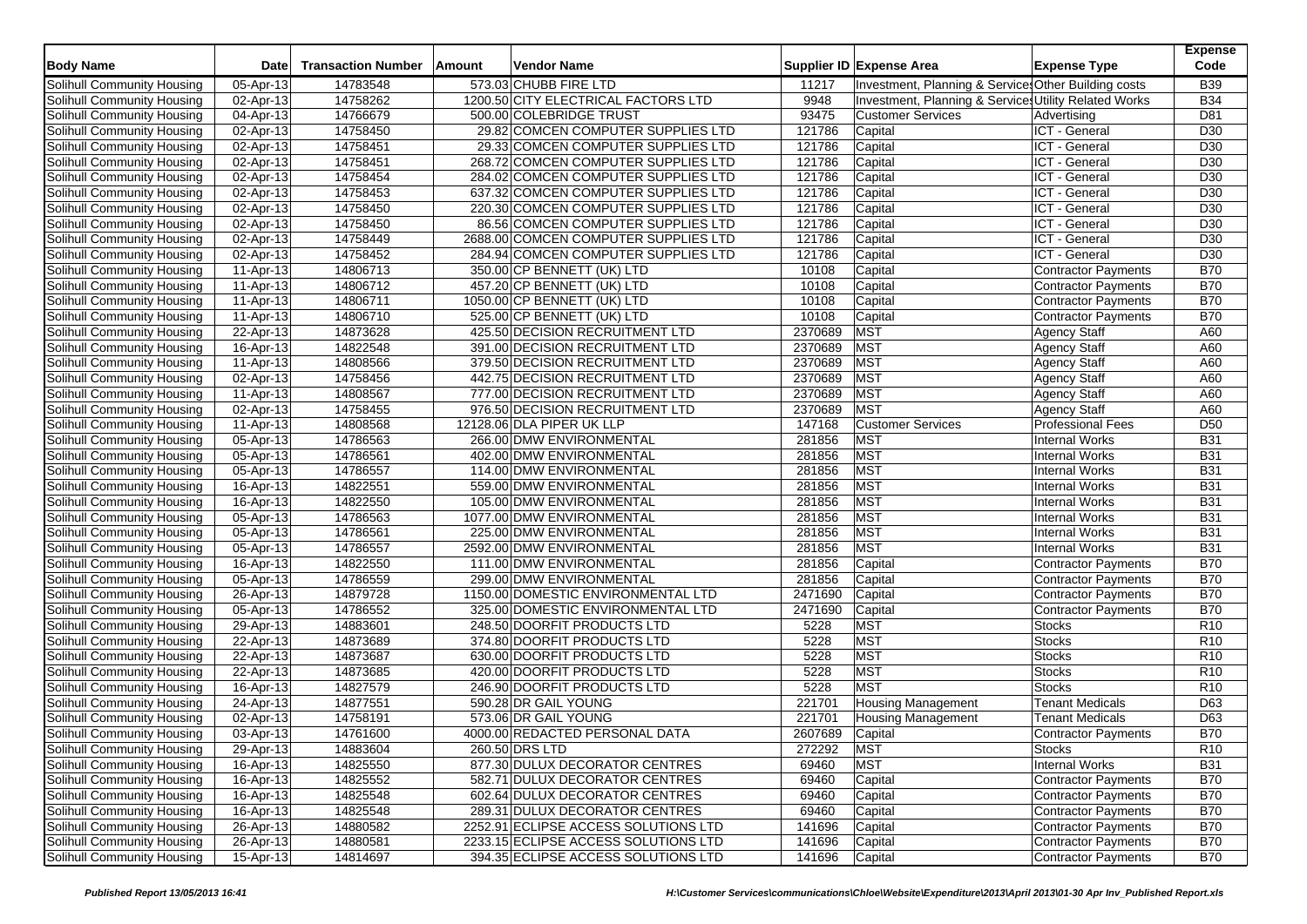| <b>Body Name</b>           | <b>Date</b>             | <b>Transaction Number</b> | Amount | <b>Vendor Name</b>                      |         | Supplier ID Expense Area                                | <b>Expense Type</b>             | <b>Expense</b><br>Code |
|----------------------------|-------------------------|---------------------------|--------|-----------------------------------------|---------|---------------------------------------------------------|---------------------------------|------------------------|
| Solihull Community Housing | 15-Apr-13               | 14814696                  |        | 3056.34 ECLIPSE ACCESS SOLUTIONS LTD    | 141696  | Capital                                                 | Contractor Payments             | <b>B70</b>             |
| Solihull Community Housing | 11-Apr-13               | 14808569                  |        | 5740.00 ECONERGY                        | 3403689 | <b>Housing Management</b>                               | Equipment Maintenance           | D <sub>17</sub>        |
| Solihull Community Housing | 11-Apr-13               | 14808569                  |        | 2288.00 ECONERGY                        | 3403689 | <b>Housing Management</b>                               | <b>Professional Fees</b>        | D <sub>50</sub>        |
| Solihull Community Housing | 11-Apr-13               | 14808570                  |        | 3000.00 ECONERGY                        | 3403689 | <b>Housing Management</b>                               | <b>Bank Charges</b>             | D <sub>57</sub>        |
| Solihull Community Housing | 05-Apr-13               | 14786564                  |        | 425.50 EDEN BROWN                       | 250546  | <b>Housing Management</b>                               | <b>Agency Staff</b>             | A60                    |
| Solihull Community Housing | 25-Apr-13               | 14877004                  |        | 684.50 EDEN BROWN RECRUITMENT LTD       | 5333    | <b>Housing Management</b>                               | <b>Agency Staff</b>             | A60                    |
| Solihull Community Housing | 25-Apr-13               | 14877002                  |        | 425.50 EDEN BROWN RECRUITMENT LTD       | 5333    | <b>Housing Management</b>                               | <b>Agency Staff</b>             | A60                    |
| Solihull Community Housing | 25-Apr-13               | 14877001                  |        | 740.00 EDEN BROWN RECRUITMENT LTD       | 5333    | <b>Housing Management</b>                               | <b>Agency Staff</b>             | A60                    |
| Solihull Community Housing | 24-Apr-13               | 14877557                  |        | 356.50 EDEN BROWN RECRUITMENT LTD       | 5333    | <b>Housing Management</b>                               | <b>Agency Staff</b>             | A60                    |
| Solihull Community Housing | 24-Apr-13               | 14877556                  |        | 629.00 EDEN BROWN RECRUITMENT LTD       | 5333    | <b>Housing Management</b>                               | <b>Agency Staff</b>             | A60                    |
| Solihull Community Housing | 17-Apr-13               | 14833603                  |        | 680.00 EDEN BROWN RECRUITMENT LTD       | 5333    | <b>Housing Management</b>                               | <b>Agency Staff</b>             | A60                    |
| Solihull Community Housing | 17-Apr-13               | 14833601                  |        | 638.25 EDEN BROWN RECRUITMENT LTD       | 5333    | <b>Housing Management</b>                               | Agency Staff                    | A60                    |
| Solihull Community Housing | 11-Apr-13               | 14808572                  |        | 684.50 EDEN BROWN RECRUITMENT LTD       | 5333    | <b>Housing Management</b>                               | <b>Agency Staff</b>             | A60                    |
| Solihull Community Housing | 11-Apr-13               | 14808573                  |        | 740.00 EDEN BROWN RECRUITMENT LTD       | 5333    | <b>Housing Management</b>                               | <b>Agency Staff</b>             | A60                    |
| Solihull Community Housing | 11-Apr-13               | 14808571                  |        | 345.00 EDEN BROWN RECRUITMENT LTD       | 5333    | <b>Housing Management</b>                               | <b>Agency Staff</b>             | A60                    |
| Solihull Community Housing | 02-Apr-13               | 14758459                  |        | 425.50 EDEN BROWN RECRUITMENT LTD       | 5333    | <b>Housing Management</b>                               | <b>Agency Staff</b>             | A60                    |
| Solihull Community Housing | 02-Apr-13               | 14758458                  |        | 630.00 EDEN BROWN RECRUITMENT LTD       | 5333    | <b>Housing Management</b>                               | <b>Agency Staff</b>             | A60                    |
| Solihull Community Housing | 02-Apr-13               | 14758457                  |        | 642.88 EDEN BROWN RECRUITMENT LTD       | 5333    | <b>Housing Management</b>                               | <b>Agency Staff</b>             | A60                    |
| Solihull Community Housing | 08-Apr-13               | 14792554                  |        | 1984.89 EDF ENERGY 1 LTD                | 135472  | <b>Housing Management</b>                               | Electricity                     | <b>B11</b>             |
| Solihull Community Housing | 19-Apr-13               | 14870613                  |        | 3786.13 ELDERCARE                       | 78964   | <b>Housing Management</b>                               | Other Supplies And Serv         | D90                    |
| Solihull Community Housing | 11-Apr-13               | 14808574                  |        | 1498.98 ELECTROTEST SERVICES LTD        | 31719   | Investment, Planning & Services Utility Related Works   |                                 | <b>B34</b>             |
| Solihull Community Housing | 22-Apr-13               | 14873630                  |        | 7155.81 ENTERPRISE MANAGED SERVICES LTD | 206418  | <b>MST</b>                                              | <b>Waste Disposal</b>           | E20                    |
| Solihull Community Housing | 22-Apr-13               | 14873630                  |        | 454.96 ENTERPRISE MANAGED SERVICES LTD  | 206418  | <b>MST</b>                                              | <b>Waste Disposal</b>           | E20                    |
| Solihull Community Housing | 26-Apr-13               | 14879729                  |        | 3260.40 ENVIRONMENT AGENCY              | 20162   | <b>MST</b>                                              | Other Fees and Charges          | D <sub>59</sub>        |
| Solihull Community Housing | 26-Apr-13               | 14879729                  |        | 4290.00 ENVIRONMENT AGENCY              | 20162   | <b>MST</b>                                              | Other Fees and Charges          | D <sub>59</sub>        |
| Solihull Community Housing | 26-Apr-13               | 14879729                  |        | 1029.60 ENVIRONMENT AGENCY              | 20162   | <b>MST</b>                                              | Other Fees and Charges          | D <sub>59</sub>        |
| Solihull Community Housing | 02-Apr-13               | 14758464                  |        | 260.16 EXPRESS LIFT ALLIANCE            | 281698  | Capital                                                 | Contractor Payments             | <b>B70</b>             |
| Solihull Community Housing | 02-Apr-13               | 14758463                  |        | 298.62 EXPRESS LIFT ALLIANCE            | 281698  | Capital                                                 | <b>Contractor Payments</b>      | <b>B70</b>             |
| Solihull Community Housing | 02-Apr-13               | 14758460                  |        | 627.38 EXPRESS LIFT ALLIANCE            | 281698  | Capital                                                 | <b>Contractor Payments</b>      | <b>B70</b>             |
| Solihull Community Housing | 11-Apr-13               | 14808549                  |        | 1300.00 FAMILY CARE TRUST (SOLIHULL)    | 5472    | <b>Housing Management</b>                               | <b>Grounds Maintenance</b>      | <b>B40</b>             |
| Solihull Community Housing | 22-Apr-13               | 14873642                  |        | 332.50 FOUR OAKS LOCK CO                | 5555    | <b>MST</b>                                              | <b>Stocks</b>                   | R <sub>10</sub>        |
| Solihull Community Housing | 12-Apr-13               | 14812653                  |        | 85814.36 G F TOMLINSON GROUP LTD        | 229201  | Capital                                                 | <b>Contractor Payments</b>      | <b>B70</b>             |
| Solihull Community Housing | 19-Apr-13               | 14870649                  |        | 230.00 GRANGE REMOVAL CO LTD            | 5676    | <b>Housing Management</b>                               | Other Supplies And Servi        | D90                    |
| Solihull Community Housing | 05-Apr-13               | 14786643                  |        | 210.00 GRANGE REMOVAL CO LTD            | 5676    | <b>Housing Management</b>                               | <b>Other Transport Costs</b>    | C90                    |
| Solihull Community Housing | 26-Apr-13               | 14880567                  |        | 648.19 HANDICARE ACCESSIBILITY LTD      | 277953  | Capital                                                 | <b>Contractor Payments</b>      | <b>B70</b>             |
| Solihull Community Housing | 26-Apr-13               | 14879719                  |        | 1966.36 HANDICARE ACCESSIBILITY LTD     | 277953  | Capital                                                 | Contractor Payments             | <b>B70</b>             |
| Solihull Community Housing | 26-Apr-13               | 14879718                  |        | 4054.00 HANDICARE ACCESSIBILITY LTD     | 277953  | Capital                                                 | Contractor Payments             | <b>B70</b>             |
| Solihull Community Housing | 08-Apr-13               | 14792555                  |        | 350.00 HAVAS PEOPLE                     | 3357693 | Investment, Planning & Services Recruitment Advertising |                                 | A71                    |
| Solihull Community Housing | 08-Apr-13               | 14792547                  |        | 8.90 HAVAS PEOPLE                       | 3357693 | Investment, Planning & Services Recruitment Advertising |                                 | A71                    |
| Solihull Community Housing | 08-Apr-13               | 14792547                  |        | 8452.34 HAVAS PEOPLE                    | 3357693 | Investment, Planning & Service: Recruitment Advertising |                                 | A71                    |
| Solihull Community Housing | 26-Apr-13               | 14879733                  |        | 720.00 HQN LTD                          | 120599  | <b>Customer Services</b>                                | <b>Grants and Subscriptions</b> | D92                    |
| Solihull Community Housing | 04-Apr-13               | 14766683                  |        | 300.00 IAM DRIVE & SURVIVE LTD          | 1557613 | <b>MST</b>                                              | Vehicle Hire                    | C30                    |
| Solihull Community Housing | 17-Apr-13               | 14833604                  |        | 240.00 INTEC MICROS LTD                 | 222791  | Capital                                                 | ICT - General                   | D <sub>30</sub>        |
| Solihull Community Housing | 17-Apr-13               | 14833604                  |        | 1830.00 INTEC MICROS LTD                | 222791  | Capital                                                 | ICT - General                   | D30                    |
| Solihull Community Housing | $\overline{17}$ -Apr-13 | 14833604                  |        | 110.00 INTEC MICROS LTD                 | 222791  | Capital                                                 | ICT - General                   | D <sub>30</sub>        |
| Solihull Community Housing | 17-Apr-13               | 14833604                  |        | 250.00 INTEC MICROS LTD                 | 222791  | Capital                                                 | ICT - General                   | D30                    |
| Solihull Community Housing | 17-Apr-13               | 14833604                  |        | 1700.00 INTEC MICROS LTD                | 222791  | Capital                                                 | ICT - General                   | D30                    |
| Solihull Community Housing | 02-Apr-13               | 14758468                  |        | 71.00 INTERCARD LTD                     | 5986    | Capital                                                 | ICT - General                   | D30                    |
| Solihull Community Housing | 02-Apr-13               | 14758468                  |        | 23.50 INTERCARD LTD                     | 5986    | Capital                                                 | ICT - General                   | D30                    |
| Solihull Community Housing | 02-Apr-13               | 14758468                  |        | 750.00 INTERCARD LTD                    | 5986    | Capital                                                 | ICT - General                   | D30                    |
| Solihull Community Housing | 02-Apr-13               | 14758468                  |        | 1750.00 INTERCARD LTD                   | 5986    | Capital                                                 | ICT - General                   | D30                    |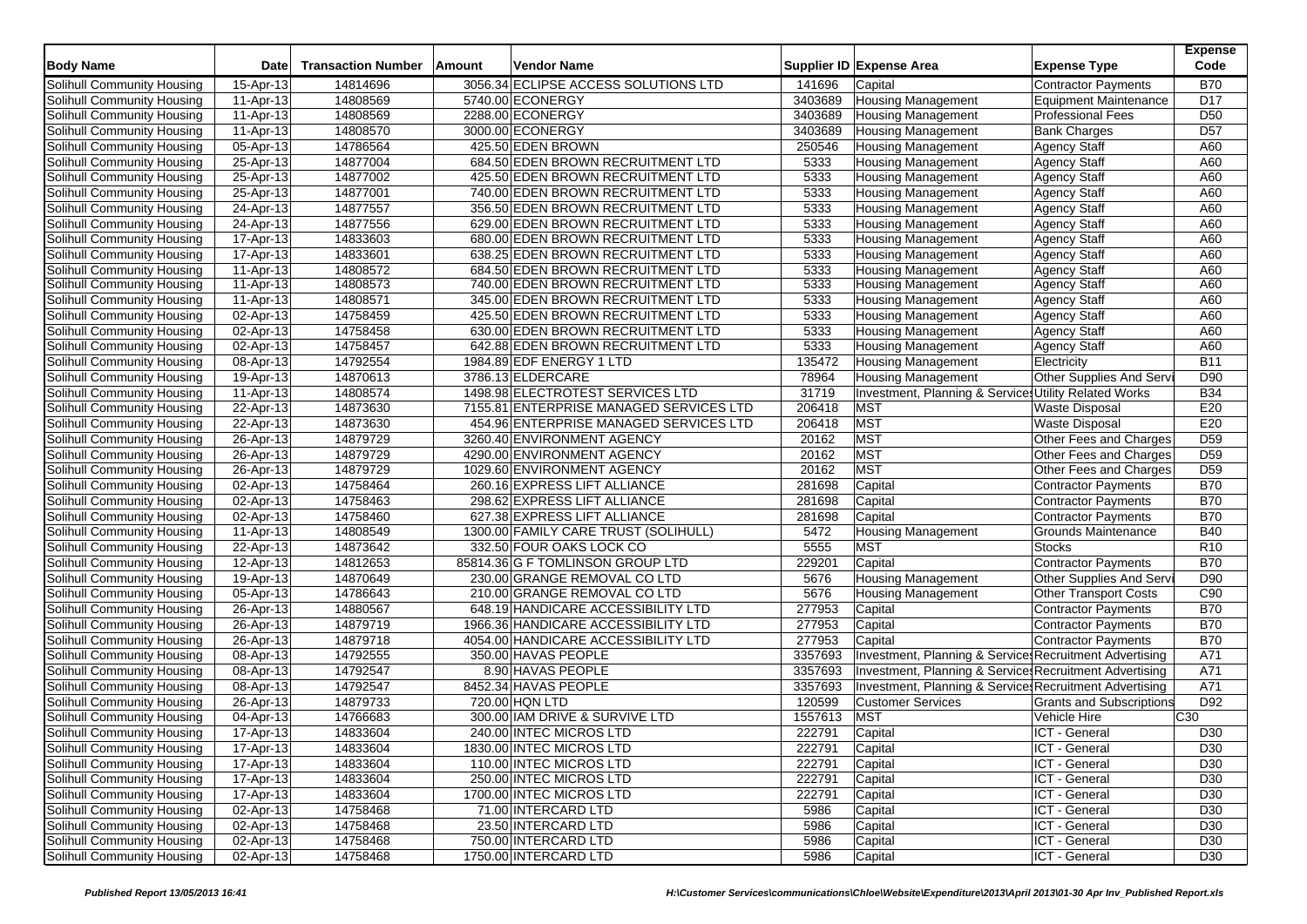| <b>Body Name</b>                  | <b>Date</b>             | <b>Transaction Number</b> | Amount | <b>Vendor Name</b>                         |         | Supplier ID Expense Area                                         | <b>Expense Type</b>            | <b>Expense</b><br>Code |
|-----------------------------------|-------------------------|---------------------------|--------|--------------------------------------------|---------|------------------------------------------------------------------|--------------------------------|------------------------|
| Solihull Community Housing        | 25-Apr-13               | 14877007                  |        | 740.00 JAMES ANDREWS RECRUITMENT SOLUTION  | 673596  | <b>Housing Management</b>                                        | <b>Agency Staff</b>            | A60                    |
| Solihull Community Housing        | 17-Apr-13               | 14833607                  |        | 740.00 JAMES ANDREWS RECRUITMENT SOLUTION  | 673596  | <b>Housing Management</b>                                        | <b>Agency Staff</b>            | A60                    |
| Solihull Community Housing        | 11-Apr-13               | 14808625                  |        | 630.00 JAMES ANDREWS RECRUITMENT SOLUTION  | 673596  | <b>Housing Management</b>                                        | <b>Agency Staff</b>            | A60                    |
| Solihull Community Housing        | 11-Apr-13               | 14808582                  |        | 750.00 JAMES ANDREWS RECRUITMENT SOLUTION  | 673596  | <b>Housing Management</b>                                        | <b>Agency Staff</b>            | A60                    |
| Solihull Community Housing        | 11-Apr-13               | 14808581                  |        | 1011.21 JAMES ANDREWS RECRUITMENT SOLUTION | 673596  | <b>Housing Management</b>                                        | <b>Agency Staff</b>            | A60                    |
| Solihull Community Housing        | 11-Apr-13               | 14808580                  |        | 620.00 JAMES ANDREWS RECRUITMENT SOLUTION  | 673596  | <b>Housing Management</b>                                        | Agency Staff                   | A60                    |
| Solihull Community Housing        | 02-Apr-13               | 14758469                  |        | 740.00 JAMES ANDREWS RECRUITMENT SOLUTION  | 673596  | <b>Housing Management</b>                                        | <b>Agency Staff</b>            | A60                    |
| Solihull Community Housing        | 04-Apr-13               | 14766550                  |        | 36620.00 JESSUP BROTHERS LTD               | 3190686 | Capital                                                          | <b>Contractor Payments</b>     | <b>B70</b>             |
| Solihull Community Housing        | 22-Apr-13               | 14873754                  |        | 536.40 JEWSON LTD                          | 6111    | <b>MST</b>                                                       | <b>Stocks</b>                  | R <sub>10</sub>        |
| Solihull Community Housing        | 22-Apr-13               | 14873750                  |        | 803.70 JEWSON LTD                          | 6111    | <b>MST</b>                                                       | <b>Stocks</b>                  | R <sub>10</sub>        |
| Solihull Community Housing        | 22-Apr-13               | 14873742                  |        | 1234.85 JEWSON LTD                         | 6111    | <b>MST</b>                                                       | <b>Stocks</b>                  | R <sub>10</sub>        |
| Solihull Community Housing        | 22-Apr-13               | 14873724                  |        | 794.74 JEWSON LTD                          | 6111    | <b>MST</b>                                                       | <b>Stocks</b>                  | R <sub>10</sub>        |
| Solihull Community Housing        | 22-Apr-13               | 14873717                  |        | 392.56 JEWSON LTD                          | 6111    | MST                                                              | <b>Stocks</b>                  | R <sub>10</sub>        |
| Solihull Community Housing        | 22-Apr-13               | 14873716                  |        | 361.05 JEWSON LTD                          | 6111    | <b>MST</b>                                                       | <b>Stocks</b>                  | R <sub>10</sub>        |
| Solihull Community Housing        | 22-Apr-13               | 14873720                  |        | 3775.77 JEWSON LTD                         | 6111    | <b>MST</b>                                                       | <b>Stocks</b>                  | R <sub>10</sub>        |
| Solihull Community Housing        | 16-Apr-13               | 14827604                  |        | 1476.10 JEWSON LTD                         | 6111    | <b>MST</b>                                                       | <b>Stocks</b>                  | R <sub>10</sub>        |
| Solihull Community Housing        | 16-Apr-13               | 14827598                  |        | 1685.18 JEWSON LTD                         | 6111    | <b>MST</b>                                                       | <b>Stocks</b>                  | R <sub>10</sub>        |
| Solihull Community Housing        | 16-Apr-13               | 14827596                  |        | 1298.10 JEWSON LTD                         | 6111    | <b>MST</b>                                                       | <b>Stocks</b>                  | R <sub>10</sub>        |
| Solihull Community Housing        | 16-Apr-13               | 14827605                  |        | 576.45 JEWSON LTD                          | 6111    | <b>MST</b>                                                       | <b>Stocks</b>                  | R <sub>10</sub>        |
| Solihull Community Housing        | 16-Apr-13               | 14827585                  |        | 370.10 JEWSON LTD                          | 6111    | <b>MST</b>                                                       | <b>Stocks</b>                  | R <sub>10</sub>        |
| Solihull Community Housing        | 16-Apr-13               | 14827614                  |        | 545.30 JOHN HICKEN LTD                     | 6130    | <b>MST</b>                                                       | <b>Stocks</b>                  | R <sub>10</sub>        |
| Solihull Community Housing        | 08-Apr-13               | 14791548                  |        | 450.00 REDACTED PERSONAL DATA              | 3344686 | <b>Balance Sheet</b>                                             | <b>Provision For Homelessr</b> | U20                    |
| Solihull Community Housing        | 16-Apr-13               | 14822554                  |        | 360.00 KAURSA CHARTERED SURVEYORS          | 2662686 | Capital                                                          | <b>Contractor Payments</b>     | <b>B70</b>             |
| Solihull Community Housing        | 15-Apr-13               | 14814731                  |        | 3500.00 KINGSHURST SPORTING CLUB FC        | 139498  | Finance                                                          | Publicity & Promotions         | D93                    |
| Solihull Community Housing        | 05-Apr-13               | 14786566                  |        | 2587.50 LANDMARK ENERGY                    | 165198  | Capital                                                          | Contractor Payments            | <b>B70</b>             |
| Solihull Community Housing        | 11-Apr-13               | 14808596                  |        | 1243.29 LAUNDRY SERV                       | 131986  | <b>Housing Management</b>                                        | <b>Equipment Rental/Lease</b>  | D <sub>18</sub>        |
| Solihull Community Housing        | 03-Apr-13               | 14760547                  |        | 352.00 LAUNDRY SERV                        | 131986  | <b>Housing Management</b>                                        | Equipment Rental/Lease         | D <sub>18</sub>        |
| Solihull Community Housing        | 25-Apr-13               | 14876968                  |        | 4000.00 LIBERATA UK LIMITED                | 260485  | <b>Housing Management</b>                                        | <b>Court Fees</b>              | D <sub>54</sub>        |
| Solihull Community Housing        | 15-Apr-13               | 14814616                  |        | 1500.00 LIFT & ENGINEERING SERVICES        | 1656614 | Investment, Planning & Services Utility Related Works            |                                | <b>B34</b>             |
| Solihull Community Housing        | 15-Apr-13               | 14814614                  |        | 13087.00 LIFT & ENGINEERING SERVICES       | 1656614 | Investment, Planning & Services Utility Related Works            |                                | <b>B34</b>             |
| Solihull Community Housing        | 15-Apr-13               | 14814626                  |        | 318.00 LIFT & ENGINEERING SERVICES         | 1656614 | Investment, Planning & Services Utility Related Works            |                                | <b>B34</b>             |
| Solihull Community Housing        | 15-Apr-13               | 14814624                  |        | 346.88 LIFT & ENGINEERING SERVICES         | 1656614 | Investment, Planning & Services Utility Related Works            |                                | <b>B34</b>             |
| Solihull Community Housing        | 15-Apr-13               | 14814619                  |        | 5000.00 LIFT & ENGINEERING SERVICES        | 1656614 | Investment, Planning & Services Utility Related Works            |                                | <b>B34</b>             |
| Solihull Community Housing        | 15-Apr-13               | 14814618                  |        | 950.00 LIFT & ENGINEERING SERVICES         | 1656614 | Investment, Planning & Services Utility Related Works            |                                | <b>B34</b>             |
| Solihull Community Housing        | 15-Apr-13               | 14814617                  |        | 5000.00 LIFT & ENGINEERING SERVICES        | 1656614 | <b>Investment, Planning &amp; Services Utility Related Works</b> |                                | <b>B34</b>             |
| Solihull Community Housing        | 15-Apr-13               | 14814620                  |        | 1500.00 LIFT & ENGINEERING SERVICES        | 1656614 | Investment, Planning & Services Utility Related Works            |                                | <b>B34</b>             |
| Solihull Community Housing        | 05-Apr-13               | 14783669                  |        | 786.31 LIFT & ENGINEERING SERVICES         | 1656614 | Investment, Planning & Services Utility Related Works            |                                | <b>B34</b>             |
| Solihull Community Housing        | 05-Apr-13               | 14783668                  |        | 579.38 LIFT & ENGINEERING SERVICES         | 1656614 | Investment, Planning & Services Utility Related Works            |                                | <b>B34</b>             |
| Solihull Community Housing        | 05-Apr-13               | 14783648                  |        | 260.00 LIFT & ENGINEERING SERVICES         | 1656614 | Investment, Planning & Services Utility Related Works            |                                | <b>B34</b>             |
| Solihull Community Housing        | 05-Apr-13               | 14783656                  |        | 1304.58 LIFT & ENGINEERING SERVICES        | 1656614 | Investment, Planning & Services Utility Related Works            |                                | <b>B34</b>             |
| Solihull Community Housing        | 04-Apr-13               | 14766703                  |        | 3648.00 LIFT & ENGINEERING SERVICES        | 1656614 | Investment, Planning & Services Utility Related Works            |                                | <b>B34</b>             |
| Solihull Community Housing        | 29-Apr-13               | 14883583                  |        | 354.64 LLOYDS TSB AUTOLEASE LTD            | 101345  | <b>MST</b>                                                       | Vehicle Hire                   | C30                    |
| Solihull Community Housing        | 17-Apr-13               | 14831562                  |        | 367.78 LLOYDS TSB AUTOLEASE LTD            | 101345  | <b>MST</b>                                                       | Vehicle Hire                   | C30                    |
| Solihull Community Housing        | 17-Apr-13               | 14831561                  |        | 882.70 LLOYDS TSB AUTOLEASE LTD            | 101345  | <b>MST</b>                                                       | Vehicle Hire                   | C30                    |
| Solihull Community Housing        | 17-Apr-13               | 14831559                  |        | 18615.75 LLOYDS TSB AUTOLEASE LTD          | 101345  | <b>MST</b>                                                       | Vehicle Hire                   | C30                    |
| Solihull Community Housing        | 05-Apr-13               | 14786573                  |        | 564.30 LYRECO UK LTD                       | 74691   | Finance                                                          | Stationery                     | D <sub>25</sub>        |
| Solihull Community Housing        | 08-Apr-13               | 14792556                  |        | 17240.43 MAN COMMERCIAL PROTECTION LTD     | 946596  | <b>Housing Management</b>                                        | Security                       | <b>B43</b>             |
| Solihull Community Housing        | $\overline{04}$ -Apr-13 | 14766704                  |        | 5000.00 MAYFIELD ASSET & PROPERTY MANAGEME | 196882  | <b>Customer Services</b>                                         | Rents                          | <b>B22</b>             |
| Solihull Community Housing        | 02-Apr-13               | 14758472                  |        | 5000.00 MAYFIELD ASSET & PROPERTY MANAGEME | 196882  | <b>Customer Services</b>                                         | Rents                          | <b>B22</b>             |
| <b>Solihull Community Housing</b> | 05-Apr-13               | 14786576                  |        | 251.63 MAYFIELD ASSET & PROPERTY MANAGEME  | 196882  | <b>Customer Services</b>                                         | <b>General Building Costs</b>  | <b>B30</b>             |
| Solihull Community Housing        | 05-Apr-13               | 14786575                  |        | 273.72 MAYFIELD ASSET & PROPERTY MANAGEME  | 196882  | <b>Customer Services</b>                                         | <b>General Building Costs</b>  | <b>B30</b>             |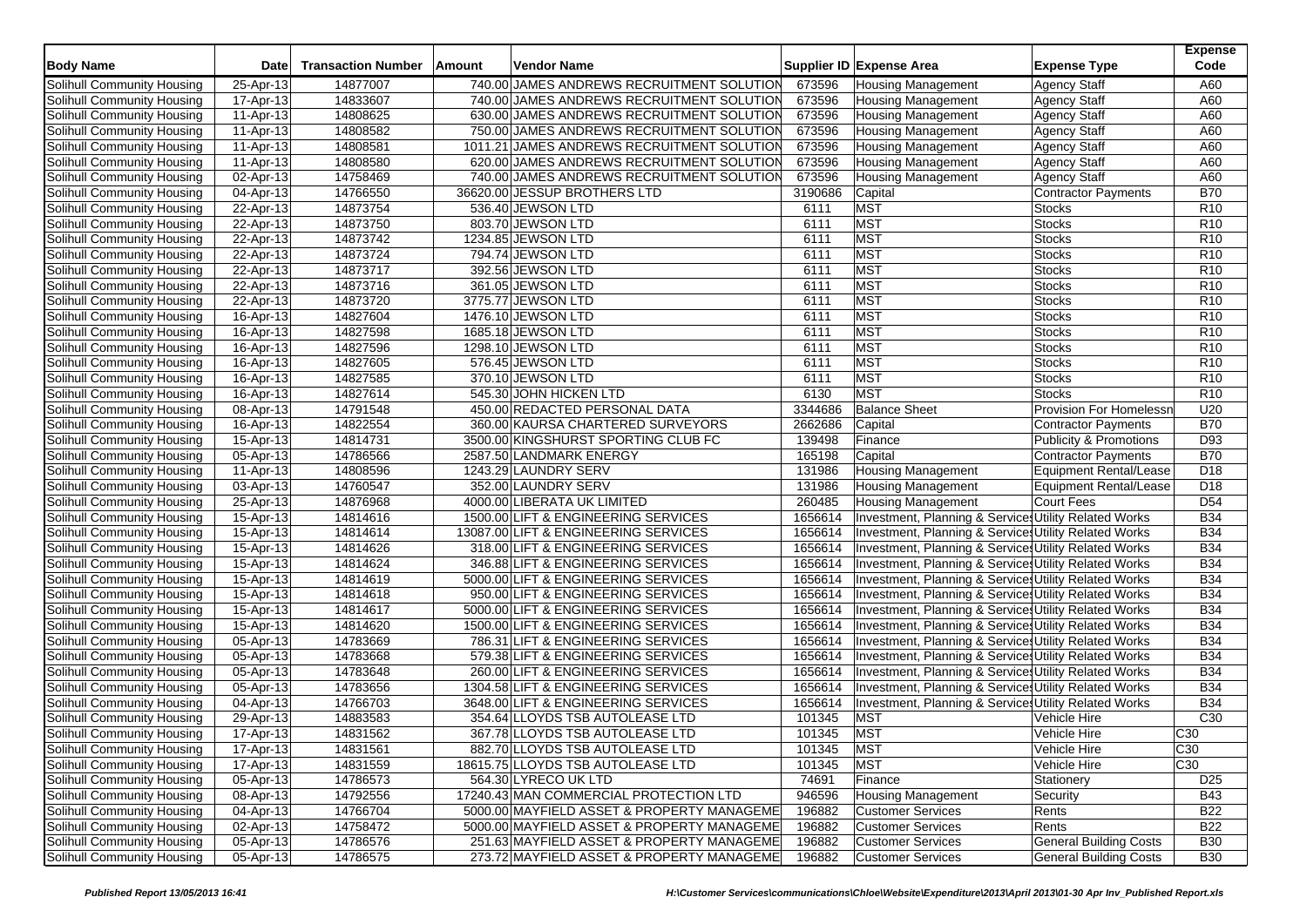| <b>Body Name</b>           | <b>Date</b>            | <b>Transaction Number</b> | Amount | Vendor Name                                                                                |                | Supplier ID Expense Area                                                                                      | <b>Expense Type</b>           | <b>Expense</b><br>Code   |
|----------------------------|------------------------|---------------------------|--------|--------------------------------------------------------------------------------------------|----------------|---------------------------------------------------------------------------------------------------------------|-------------------------------|--------------------------|
| Solihull Community Housing | 05-Apr-13              | 14786574                  |        | 251.63 MAYFIELD ASSET & PROPERTY MANAGEME                                                  | 196882         | <b>Customer Services</b>                                                                                      | <b>General Building Costs</b> | <b>B30</b>               |
| Solihull Community Housing | 05-Apr-13              | 14786577                  |        | 263.28 MAYFIELD ASSET & PROPERTY MANAGEME                                                  | 196882         | <b>Customer Services</b>                                                                                      | <b>General Building Costs</b> | <b>B30</b>               |
| Solihull Community Housing | 04-Apr-13              | 14766704                  |        | 1776.91 MAYFIELD ASSET & PROPERTY MANAGEME                                                 | 196882         | <b>Customer Services</b>                                                                                      | <b>General Building Costs</b> | <b>B30</b>               |
| Solihull Community Housing | 02-Apr-13              | 14758472                  |        | 1776.91 MAYFIELD ASSET & PROPERTY MANAGEME                                                 | 196882         | <b>Customer Services</b>                                                                                      | <b>General Building Costs</b> | <b>B30</b>               |
| Solihull Community Housing | 03-Apr-13              | 14761620                  |        | 2148.05 REDACTED PERSONAL DATA                                                             | 3300686        | <b>Balance Sheet</b>                                                                                          | Movement Incentive Sche       | U32                      |
| Solihull Community Housing | 24-Apr-13              | 14875371                  |        | 809.59 MOSSVALE MAINTENANCE & SEALING SERV                                                 | 48908          | Investment, Planning & Service General Building Costs                                                         |                               | <b>B30</b>               |
| Solihull Community Housing | 26-Apr-13              | 14879722                  |        | 2068.13 MOSSVALE MAINTENANCE & SEALING SERV                                                | 48908          | <b>MST</b>                                                                                                    | <b>Other Works</b>            | <b>B32</b>               |
| Solihull Community Housing | 24-Apr-13              | 14877560                  |        | 822.60 MOSSVALE MAINTENANCE & SEALING SERV                                                 | 48908          | <b>MST</b>                                                                                                    | Other Building costs          | <b>B39</b>               |
| Solihull Community Housing | 19-Apr-13              | 14870619                  |        | 822.60 MOSSVALE MAINTENANCE & SEALING SERV                                                 | 48908          | MST                                                                                                           | Other Building costs          | <b>B39</b>               |
| Solihull Community Housing | 19-Apr-13              | 14870618                  |        | 342.75 MOSSVALE MAINTENANCE & SEALING SERV                                                 | 48908          | <b>MST</b>                                                                                                    | Other Building costs          | <b>B39</b>               |
| Solihull Community Housing | 16-Apr-13              | 14822556                  |        | 927.70 MOSSVALE MAINTENANCE & SEALING SERV                                                 | 48908          | <b>MST</b>                                                                                                    | Other Building costs          | <b>B39</b>               |
| Solihull Community Housing | 16-Apr-13              | 14822556                  |        | 636.90 MOSSVALE MAINTENANCE & SEALING SERV                                                 | 48908          | MST                                                                                                           | Other Building costs          | <b>B39</b>               |
| Solihull Community Housing | 16-Apr-13              | 14822555                  |        | 3262.32 MOSSVALE MAINTENANCE & SEALING SERV                                                | 48908          | <b>MST</b>                                                                                                    | Voids                         | <b>B38</b>               |
| Solihull Community Housing | 11-Apr-13              | 14808585                  |        | 2665.28 MOSSVALE MAINTENANCE & SEALING SERV                                                | 48908          | MST                                                                                                           | Voids                         | <b>B38</b>               |
| Solihull Community Housing | 11-Apr-13              | 14808584                  |        | 3851.86 MOSSVALE MAINTENANCE & SEALING SERV                                                | 48908          | <b>MST</b>                                                                                                    | Voids                         | <b>B38</b>               |
| Solihull Community Housing | 24-Apr-13              | 14877560                  |        | 137.10 MOSSVALE MAINTENANCE & SEALING SERV                                                 | 48908          | <b>MST</b>                                                                                                    | Other Building costs          | <b>B39</b>               |
| Solihull Community Housing | 19-Apr-13              | 14870619                  |        | 479.85 MOSSVALE MAINTENANCE & SEALING SERV                                                 | 48908          | <b>MST</b>                                                                                                    | Other Building costs          | <b>B39</b>               |
| Solihull Community Housing | 19-Apr-13              | 14870618                  |        | 411.30 MOSSVALE MAINTENANCE & SEALING SERV                                                 | 48908          | <b>MST</b>                                                                                                    | Other Building costs          | <b>B39</b>               |
| Solihull Community Housing | 16-Apr-13              | 14822556                  |        | 149.15 MOSSVALE MAINTENANCE & SEALING SERV                                                 | 48908          | <b>MST</b>                                                                                                    | Other Building costs          | <b>B39</b>               |
| Solihull Community Housing | 16-Apr-13              | 14822555                  |        | 532.80 MOSSVALE MAINTENANCE & SEALING SERV                                                 | 48908          | <b>MST</b>                                                                                                    | Voids                         | <b>B38</b>               |
| Solihull Community Housing | 11-Apr-13              | 14808585                  |        | 193.64 MOSSVALE MAINTENANCE & SEALING SERV                                                 | 48908          | MST                                                                                                           | Voids                         | <b>B38</b>               |
| Solihull Community Housing | 11-Apr-13              | 14808584                  |        | 704.83 MOSSVALE MAINTENANCE & SEALING SERV                                                 | 48908          | <b>MST</b>                                                                                                    | Voids                         | <b>B38</b>               |
| Solihull Community Housing | 23-Apr-13              | 14874620                  |        | 699.32 MOSSVALE MAINTENANCE & SEALING SERV                                                 | 48908          | <b>MST</b>                                                                                                    | Other Building costs          | <b>B39</b>               |
| Solihull Community Housing | 02-Apr-13              | 14758478                  |        | 11868.87 MOSSVALE MAINTENANCE & SEALING SERV                                               | 48908          | Capital                                                                                                       | <b>Contractor Payments</b>    | <b>B70</b>               |
| Solihull Community Housing | 02-Apr-13              | 14758476                  |        | 9519.00 MOSSVALE MAINTENANCE & SEALING SERV                                                | 48908          | Capital                                                                                                       | <b>Contractor Payments</b>    | <b>B70</b>               |
| Solihull Community Housing | 24-Apr-13              | 14875412                  |        | 223.39 MOSSVALE MAINTENANCE & SEALING SERV                                                 | 48908          | Investment, Planning & Service Utility Related Works                                                          |                               | <b>B34</b>               |
| Solihull Community Housing | 24-Apr-13              | 14875410                  |        | 308.08 MOSSVALE MAINTENANCE & SEALING SERV                                                 | 48908          | Investment, Planning & Services Utility Related Works                                                         |                               | <b>B34</b>               |
| Solihull Community Housing | 24-Apr-13              | 14875403                  |        | 407.96 MOSSVALE MAINTENANCE & SEALING SERV                                                 | 48908          | Investment, Planning & Service, Utility Related Works                                                         |                               | <b>B34</b>               |
| Solihull Community Housing | 24-Apr-13              | 14875380                  |        | 308.08 MOSSVALE MAINTENANCE & SEALING SERV                                                 | 48908          | Investment, Planning & Services Utility Related Works                                                         |                               | <b>B34</b>               |
| Solihull Community Housing | 24-Apr-13              | 14875392                  |        | 223.39 MOSSVALE MAINTENANCE & SEALING SERV                                                 | 48908          | Investment, Planning & Services Utility Related Works                                                         |                               | <b>B34</b>               |
| Solihull Community Housing | 24-Apr-13              | 14875390                  |        | 225.36 MOSSVALE MAINTENANCE & SEALING SERV                                                 | 48908          | Investment, Planning & Services Utility Related Works                                                         |                               | <b>B34</b>               |
| Solihull Community Housing | 24-Apr-13              | 14875388                  |        | 297.75 MOSSVALE MAINTENANCE & SEALING SERV                                                 | 48908          | Investment, Planning & Services Utility Related Works                                                         |                               | <b>B34</b>               |
| Solihull Community Housing | 24-Apr-13              | 14875386                  |        | 223.39 MOSSVALE MAINTENANCE & SEALING SERV                                                 | 48908          | Investment, Planning & Service, Utility Related Works                                                         |                               | <b>B34</b>               |
| Solihull Community Housing | 24-Apr-13              | 14875375                  |        | 427.47 MOSSVALE MAINTENANCE & SEALING SERV                                                 | 48908          | Investment, Planning & Services Utility Related Works                                                         |                               | <b>B34</b>               |
| Solihull Community Housing | 24-Apr-13              | 14875374                  |        | 662.39 MOSSVALE MAINTENANCE & SEALING SERV                                                 | 48908          | Investment, Planning & Services Utility Related Works                                                         |                               | <b>B34</b>               |
| Solihull Community Housing | 24-Apr-13              | 14875415                  |        | 279.37 MOSSVALE MAINTENANCE & SEALING SERV                                                 | 48908          | Investment, Planning & Services Utility Related Works                                                         |                               | <b>B34</b>               |
| Solihull Community Housing | 19-Apr-13              | 14870617                  |        | 2707.73 MOSSVALE MAINTENANCE & SEALING SERV                                                | 48908          | Investment, Planning & Services Utility Related Works                                                         |                               | <b>B34</b>               |
| Solihull Community Housing | 19-Apr-13              | 14870616                  |        | 4315.58 MOSSVALE MAINTENANCE & SEALING SERV                                                | 48908          | Investment, Planning & Services Utility Related Works                                                         |                               | <b>B34</b>               |
| Solihull Community Housing | 15-Apr-13              | 14814689                  |        | 517.58 MOSSVALE MAINTENANCE & SEALING SERV                                                 | 48908          | Investment, Planning & Services Utility Related Works                                                         |                               | <b>B34</b>               |
| Solihull Community Housing | 15-Apr-13              | 14814685                  |        | 223.39 MOSSVALE MAINTENANCE & SEALING SERV                                                 | 48908          | Investment, Planning & Services Utility Related Works                                                         |                               | <b>B34</b>               |
| Solihull Community Housing | 15-Apr-13              | 14814684                  |        | 223.39 MOSSVALE MAINTENANCE & SEALING SERV                                                 | 48908          | Investment, Planning & Services Utility Related Works                                                         |                               | <b>B34</b>               |
| Solihull Community Housing | 15-Apr-13              | 14814682                  |        | 228.83 MOSSVALE MAINTENANCE & SEALING SERV                                                 | 48908          | Investment, Planning & Services Utility Related Works                                                         |                               | <b>B34</b>               |
| Solihull Community Housing | 15-Apr-13              | 14814675                  |        | 253.02 MOSSVALE MAINTENANCE & SEALING SERV                                                 | 48908          | Investment, Planning & Services Utility Related Works                                                         |                               | <b>B34</b>               |
| Solihull Community Housing | 15-Apr-13              | 14814673                  |        | 223.39 MOSSVALE MAINTENANCE & SEALING SERV                                                 | 48908          | Investment, Planning & Services Utility Related Works                                                         |                               | <b>B34</b>               |
| Solihull Community Housing | $15-Apr-13$            | 14814679                  |        | 413.70 MOSSVALE MAINTENANCE & SEALING SERV                                                 | 48908          | Investment, Planning & Services Utility Related Works                                                         |                               | <b>B34</b>               |
| Solihull Community Housing |                        |                           |        | 4184.25 MOSSVALE MAINTENANCE & SEALING SERV                                                | 48908          | Investment, Planning & Services Utility Related Works                                                         |                               |                          |
| Solihull Community Housing | 12-Apr-13<br>12-Apr-13 | 14812673<br>14812672      |        | 3502.80 MOSSVALE MAINTENANCE & SEALING SERV                                                | 48908          | Investment, Planning & Services Utility Related Works                                                         |                               | <b>B34</b><br><b>B34</b> |
| Solihull Community Housing | 12-Apr-13              | 14812575                  |        |                                                                                            | 48908          | Investment, Planning & Services Utility Related Works                                                         |                               | <b>B34</b>               |
|                            |                        |                           |        | 227.78 MOSSVALE MAINTENANCE & SEALING SERV                                                 |                |                                                                                                               |                               |                          |
| Solihull Community Housing | 12-Apr-13<br>12-Apr-13 | 14812571<br>14812570      |        | 2519.38 MOSSVALE MAINTENANCE & SEALING SERV<br>2519.38 MOSSVALE MAINTENANCE & SEALING SERV | 48908<br>48908 | Investment, Planning & Services Utility Related Works<br>Investment, Planning & Service Utility Related Works |                               | <b>B34</b><br><b>B34</b> |
| Solihull Community Housing |                        |                           |        |                                                                                            |                |                                                                                                               |                               |                          |
| Solihull Community Housing | 12-Apr-13              | 14812569                  |        | 2519.38 MOSSVALE MAINTENANCE & SEALING SERV                                                | 48908          | Investment, Planning & Services Utility Related Works                                                         |                               | <b>B34</b>               |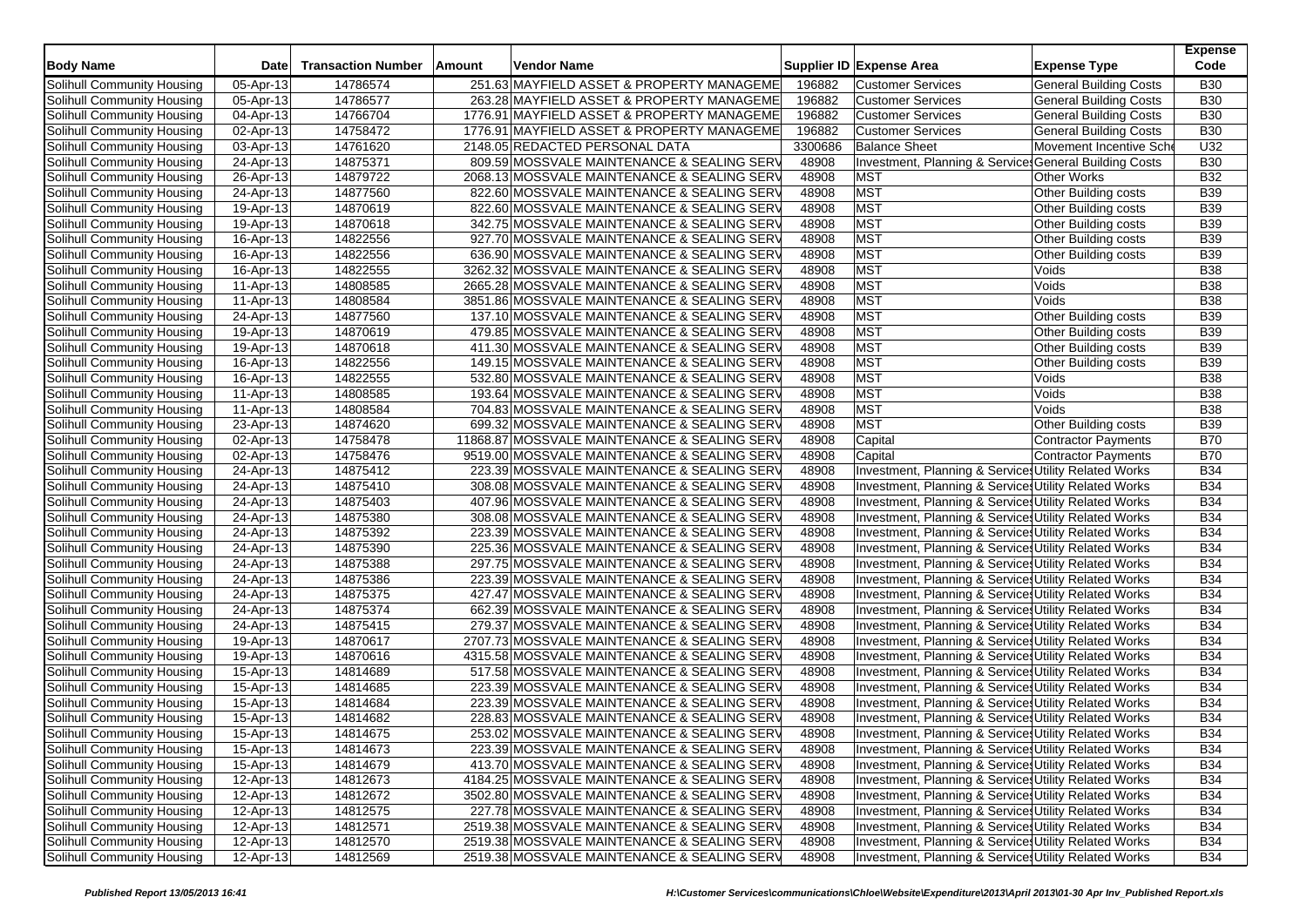| <b>Body Name</b>                  | <b>Date</b> | <b>Transaction Number</b> | Amount | Vendor Name                                 |         | Supplier ID Expense Area                              | <b>Expense Type</b>          | <b>Expense</b><br>Code |
|-----------------------------------|-------------|---------------------------|--------|---------------------------------------------|---------|-------------------------------------------------------|------------------------------|------------------------|
| Solihull Community Housing        | 12-Apr-13   | 14812576                  |        | 227.78 MOSSVALE MAINTENANCE & SEALING SERV  | 48908   | Investment, Planning & Services Utility Related Works |                              | <b>B34</b>             |
| Solihull Community Housing        | 12-Apr-13   | 14812580                  |        | 435.70 MOSSVALE MAINTENANCE & SEALING SERV  | 48908   | Investment, Planning & Services Utility Related Works |                              | <b>B34</b>             |
| Solihull Community Housing        | 12-Apr-13   | 14812578                  |        | 217.10 MOSSVALE MAINTENANCE & SEALING SERV  | 48908   | Investment, Planning & Services Utility Related Works |                              | <b>B34</b>             |
| Solihull Community Housing        | 09-Apr-13   | 14798592                  |        | 223.39 MOSSVALE MAINTENANCE & SEALING SERV  | 48908   | Investment, Planning & Services Utility Related Works |                              | <b>B34</b>             |
| Solihull Community Housing        | 08-Apr-13   | 14792557                  |        | 754.05 MOSSVALE MAINTENANCE & SEALING SERV  | 48908   | Investment, Planning & Services Utility Related Works |                              | <b>B34</b>             |
| Solihull Community Housing        | 08-Apr-13   | 14789645                  |        | 1150.53 MOSSVALE MAINTENANCE & SEALING SERV | 48908   | Investment, Planning & Services Utility Related Works |                              | <b>B34</b>             |
| Solihull Community Housing        | 08-Apr-13   | 14789638                  |        | 347.42 MOSSVALE MAINTENANCE & SEALING SERV  | 48908   | Investment, Planning & Services Utility Related Works |                              | <b>B34</b>             |
| Solihull Community Housing        | 08-Apr-13   | 14789636                  |        | 239.10 MOSSVALE MAINTENANCE & SEALING SERV  | 48908   | Investment, Planning & Services Utility Related Works |                              | <b>B34</b>             |
| Solihull Community Housing        | 08-Apr-13   | 14789632                  |        | 223.39 MOSSVALE MAINTENANCE & SEALING SERV  | 48908   | Investment, Planning & Services Utility Related Works |                              | <b>B34</b>             |
| Solihull Community Housing        | 08-Apr-13   | 14789624                  |        | 435.70 MOSSVALE MAINTENANCE & SEALING SERV  | 48908   | Investment, Planning & Services Utility Related Works |                              | <b>B34</b>             |
| Solihull Community Housing        | 08-Apr-13   | 14789619                  |        | 239.10 MOSSVALE MAINTENANCE & SEALING SERV  | 48908   | Investment, Planning & Services Utility Related Works |                              | <b>B34</b>             |
| Solihull Community Housing        | 08-Apr-13   | 14789620                  |        | 321.74 MOSSVALE MAINTENANCE & SEALING SERV  | 48908   | Investment, Planning & Services Utility Related Works |                              | <b>B34</b>             |
| Solihull Community Housing        | 08-Apr-13   | 14789612                  |        | 224.91 MOSSVALE MAINTENANCE & SEALING SERV  | 48908   | Investment, Planning & Services Utility Related Works |                              | <b>B34</b>             |
| Solihull Community Housing        | 24-Apr-13   | 14875369                  |        | 295.08 MOSSVALE MAINTENANCE & SEALING SERV  | 48908   | Investment, Planning & Services Utility Related Works |                              | <b>B34</b>             |
| Solihull Community Housing        | 24-Apr-13   | 14875413                  |        | 801.33 MOSSVALE MAINTENANCE & SEALING SERV  | 48908   | <b>MST</b>                                            | <b>Internal Works</b>        | <b>B31</b>             |
| Solihull Community Housing        | 24-Apr-13   | 14875404                  |        | 2637.98 MOSSVALE MAINTENANCE & SEALING SERV | 48908   | <b>MST</b>                                            | Internal Works               | <b>B31</b>             |
| Solihull Community Housing        | 23-Apr-13   | 14874621                  |        | 699.53 MOSSVALE MAINTENANCE & SEALING SERV  | 48908   | <b>MST</b>                                            | <b>Internal Works</b>        | <b>B31</b>             |
| Solihull Community Housing        | 12-Apr-13   | 14812584                  |        | 2789.54 MOSSVALE MAINTENANCE & SEALING SERV | 48908   | <b>MST</b>                                            | <b>Internal Works</b>        | <b>B31</b>             |
| Solihull Community Housing        | 12-Apr-13   | 14812581                  |        | 689.26 MOSSVALE MAINTENANCE & SEALING SERV  | 48908   | <b>MST</b>                                            | <b>Internal Works</b>        | <b>B31</b>             |
| Solihull Community Housing        | 12-Apr-13   | 14812582                  |        | 2349.46 MOSSVALE MAINTENANCE & SEALING SERV | 48908   | <b>MST</b>                                            | <b>Internal Works</b>        | <b>B31</b>             |
| Solihull Community Housing        | 26-Apr-13   | 14880577                  |        | 474.46 MOSSVALE MAINTENANCE & SEALING SERV  | 48908   | <b>MST</b>                                            | <b>Internal Works</b>        | <b>B31</b>             |
| Solihull Community Housing        | 23-Apr-13   | 14874622                  |        | 408.21 MOSSVALE MAINTENANCE & SEALING SERV  | 48908   | <b>MST</b>                                            | <b>Internal Works</b>        | <b>B31</b>             |
| Solihull Community Housing        | 05-Apr-13   | 14783716                  |        | 1000.40 MOSSVALE MAINTENANCE & SEALING SERV | 48908   | <b>MST</b>                                            | Mechanical & Electrical C    | <b>B92</b>             |
| Solihull Community Housing        | 05-Apr-13   | 14783712                  |        | 1043.04 MOSSVALE MAINTENANCE & SEALING SERV | 48908   | <b>MST</b>                                            | Mechanical & Electrical C    | <b>B92</b>             |
| Solihull Community Housing        | 05-Apr-13   | 14786578                  |        | 8554.75 MOSSVALE MAINTENANCE & SEALING SERV | 48908   | Capital                                               | Contractor Payments          | <b>B70</b>             |
| Solihull Community Housing        | 19-Apr-13   | 14870547                  |        | 15000.00 REDACTED PERSONAL DATA             | 148060  | Capital                                               | <b>Contractor Payments</b>   | <b>B70</b>             |
| Solihull Community Housing        | 29-Apr-13   | 14883044                  |        | 3000.00 REDACTED PERSONAL DATA              | 3350686 | <b>Balance Sheet</b>                                  | Movement Incentive Sch       | U32                    |
| Solihull Community Housing        | 03-Apr-13   | 14761618                  |        | 1957.21 REDACTED PERSONAL DATA              | 271617  | <b>Balance Sheet</b>                                  | Movement Incentive Sche      | U32                    |
| Solihull Community Housing        | 22-Apr-13   | 14873620                  |        | 3000.00 REDACTED PERSONAL DATA              | 3330686 | <b>Balance Sheet</b>                                  | Movement Incentive Sche      | U <sub>32</sub>        |
| Solihull Community Housing        | 29-Apr-13   | 14883036                  |        | 495.00 REDACTED PERSONAL DATA               | 34315   | Capital                                               | <b>Contractor Payments</b>   | <b>B70</b>             |
| Solihull Community Housing        | 03-Apr-13   | 14761615                  |        | 1922.78 REDACTED PERSONAL DATA              | 3230686 | <b>Balance Sheet</b>                                  | Movement Incentive Sche      | U32                    |
| Solihull Community Housing        | 22-Apr-13   | 14873618                  |        | 2424.29 REDACTED PERSONAL DATA              | 3356687 | <b>Balance Sheet</b>                                  | Movement Incentive Sche      | U32                    |
| Solihull Community Housing        | 26-Apr-13   | 14880565                  |        | 367.32 MTD SCAFFOLDING LTD                  | 233945  | <b>MST</b>                                            | <b>External Structures</b>   | <b>B33</b>             |
| Solihull Community Housing        | 26-Apr-13   | 14880564                  |        | 1478.10 MTD SCAFFOLDING LTD                 | 233945  | <b>MST</b>                                            | <b>External Structures</b>   | <b>B33</b>             |
| Solihull Community Housing        | 26-Apr-13   | 14880561                  |        | 244.88 MTD SCAFFOLDING LTD                  | 233945  | <b>MST</b>                                            | <b>External Structures</b>   | <b>B33</b>             |
| Solihull Community Housing        | 26-Apr-13   | 14880560                  |        | 357.87 MTD SCAFFOLDING LTD                  | 233945  | <b>MST</b>                                            | <b>External Structures</b>   | <b>B33</b>             |
| Solihull Community Housing        | 26-Apr-13   | 14880562                  |        | 489.76 MTD SCAFFOLDING LTD                  | 233945  | <b>MST</b>                                            | <b>External Structures</b>   | <b>B33</b>             |
| Solihull Community Housing        | 26-Apr-13   | 14880559                  |        | 357.87 MTD SCAFFOLDING LTD                  | 233945  | <b>MST</b>                                            | <b>External Structures</b>   | <b>B33</b>             |
| Solihull Community Housing        | 26-Apr-13   | 14880558                  |        | 357.87 MTD SCAFFOLDING LTD                  | 233945  | <b>MST</b>                                            | <b>External Structures</b>   | <b>B33</b>             |
| Solihull Community Housing        | 24-Apr-13   | 14875265                  |        | 357.87 MTD SCAFFOLDING LTD                  | 233945  | <b>MST</b>                                            | <b>External Structures</b>   | <b>B33</b>             |
| Solihull Community Housing        | 24-Apr-13   | 14875266                  |        | 357.87 MTD SCAFFOLDING LTD                  | 233945  | <b>MST</b>                                            | <b>External Structures</b>   | <b>B33</b>             |
| Solihull Community Housing        | 12-Apr-13   | 14812710                  |        | 379.19 N H LEISURE LTD                      | 2602692 | <b>Housing Management</b>                             | <b>B&amp;B Accommodation</b> | <b>B23</b>             |
| Solihull Community Housing        | 12-Apr-13   | 14812708                  |        | 350.00 N H LEISURE LTD                      | 2602692 | <b>Housing Management</b>                             | <b>B&amp;B</b> Accommodation | <b>B23</b>             |
| Solihull Community Housing        | 12-Apr-13   | 14812703                  |        | 216.68 N H LEISURE LTD                      | 2602692 | Housing Management                                    | <b>B&amp;B Accommodation</b> | <b>B23</b>             |
| Solihull Community Housing        | 12-Apr-13   | 14812702                  |        | 216.68 N H LEISURE LTD                      | 2602692 | <b>Housing Management</b>                             | <b>B&amp;B Accommodation</b> | <b>B23</b>             |
| Solihull Community Housing        | 05-Apr-13   | 14786631                  |        | 379.19 N H LEISURE LTD                      | 2602692 | <b>Housing Management</b>                             | <b>B&amp;B Accommodation</b> | <b>B23</b>             |
| Solihull Community Housing        | 05-Apr-13   | 14786630                  |        | 379.19 N H LEISURE LTD                      | 2602692 | <b>Housing Management</b>                             | <b>B&amp;B</b> Accommodation | <b>B23</b>             |
| Solihull Community Housing        | 05-Apr-13   | 14786629                  |        | 350.00 N H LEISURE LTD                      | 2602692 | <b>Housing Management</b>                             | <b>B&amp;B Accommodation</b> | <b>B23</b>             |
| Solihull Community Housing        | 22-Apr-13   | 14873761                  |        | 222.12 NATIONAL PLASTICS                    | 206818  | <b>MST</b>                                            | <b>Stocks</b>                | R <sub>10</sub>        |
| <b>Solihull Community Housing</b> | 19-Apr-13   | 14870621                  |        | 855.53 NEOPOST LTD                          | 6967    | Finance                                               | Postages                     | D <sub>21</sub>        |
| Solihull Community Housing        | 04-Apr-13   | 14766675                  |        | 900.00 NEOPOST LTD                          | 6967    | Investment, Planning & Services Postages              |                              | D <sub>21</sub>        |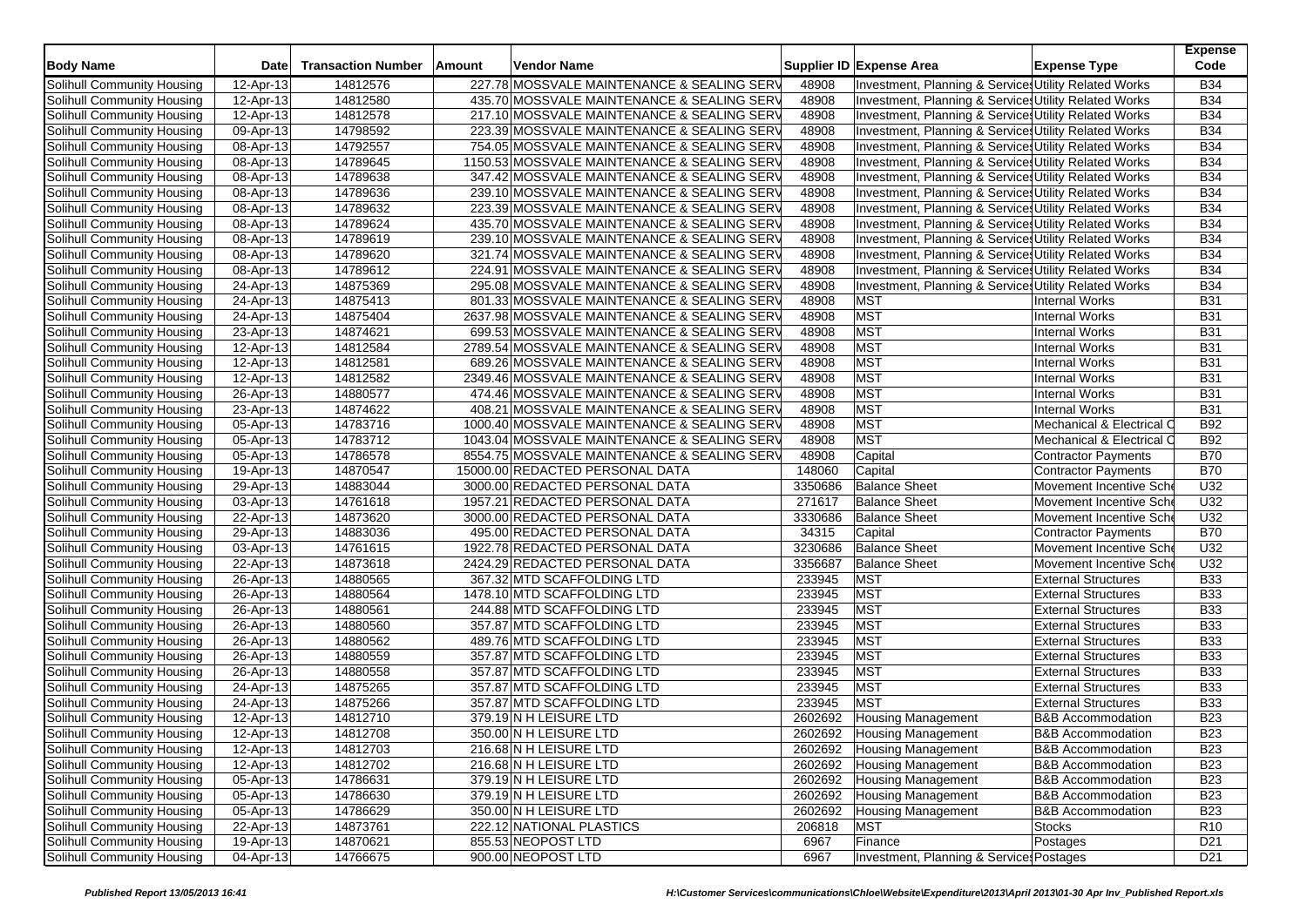| <b>Body Name</b>                                         | <b>Date</b>            | <b>Transaction Number</b> | Amount | Vendor Name                                                                                 |                    | Supplier ID Expense Area                               | <b>Expense Type</b>                            | <b>Expense</b><br>Code |
|----------------------------------------------------------|------------------------|---------------------------|--------|---------------------------------------------------------------------------------------------|--------------------|--------------------------------------------------------|------------------------------------------------|------------------------|
| Solihull Community Housing                               | 11-Apr-13              | 14808587                  |        | 350.00 NICHOLLS BRIMBLE SOLICITORS                                                          | 3393686            | <b>Customer Services</b>                               | <b>Recruitment Advertising</b>                 | A71                    |
| Solihull Community Housing                               | 12-Apr-13              | 14812674                  |        | 750.00 NICOL THOMAS                                                                         | 3393687            | Investment, Planning & Services Other Fees and Charges |                                                | D <sub>59</sub>        |
| Solihull Community Housing                               | 02-Apr-13              | 14758482                  |        | 1092.75 NIYAA PEOPLE                                                                        | 1651616            | Investment, Planning & Services Agency Staff           |                                                | A60                    |
| Solihull Community Housing                               | 02-Apr-13              | 14758481                  |        | 1108.25 NIYAA PEOPLE                                                                        | 1651616            | Investment, Planning & Services Agency Staff           |                                                | A60                    |
| Solihull Community Housing                               | 03-Apr-13              | 14761749                  |        | 21548.25 NORTH WARWICKSHIRE BOROUGH COUNCI                                                  | 131422             | Investment, Planning & Service: NNDR                   |                                                | <b>B20</b>             |
| Solihull Community Housing                               | 16-Apr-13              | 14820549                  |        | 337.41 NORTH WARWICKSHIRE BOROUGH COUNCI                                                    | 131422             | Investment, Planning & Service General Building Costs  |                                                | <b>B30</b>             |
| Solihull Community Housing                               | 17-Apr-13              | 14833609                  |        | 275.00 NOWMEDICAL                                                                           | 123622             | <b>Housing Management</b>                              | <b>Tenant Medicals</b>                         | D63                    |
| Solihull Community Housing                               | 02-Apr-13              | 14758187                  |        | 23.50 NPOWER                                                                                | 40119              | <b>Housing Management</b>                              | Electricity                                    | <b>B11</b>             |
| Solihull Community Housing                               | 02-Apr-13              | 14758187                  |        | 10.50 NPOWER                                                                                | 40119              | <b>Housing Management</b>                              | Electricity                                    | <b>B11</b>             |
| Solihull Community Housing                               | 02-Apr-13              | 14758187                  |        | 1189.69 NPOWER                                                                              | 40119              | <b>Housing Management</b>                              | Electricity                                    | <b>B11</b>             |
| Solihull Community Housing                               | 24-Apr-13              | 14875427                  |        | 1758.12 NPOWER BUSINESS & SOCIAL HOUSING LTI                                                | 2846690            | Capital                                                | <b>Contractor Payments</b>                     | <b>B70</b>             |
| Solihull Community Housing                               | 24-Apr-13              | 14875426                  |        | 2193.00 NPOWER BUSINESS & SOCIAL HOUSING LTI                                                | 2846690            | Capital                                                | Contractor Payments                            | <b>B70</b>             |
| Solihull Community Housing                               | 24-Apr-13              | 14875425                  |        | 1515.12 NPOWER BUSINESS & SOCIAL HOUSING LTI                                                | 2846690            | Capital                                                | <b>Contractor Payments</b>                     | <b>B70</b>             |
| Solihull Community Housing                               | 23-Apr-13              | 14874631                  |        | 2719.24 NPOWER BUSINESS & SOCIAL HOUSING LTI                                                | 2846690            | Capital                                                | Contractor Payments                            | <b>B70</b>             |
| Solihull Community Housing                               | 23-Apr-13              | 14874623                  |        | 3492.16 NPOWER BUSINESS & SOCIAL HOUSING LTI                                                | 2846690            | Capital                                                | Contractor Payments                            | <b>B70</b>             |
| Solihull Community Housing                               | 15-Apr-13              | 14814691                  |        | 1652.03 NPOWER BUSINESS & SOCIAL HOUSING LTI                                                | 2846690            | Capital                                                | <b>Contractor Payments</b>                     | <b>B70</b>             |
| Solihull Community Housing                               | 19-Apr-13              | 14870625                  |        | 501.19 NPOWER BUSINESS & SOCIAL HOUSING LTI                                                 | 2846690            | <b>MST</b>                                             | Voids                                          | <b>B38</b>             |
| Solihull Community Housing                               | 19-Apr-13              | 14870623                  |        | 544.64 NPOWER BUSINESS & SOCIAL HOUSING LTI                                                 | 2846690            | MST                                                    | Voids                                          | <b>B38</b>             |
| Solihull Community Housing                               | 11-Apr-13              | 14808589                  |        | 467.33 NPOWER BUSINESS & SOCIAL HOUSING LTI                                                 | 2846690            | MST                                                    | Voids                                          | <b>B38</b>             |
| Solihull Community Housing                               | 11-Apr-13              | 14808588                  |        | 315.45 NPOWER BUSINESS & SOCIAL HOUSING LTI                                                 | 2846690            | <b>MST</b>                                             | Voids                                          | <b>B38</b>             |
| Solihull Community Housing                               | 11-Apr-13              | 14808589                  |        | 137.45 NPOWER BUSINESS & SOCIAL HOUSING LTI                                                 | 2846690            | MST                                                    | Voids                                          | <b>B38</b>             |
| Solihull Community Housing                               | 11-Apr-13              | 14808588                  |        | 157.43 NPOWER BUSINESS & SOCIAL HOUSING LTI                                                 | 2846690            | <b>MST</b>                                             | Voids                                          | <b>B38</b>             |
| Solihull Community Housing                               | 23-Apr-13              | 14874629                  |        | 1515.12 NPOWER BUSINESS & SOCIAL HOUSING LTI                                                | 2846690            | <b>MST</b>                                             | Vandalism                                      | <b>B35</b>             |
| Solihull Community Housing                               | 19-Apr-13              | 14870632                  |        | 684.67 NPOWER BUSINESS & SOCIAL HOUSING LTI                                                 | 2846690            | Investment, Planning & Services Utility Related Works  |                                                | <b>B34</b>             |
| Solihull Community Housing                               | 19-Apr-13              | 14870630                  |        | 47531.73 NPOWER BUSINESS & SOCIAL HOUSING LTI                                               | 2846690            | Investment, Planning & Services Utility Related Works  |                                                | <b>B34</b>             |
| Solihull Community Housing                               | 19-Apr-13              | 14870636                  |        | 4632.46 NPOWER BUSINESS & SOCIAL HOUSING LTI                                                | 2846690            | Investment, Planning & Services Utility Related Works  |                                                | <b>B34</b>             |
| Solihull Community Housing                               | 19-Apr-13              | 14870626                  |        | 2943.57 NPOWER BUSINESS & SOCIAL HOUSING LTI                                                | 2846690            | Investment, Planning & Services Utility Related Works  |                                                | <b>B34</b>             |
| Solihull Community Housing                               | 16-Apr-13              | 14822557                  |        | 1282.58 NPOWER BUSINESS & SOCIAL HOUSING LTI                                                | 2846690            | Investment, Planning & Services Utility Related Works  |                                                | <b>B34</b>             |
| Solihull Community Housing                               | 16-Apr-13              | 14822557                  |        | 1945.96 NPOWER BUSINESS & SOCIAL HOUSING LTI                                                | 2846690            | Investment, Planning & Services Utility Related Works  |                                                | <b>B34</b>             |
| Solihull Community Housing                               | 08-Apr-13              | 14792563                  |        | 7244.58 NPOWER BUSINESS & SOCIAL HOUSING LTI                                                | 2846690            | Investment, Planning & Services Utility Related Works  |                                                | <b>B34</b>             |
| Solihull Community Housing                               | 02-Apr-13              | 14758483                  |        | 5420.31 NPOWER BUSINESS & SOCIAL HOUSING LTI                                                | 2846690            | Investment, Planning & Service Utility Related Works   |                                                | <b>B34</b>             |
| Solihull Community Housing                               | 26-Apr-13              | 14880580                  |        | 3581.79 NPOWER BUSINESS & SOCIAL HOUSING LTI                                                | 2846690            | <b>MST</b>                                             | <b>Internal Works</b>                          | <b>B31</b>             |
| Solihull Community Housing                               | 26-Apr-13              | 14880579                  |        | 298.26 NPOWER BUSINESS & SOCIAL HOUSING LTI                                                 | 2846690            | <b>MST</b>                                             | <b>Internal Works</b>                          | <b>B31</b>             |
| Solihull Community Housing                               |                        | 14875429                  |        | 2991.78 NPOWER BUSINESS & SOCIAL HOUSING LTI                                                | 2846690            | MST                                                    | <b>Internal Works</b>                          | <b>B31</b>             |
|                                                          | 24-Apr-13              |                           |        |                                                                                             | 2846690            | MST                                                    |                                                | <b>B31</b>             |
| Solihull Community Housing                               | 24-Apr-13              | 14875428<br>14875430      |        | 2991.78 NPOWER BUSINESS & SOCIAL HOUSING LTI<br>309.74 NPOWER BUSINESS & SOCIAL HOUSING LTI | 2846690            | <b>MST</b>                                             | <b>Internal Works</b><br><b>Internal Works</b> | <b>B31</b>             |
| Solihull Community Housing<br>Solihull Community Housing | 24-Apr-13              |                           |        |                                                                                             |                    | <b>MST</b>                                             | <b>Internal Works</b>                          | <b>B31</b>             |
|                                                          | 05-Apr-13              | 14783728                  |        | 259.35 NPOWER BUSINESS & SOCIAL HOUSING LTI                                                 | 2846690            |                                                        |                                                | <b>B70</b>             |
| Solihull Community Housing                               | 24-Apr-13<br>11-Apr-13 | 14877565<br>14808591      |        | 244.64 NPOWER BUSINESS & SOCIAL HOUSING LTI<br>835.46 NPOWER BUSINESS & SOCIAL HOUSING LTI  | 2846690<br>2846690 | Capital<br>Capital                                     | <b>Contractor Payments</b>                     | <b>B70</b>             |
| Solihull Community Housing<br>Solihull Community Housing | 11-Apr-13              | 14808592                  |        | 34.78 OFFICE DEPOT UK LTD                                                                   | 115453             | Finance                                                | <b>Contractor Payments</b><br>Stationery       | D <sub>25</sub>        |
|                                                          | 11-Apr-13              | 14808592                  |        | 344.15 OFFICE DEPOT UK LTD                                                                  | 115453             | Finance                                                |                                                | D <sub>25</sub>        |
| Solihull Community Housing                               |                        |                           |        |                                                                                             | 162258             |                                                        | Stationery                                     | D33                    |
| Solihull Community Housing                               | 12-Apr-13              | 14812652                  |        | 621.12 OFFICEXPRESS EUROPE LTD                                                              |                    | Finance                                                | <b>ICT Consumables</b>                         | D33                    |
| Solihull Community Housing                               | 12-Apr-13              | 14812651                  |        | 408.62 OFFICEXPRESS EUROPE LTD                                                              | 162258             | Finance                                                | <b>ICT Consumables</b>                         |                        |
| Solihull Community Housing                               | 05-Apr-13              | 14786632                  |        | 499.73 OFFICEXPRESS EUROPE LTD                                                              | 162258             | Finance                                                | <b>ICT Consumables</b>                         | D33                    |
| Solihull Community Housing                               | 02-Apr-13              | 14757998                  |        | 1500.00 OMFAX SYSTEMS LTD                                                                   | 97459              | <b>Customer Services</b>                               | <b>ICT Software</b>                            | D31                    |
| Solihull Community Housing                               | 02-Apr-13              | 14757998                  |        | 3000.00 OMFAX SYSTEMS LTD                                                                   | 97459              | <b>Customer Services</b>                               | <b>ICT Software</b>                            | D31                    |
| Solihull Community Housing                               | 02-Apr-13              | 14757998                  |        | 3000.00 OMFAX SYSTEMS LTD                                                                   | 97459              | <b>Customer Services</b>                               | <b>ICT Software</b>                            | D31                    |
| Solihull Community Housing                               | $\overline{O2-Apr-13}$ | 14757998                  |        | 4500.00 OMFAX SYSTEMS LTD                                                                   | 97459              | <b>Customer Services</b>                               | <b>ICT Software</b>                            | D31                    |
| Solihull Community Housing                               | 19-Apr-13              | 14870615                  |        | 4800.00 OMFAX SYSTEMS LTD                                                                   | 97459              | Capital                                                | IT Services and consultar                      | D38                    |
| Solihull Community Housing                               | 26-Apr-13              | 14879724                  |        | 2270.00 OPENVIEW SECURITY SOLUTIONS LTD                                                     | 2385686            | Capital                                                | Contractor Payments                            | <b>B70</b>             |
| Solihull Community Housing                               | 25-Apr-13              | 14876836                  |        | 400.00 OPENVIEW SECURITY SOLUTIONS LTD                                                      | 2385686            | Investment. Planning & Services Utility Related Works  |                                                | <b>B34</b>             |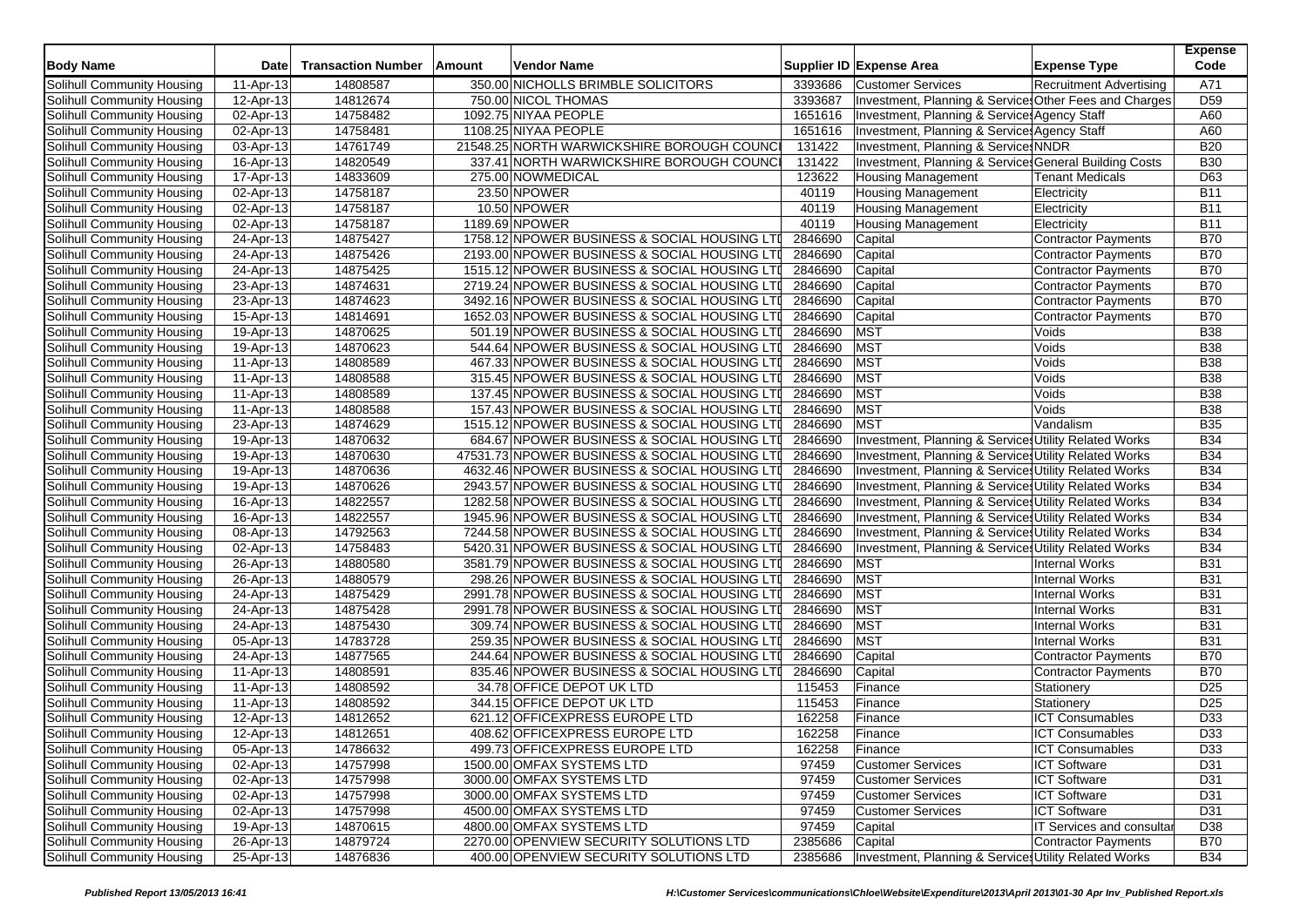| <b>Body Name</b>           | Date                    | <b>Transaction Number</b> | Amount      | <b>Vendor Name</b>                      |         | Supplier ID Expense Area                              | <b>Expense Type</b>         | <b>Expense</b><br>Code |
|----------------------------|-------------------------|---------------------------|-------------|-----------------------------------------|---------|-------------------------------------------------------|-----------------------------|------------------------|
| Solihull Community Housing | 24-Apr-13               | 14875358                  |             | 1287.00 OPENVIEW SECURITY SOLUTIONS LTD | 2385686 | Investment, Planning & Services Utility Related Works |                             | <b>B34</b>             |
| Solihull Community Housing | 24-Apr-13               | 14875357                  |             | 1287.00 OPENVIEW SECURITY SOLUTIONS LTD | 2385686 | Investment, Planning & Services Utility Related Works |                             | <b>B34</b>             |
| Solihull Community Housing | 24-Apr-13               | 14875356                  |             | 1287.00 OPENVIEW SECURITY SOLUTIONS LTD | 2385686 | Investment, Planning & Services Utility Related Works |                             | <b>B34</b>             |
| Solihull Community Housing | 24-Apr-13               | 14875355                  |             | 1287.00 OPENVIEW SECURITY SOLUTIONS LTD | 2385686 | Investment, Planning & Services Utility Related Works |                             | <b>B34</b>             |
| Solihull Community Housing | 24-Apr-13               | 14875354                  |             | 1287.00 OPENVIEW SECURITY SOLUTIONS LTD | 2385686 | Investment, Planning & Services Utility Related Works |                             | <b>B34</b>             |
| Solihull Community Housing | 24-Apr-13               | 14875353                  |             | 1287.00 OPENVIEW SECURITY SOLUTIONS LTD | 2385686 | Investment, Planning & Services Utility Related Works |                             | <b>B34</b>             |
| Solihull Community Housing | 24-Apr-13               | 14875352                  |             | 1287.00 OPENVIEW SECURITY SOLUTIONS LTD | 2385686 | Investment, Planning & Services Utility Related Works |                             | <b>B34</b>             |
| Solihull Community Housing | 24-Apr-13               | 14875351                  |             | 1287.00 OPENVIEW SECURITY SOLUTIONS LTD | 2385686 | Investment, Planning & Services Utility Related Works |                             | <b>B34</b>             |
| Solihull Community Housing | 24-Apr-13               | 14875349                  |             | 774.00 OPENVIEW SECURITY SOLUTIONS LTD  | 2385686 | Investment, Planning & Service Utility Related Works  |                             | <b>B34</b>             |
| Solihull Community Housing | 24-Apr-13               | 14875364                  |             | 1287.00 OPENVIEW SECURITY SOLUTIONS LTD | 2385686 | Investment, Planning & Services Utility Related Works |                             | <b>B34</b>             |
| Solihull Community Housing | 24-Apr-13               | 14875362                  |             | 1287.00 OPENVIEW SECURITY SOLUTIONS LTD | 2385686 | Investment, Planning & Services Utility Related Works |                             | <b>B34</b>             |
| Solihull Community Housing | 24-Apr-13               | 14875361                  |             | 1287.00 OPENVIEW SECURITY SOLUTIONS LTD | 2385686 | Investment, Planning & Services Utility Related Works |                             | <b>B34</b>             |
| Solihull Community Housing | 24-Apr-13               | 14875359                  |             | 1287.00 OPENVIEW SECURITY SOLUTIONS LTD | 2385686 | Investment, Planning & Services Utility Related Works |                             | <b>B34</b>             |
| Solihull Community Housing | 24-Apr-13               | 14875363                  |             | 1287.00 OPENVIEW SECURITY SOLUTIONS LTD | 2385686 | Investment, Planning & Services Utility Related Works |                             | <b>B34</b>             |
| Solihull Community Housing | 24-Apr-13               | 14875360                  |             | 1287.00 OPENVIEW SECURITY SOLUTIONS LTD | 2385686 | Investment, Planning & Services Utility Related Works |                             | <b>B34</b>             |
| Solihull Community Housing | $\overline{12}$ -Apr-13 | 14812561                  |             | 313.16 OPENVIEW SECURITY SOLUTIONS LTD  | 2385686 | Investment, Planning & Services Utility Related Works |                             | <b>B34</b>             |
| Solihull Community Housing | 03-Apr-13               | 14761614                  |             | 3000.00 ORBIT HOUSING GROUP LTD         | 126881  | <b>Balance Sheet</b>                                  | Mortgage Repossession       | U34                    |
| Solihull Community Housing | 16-Apr-13               | 14827622                  |             | 8113.00 PACE PETROLEUM LTD              | 112230  | <b>MST</b>                                            | <b>Stocks</b>               | R <sub>10</sub>        |
| Solihull Community Housing | 24-Apr-13               | 14877554                  |             | 1960.00 PARK RETAIL LTD                 | 218404  | <b>Balance Sheet</b>                                  | <b>High Street Vouchers</b> | <b>R51</b>             |
| Solihull Community Housing | 16-Apr-13               | 14823547                  |             | 1824.50 PENNINGTON CHOICE LTD           | 227134  | Investment, Planning & Service Other Fees and Charges |                             | D <sub>59</sub>        |
| Solihull Community Housing | 24-Apr-13               | 14877570                  |             | 218.44 PHS GROUP PLC                    | 82208   | Finance                                               | <b>Other Premises Costs</b> | <b>B90</b>             |
| Solihull Community Housing | 11-Apr-13               | 14808629                  |             | 280.00 PHS GROUP PLC                    | 82208   | Finance                                               | <b>Other Premises Costs</b> | <b>B90</b>             |
| Solihull Community Housing | 05-Apr-13               | 14786633                  |             | 312.52 PHS GROUP PLC                    | 82208   | Finance                                               | Other Premises Costs        | <b>B90</b>             |
| Solihull Community Housing | 22-Apr-13               | 14873637                  |             | 2617.70 PINNACLE HOUSING LTD            | 280244  | <b>MST</b>                                            | Voids                       | <b>B38</b>             |
| Solihull Community Housing | 22-Apr-13               | 14873637                  |             | 2338.38 PINNACLE HOUSING LTD            | 280244  | <b>MST</b>                                            | Voids                       | <b>B38</b>             |
| Solihull Community Housing | 22-Apr-13               | 14873637                  |             | 2799.16 PINNACLE HOUSING LTD            | 280244  | <b>MST</b>                                            | Voids                       | <b>B38</b>             |
| Solihull Community Housing | 22-Apr-13               | 14873637                  |             | 7935.79 PINNACLE HOUSING LTD            | 280244  | <b>MST</b>                                            | Voids                       | <b>B38</b>             |
| Solihull Community Housing | 12-Apr-13               | 14812714                  |             | 8580.54 PINNACLE HOUSING LTD            | 280244  | <b>Balance Sheet</b>                                  | Creditors                   | <b>S08</b>             |
| Solihull Community Housing | 24-Apr-13               | 14877572                  |             | 3088.08 PINNACLE HOUSING LTD            | 280244  | Finance                                               | Cleaning                    | <b>B50</b>             |
| Solihull Community Housing | 04-Apr-13               | 14766706                  |             | 2987.52 PINNACLE HOUSING LTD            | 280244  | Finance                                               | Cleaning                    | <b>B50</b>             |
| Solihull Community Housing | 08-Apr-13               | 14792564                  |             | 2572.20 QUALITY GAS AUDIT SERVICES LTD  | 118053  | Investment, Planning & Services Utility Related Works |                             | <b>B34</b>             |
| Solihull Community Housing | 25-Apr-13               | 14876848                  |             | 1000.00 R J EVANS KNOWLES & PARTNERS    | 7412    | Capital                                               | Contractor Payments         | <b>B70</b>             |
| Solihull Community Housing | 25-Apr-13               | 14876847                  |             | 900.00 R J EVANS KNOWLES & PARTNERS     | 7412    | Capital                                               | Contractor Payments         | <b>B70</b>             |
| Solihull Community Housing | 12-Apr-13               | 14812589                  |             | 300.00 R J EVANS KNOWLES & PARTNERS     | 7412    | Capital                                               | Contractor Payments         | <b>B70</b>             |
| Solihull Community Housing | 12-Apr-13               | 14812588                  |             | 300.00 R J EVANS KNOWLES & PARTNERS     | 7412    | Capital                                               | Contractor Payments         | <b>B70</b>             |
| Solihull Community Housing | 05-Apr-13               | 14783731                  |             | 375.00 R J EVANS KNOWLES & PARTNERS     | 7412    | Capital                                               | <b>Contractor Payments</b>  | <b>B70</b>             |
| Solihull Community Housing | 11-Apr-13               | 14808598                  |             | 327.00 RAPIDE COMMUNICATION LIMITED     | 219590  | <b>MST</b>                                            | Telephones                  | D40                    |
| Solihull Community Housing | 26-Apr-13               | 14879736                  |             | 405.89 REED                             | 260459  | <b>Customer Services</b>                              | <b>Agency Staff</b>         | A60                    |
| Solihull Community Housing | 24-Apr-13               | 14877575                  |             | 323.62 REED                             | 260459  | <b>Customer Services</b>                              | <b>Agency Staff</b>         | A60                    |
| Solihull Community Housing | 16-Apr-13               | 14823548                  |             | 411.38 REED                             | 260459  | <b>Customer Services</b>                              | <b>Agency Staff</b>         | A60                    |
| Solihull Community Housing | 11-Apr-13               | 14808600                  |             | 411.38 REED                             | 260459  | <b>Customer Services</b>                              | <b>Agency Staff</b>         | A60                    |
| Solihull Community Housing | 11-Apr-13               | 14808599                  | 411.38 REED |                                         | 260459  | <b>Customer Services</b>                              | <b>Agency Staff</b>         | A60                    |
| Solihull Community Housing | 19-Apr-13               | 14870642                  |             | 905.20 REED                             | 260459  | Investment, Planning & Service: Agency Staff          |                             | A60                    |
| Solihull Community Housing | 12-Apr-13               | 14812716                  |             | 905.20 REED                             | 260459  | Investment, Planning & Services Agency Staff          |                             | A60                    |
| Solihull Community Housing | 04-Apr-13               | 14766708                  |             | 905.20 REED                             | 260459  | Investment, Planning & Services Agency Staff          |                             | A60                    |
| Solihull Community Housing | 12-Apr-13               | 14812721                  |             | 360.00 RESOURCE PRINT SOLUTIONS         | 1030596 | <b>Customer Services</b>                              | Printing                    | D80                    |
| Solihull Community Housing | 11-Apr-13               | 14808602                  |             | 480.00 RESOURCING GROUP                 | 131156  | <b>MST</b>                                            | <b>Agency Staff</b>         | A60                    |
| Solihull Community Housing | 11-Apr-13               | 14808601                  |             | 592.00 RESOURCING GROUP                 | 131156  | <b>MST</b>                                            | <b>Agency Staff</b>         | A60                    |
| Solihull Community Housing | 24-Apr-13               | 14877576                  |             | 1766.25 RESOURCING GROUP                | 131156  | Investment, Planning & Services Agency Staff          |                             | A60                    |
| Solihull Community Housing | 12-Apr-13               | 14812723                  |             | 792.30 RESOURCING GROUP                 | 131156  | Investment, Planning & Services Agency Staff          |                             | A60                    |
| Solihull Community Housing | 05-Apr-13               | 14786634                  |             | 596.15 RESOURCING GROUP                 | 131156  | Investment, Planning & Service: Agency Staff          |                             | A60                    |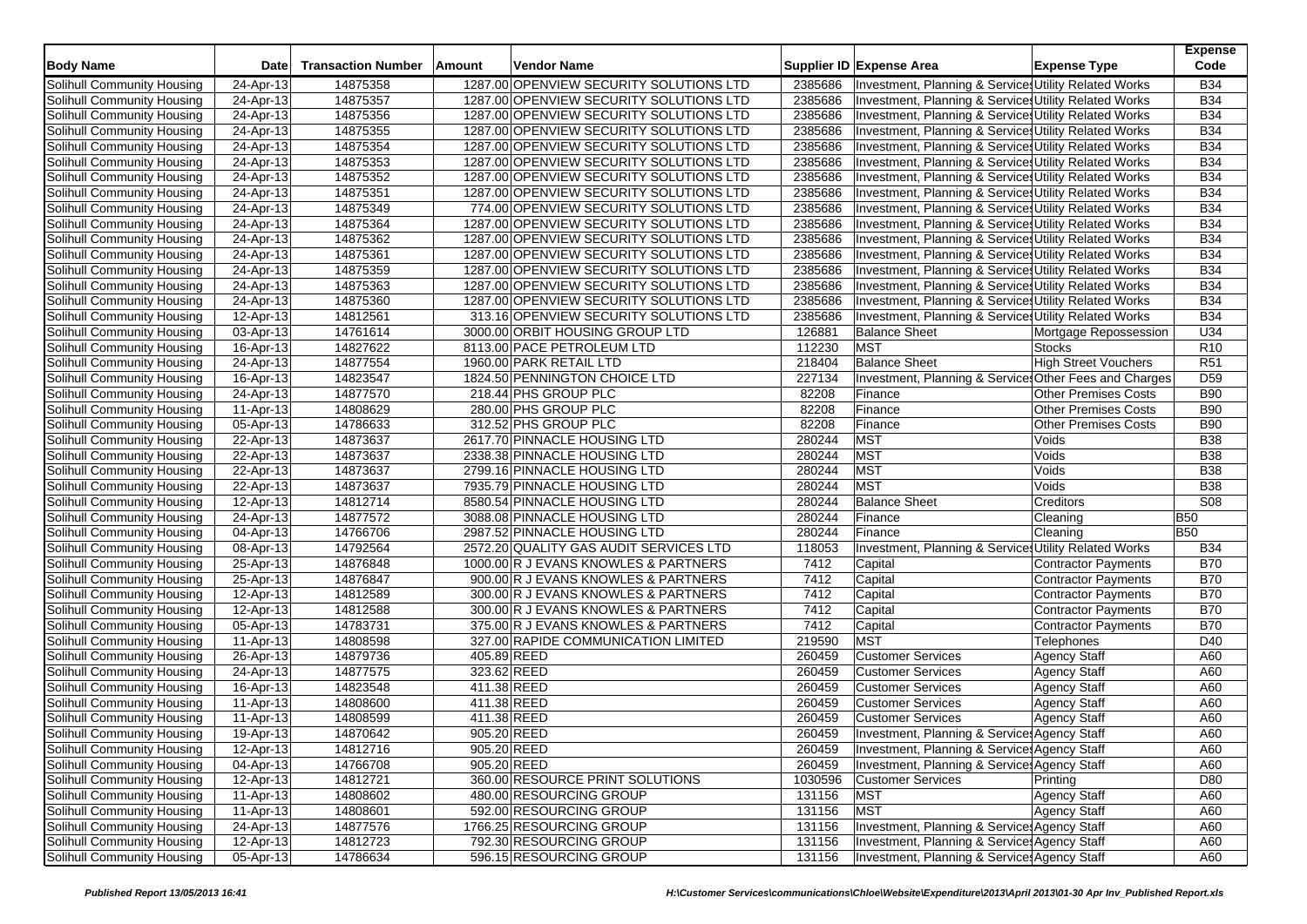| 981.30 RESOURCING GROUP<br>Solihull Community Housing<br>14766709<br>Investment, Planning & Services Agency Staff<br>04-Apr-13<br>131156<br>14877577<br>8517.00 RICHARD BURROWS BUILDERS<br>64305<br>Solihull Community Housing<br>24-Apr-13<br><b>Contractor Payments</b><br>Capital<br>14877577<br>17612.85 RICHARD BURROWS BUILDERS<br>64305<br>Solihull Community Housing<br>24-Apr-13<br>Capital<br>Contractor Payments<br>Solihull Community Housing<br>14877591<br>589.00 RICOH UK LTD<br>54723<br>Finance<br><b>ICT Consumables</b><br>24-Apr-13<br>Solihull Community Housing<br>24-Apr-13<br>14877593<br>594.48 RICOH UK LTD<br>54723<br><b>ICT Consumables</b><br>Finance | A60<br><b>B70</b><br><b>B70</b><br>D33<br>D33<br>D33<br>D33<br>D33<br>D33<br>D33 |
|--------------------------------------------------------------------------------------------------------------------------------------------------------------------------------------------------------------------------------------------------------------------------------------------------------------------------------------------------------------------------------------------------------------------------------------------------------------------------------------------------------------------------------------------------------------------------------------------------------------------------------------------------------------------------------------|----------------------------------------------------------------------------------|
|                                                                                                                                                                                                                                                                                                                                                                                                                                                                                                                                                                                                                                                                                      |                                                                                  |
|                                                                                                                                                                                                                                                                                                                                                                                                                                                                                                                                                                                                                                                                                      |                                                                                  |
|                                                                                                                                                                                                                                                                                                                                                                                                                                                                                                                                                                                                                                                                                      |                                                                                  |
|                                                                                                                                                                                                                                                                                                                                                                                                                                                                                                                                                                                                                                                                                      |                                                                                  |
|                                                                                                                                                                                                                                                                                                                                                                                                                                                                                                                                                                                                                                                                                      |                                                                                  |
| 14767814<br>284.55 RICOH UK LTD<br>54723<br><b>ICT Consumables</b><br>Solihull Community Housing<br>04-Apr-13<br>Finance                                                                                                                                                                                                                                                                                                                                                                                                                                                                                                                                                             |                                                                                  |
| Solihull Community Housing<br>14767019<br>684.85 RICOH UK LTD<br>54723<br>Finance<br><b>ICT Consumables</b><br>04-Apr-13                                                                                                                                                                                                                                                                                                                                                                                                                                                                                                                                                             |                                                                                  |
| 14766712<br>389.46 RICOH UK LTD<br>54723<br><b>ICT Consumables</b><br>Solihull Community Housing<br>04-Apr-13<br>Finance                                                                                                                                                                                                                                                                                                                                                                                                                                                                                                                                                             |                                                                                  |
| 14766710<br>251.23 RICOH UK LTD<br>54723<br><b>ICT Consumables</b><br>Solihull Community Housing<br>04-Apr-13<br>Finance                                                                                                                                                                                                                                                                                                                                                                                                                                                                                                                                                             |                                                                                  |
| Solihull Community Housing<br>14766710<br>681.67 RICOH UK LTD<br>54723<br>Finance<br><b>ICT Consumables</b><br>04-Apr-13                                                                                                                                                                                                                                                                                                                                                                                                                                                                                                                                                             |                                                                                  |
| 14877595<br>1129.95 ROBERT HALF INTERNATIONAL<br>15169<br>Solihull Community Housing<br>24-Apr-13<br>Finance<br><b>Agency Staff</b>                                                                                                                                                                                                                                                                                                                                                                                                                                                                                                                                                  | A60                                                                              |
| 14823549<br>1032.30 ROBERT HALF INTERNATIONAL<br>15169<br><b>Agency Staff</b><br>Solihull Community Housing<br>16-Apr-13<br>Finance                                                                                                                                                                                                                                                                                                                                                                                                                                                                                                                                                  | A60                                                                              |
| 14792566<br>1022.81 ROBERT HALF INTERNATIONAL<br>15169<br>Finance<br><b>Agency Staff</b><br>Solihull Community Housing<br>08-Apr-13                                                                                                                                                                                                                                                                                                                                                                                                                                                                                                                                                  | A60                                                                              |
| 15169<br>Solihull Community Housing<br>14792565<br>1069.41 ROBERT HALF INTERNATIONAL<br>Agency Staff<br>08-Apr-13<br>Finance                                                                                                                                                                                                                                                                                                                                                                                                                                                                                                                                                         | A60                                                                              |
| 14875292<br>1620610<br><b>MST</b><br>1823.60 SEDDON PROPERTY SERVICES<br>Solihull Community Housing<br>24-Apr-13<br>Voids                                                                                                                                                                                                                                                                                                                                                                                                                                                                                                                                                            | <b>B38</b>                                                                       |
| 14875291<br><b>MST</b><br>1506.00 SEDDON PROPERTY SERVICES<br>1620610<br>Voids<br>Solihull Community Housing<br>24-Apr-13                                                                                                                                                                                                                                                                                                                                                                                                                                                                                                                                                            | <b>B38</b>                                                                       |
| 14875290<br>1620610<br><b>MST</b><br>Solihull Community Housing<br>2708.00 SEDDON PROPERTY SERVICES<br>Voids<br>24-Apr-13                                                                                                                                                                                                                                                                                                                                                                                                                                                                                                                                                            | <b>B38</b>                                                                       |
| MST<br>14880574<br>238.20 SEDDON PROPERTY SERVICES<br>1620610<br><b>Internal Works</b><br>Solihull Community Housing<br>26-Apr-13                                                                                                                                                                                                                                                                                                                                                                                                                                                                                                                                                    | <b>B31</b>                                                                       |
| 1620610<br><b>MST</b><br>Solihull Community Housing<br>14874578<br>506.80 SEDDON PROPERTY SERVICES<br><b>Internal Works</b><br>23-Apr-13                                                                                                                                                                                                                                                                                                                                                                                                                                                                                                                                             | <b>B31</b>                                                                       |
| 1620610<br><b>MST</b><br>14814589<br>407.04 SEDDON PROPERTY SERVICES<br><b>Internal Works</b><br>Solihull Community Housing<br>15-Apr-13                                                                                                                                                                                                                                                                                                                                                                                                                                                                                                                                             | <b>B31</b>                                                                       |
| 1620610<br>MST<br>15-Apr-13<br>14814584<br>468.00 SEDDON PROPERTY SERVICES<br><b>Internal Works</b><br>Solihull Community Housing                                                                                                                                                                                                                                                                                                                                                                                                                                                                                                                                                    | <b>B31</b>                                                                       |
| <b>MST</b><br>14814608<br>548.95 SEDDON PROPERTY SERVICES<br>1620610<br><b>Internal Works</b><br>Solihull Community Housing<br>15-Apr-13                                                                                                                                                                                                                                                                                                                                                                                                                                                                                                                                             | <b>B31</b>                                                                       |
| <b>MST</b><br>1620610<br>Solihull Community Housing<br>14798551<br>238.20 SEDDON PROPERTY SERVICES<br><b>Internal Works</b><br>09-Apr-13                                                                                                                                                                                                                                                                                                                                                                                                                                                                                                                                             | <b>B31</b>                                                                       |
| 14789583<br>1620610<br>MST<br>Solihull Community Housing<br>08-Apr-13<br>842.79 SEDDON PROPERTY SERVICES<br><b>Internal Works</b>                                                                                                                                                                                                                                                                                                                                                                                                                                                                                                                                                    | <b>B31</b>                                                                       |
| 1620610<br><b>MST</b><br>Solihull Community Housing<br>14783626<br>222.32 SEDDON PROPERTY SERVICES<br><b>Internal Works</b><br>05-Apr-13                                                                                                                                                                                                                                                                                                                                                                                                                                                                                                                                             | <b>B31</b>                                                                       |
| 1620610<br><b>MST</b><br>Solihull Community Housing<br>14880575<br>575.80 SEDDON PROPERTY SERVICES<br><b>Internal Works</b><br>26-Apr-13                                                                                                                                                                                                                                                                                                                                                                                                                                                                                                                                             | <b>B31</b>                                                                       |
| 1620610<br>MST<br>Solihull Community Housing<br>14880571<br>317.60 SEDDON PROPERTY SERVICES<br>Internal Works<br>26-Apr-13                                                                                                                                                                                                                                                                                                                                                                                                                                                                                                                                                           | <b>B31</b>                                                                       |
| <b>MST</b><br>Solihull Community Housing<br>14880568<br>222.32 SEDDON PROPERTY SERVICES<br>1620610<br><b>Internal Works</b><br>26-Apr-13                                                                                                                                                                                                                                                                                                                                                                                                                                                                                                                                             | <b>B31</b>                                                                       |
| 14874579<br>1620610<br><b>MST</b><br>367.30 SEDDON PROPERTY SERVICES<br><b>Internal Works</b><br>Solihull Community Housing<br>23-Apr-13                                                                                                                                                                                                                                                                                                                                                                                                                                                                                                                                             | <b>B31</b>                                                                       |
| 1620610<br>MST<br>Solihull Community Housing<br>15-Apr-13<br>14814594<br>249.17 SEDDON PROPERTY SERVICES<br><b>Internal Works</b>                                                                                                                                                                                                                                                                                                                                                                                                                                                                                                                                                    | <b>B31</b>                                                                       |
| 1620610<br><b>MST</b><br>Solihull Community Housing<br>$\overline{12}$ -Apr-13<br>14812555<br>287.90 SEDDON PROPERTY SERVICES<br><b>Internal Works</b>                                                                                                                                                                                                                                                                                                                                                                                                                                                                                                                               | <b>B31</b>                                                                       |
| MST<br>14798549<br>1620610<br><b>Internal Works</b><br>Solihull Community Housing<br>09-Apr-13<br>303.78 SEDDON PROPERTY SERVICES                                                                                                                                                                                                                                                                                                                                                                                                                                                                                                                                                    | <b>B31</b>                                                                       |
| 14789593<br>1620610<br>MST<br>Solihull Community Housing<br>08-Apr-13<br>347.42 SEDDON PROPERTY SERVICES<br><b>Internal Works</b>                                                                                                                                                                                                                                                                                                                                                                                                                                                                                                                                                    | <b>B31</b>                                                                       |
| <b>MST</b><br>14789591<br>259.11 SEDDON PROPERTY SERVICES<br>1620610<br><b>Internal Works</b><br>Solihull Community Housing<br>08-Apr-13                                                                                                                                                                                                                                                                                                                                                                                                                                                                                                                                             | <b>B31</b>                                                                       |
| <b>MST</b><br>14789585<br>403.06 SEDDON PROPERTY SERVICES<br>1620610<br><b>Internal Works</b><br>Solihull Community Housing<br>08-Apr-13                                                                                                                                                                                                                                                                                                                                                                                                                                                                                                                                             | <b>B31</b>                                                                       |
| 14789581<br>1620610<br><b>MST</b><br>684.90 SEDDON PROPERTY SERVICES<br><b>Internal Works</b><br><b>Solihull Community Housing</b><br>08-Apr-13                                                                                                                                                                                                                                                                                                                                                                                                                                                                                                                                      | <b>B31</b>                                                                       |
| 1620610<br><b>MST</b><br>Solihull Community Housing<br>14789578<br>397.00 SEDDON PROPERTY SERVICES<br><b>Internal Works</b><br>08-Apr-13                                                                                                                                                                                                                                                                                                                                                                                                                                                                                                                                             | <b>B31</b>                                                                       |
| MST<br>14789600<br>700.00 SEDDON PROPERTY SERVICES<br>1620610<br><b>Internal Works</b><br>Solihull Community Housing<br>08-Apr-13                                                                                                                                                                                                                                                                                                                                                                                                                                                                                                                                                    | <b>B31</b>                                                                       |
| 1620610<br><b>MST</b><br>14789599<br>700.00 SEDDON PROPERTY SERVICES<br><b>Internal Works</b><br>Solihull Community Housing<br>08-Apr-13                                                                                                                                                                                                                                                                                                                                                                                                                                                                                                                                             | <b>B31</b>                                                                       |
| <b>MST</b><br>14789594<br>431.85 SEDDON PROPERTY SERVICES<br>1620610<br>Solihull Community Housing<br>08-Apr-13<br><b>Internal Works</b>                                                                                                                                                                                                                                                                                                                                                                                                                                                                                                                                             | <b>B31</b>                                                                       |
| 14783627<br>MST<br>575.80 SEDDON PROPERTY SERVICES<br>1620610<br><b>Internal Works</b><br>Solihull Community Housing<br>05-Apr-13                                                                                                                                                                                                                                                                                                                                                                                                                                                                                                                                                    | <b>B31</b>                                                                       |
| 14758211<br>7745<br>Solihull Community Housing<br>6199.87 SEVERN TRENT WATER LTD<br>Finance<br>02-Apr-13<br>Water                                                                                                                                                                                                                                                                                                                                                                                                                                                                                                                                                                    | <b>B12</b>                                                                       |
| 14830608<br>7745<br>Solihull Community Housing<br>17-Apr-13<br>292.82 SEVERN TRENT WATER LTD<br>Investment, Planning & Services Water                                                                                                                                                                                                                                                                                                                                                                                                                                                                                                                                                | <b>B12</b>                                                                       |
| <b>MST</b><br>Solihull Community Housing<br>29-Apr-13<br>14883577<br>1395.79 SEVERN TRENT WATER LTD<br>Water<br>7745                                                                                                                                                                                                                                                                                                                                                                                                                                                                                                                                                                 | <b>B12</b>                                                                       |
| <b>Housing Management</b><br>Solihull Community Housing<br>05-Apr-13<br>14786549<br>422.57 SEVERN TRENT WATER LTD<br>7745<br>Water                                                                                                                                                                                                                                                                                                                                                                                                                                                                                                                                                   | <b>B12</b>                                                                       |
| Solihull Community Housing<br>05-Apr-13<br>14786548<br>321.52 SEVERN TRENT WATER LTD<br>7745<br><b>Housing Management</b><br>Water                                                                                                                                                                                                                                                                                                                                                                                                                                                                                                                                                   | <b>B12</b>                                                                       |
| 14831565<br>Solihull Community Housing<br>17-Apr-13<br>356.90 SHIFNAL ENVIRONMENTAL SAFETY LTD<br>1050596<br>Capital<br>Contractor Payments                                                                                                                                                                                                                                                                                                                                                                                                                                                                                                                                          | <b>B70</b>                                                                       |
| Solihull Community Housing<br>16-Apr-13<br>14823550<br>184.00 SHIFNAL ENVIRONMENTAL SAFETY LTD<br>Capital<br>Contractor Payments<br>1050596                                                                                                                                                                                                                                                                                                                                                                                                                                                                                                                                          | <b>B70</b>                                                                       |
| Solihull Community Housing<br>05-Apr-13<br>52.00 SHIFNAL ENVIRONMENTAL SAFETY LTD<br>Capital<br>Contractor Payments<br>14786635<br>1050596                                                                                                                                                                                                                                                                                                                                                                                                                                                                                                                                           | <b>B70</b>                                                                       |
| <b>MST</b><br>Solihull Community Housing<br>$16 - Apr - 13$<br>14823550<br>52.00 SHIFNAL ENVIRONMENTAL SAFETY LTD<br>1050596<br>Internal Works                                                                                                                                                                                                                                                                                                                                                                                                                                                                                                                                       | <b>B31</b>                                                                       |
| 1050596 MST<br>Solihull Community Housing<br>17-Apr-13<br>14831565<br>194.00 SHIFNAL ENVIRONMENTAL SAFETY LTD<br>Internal Works                                                                                                                                                                                                                                                                                                                                                                                                                                                                                                                                                      | <b>B31</b>                                                                       |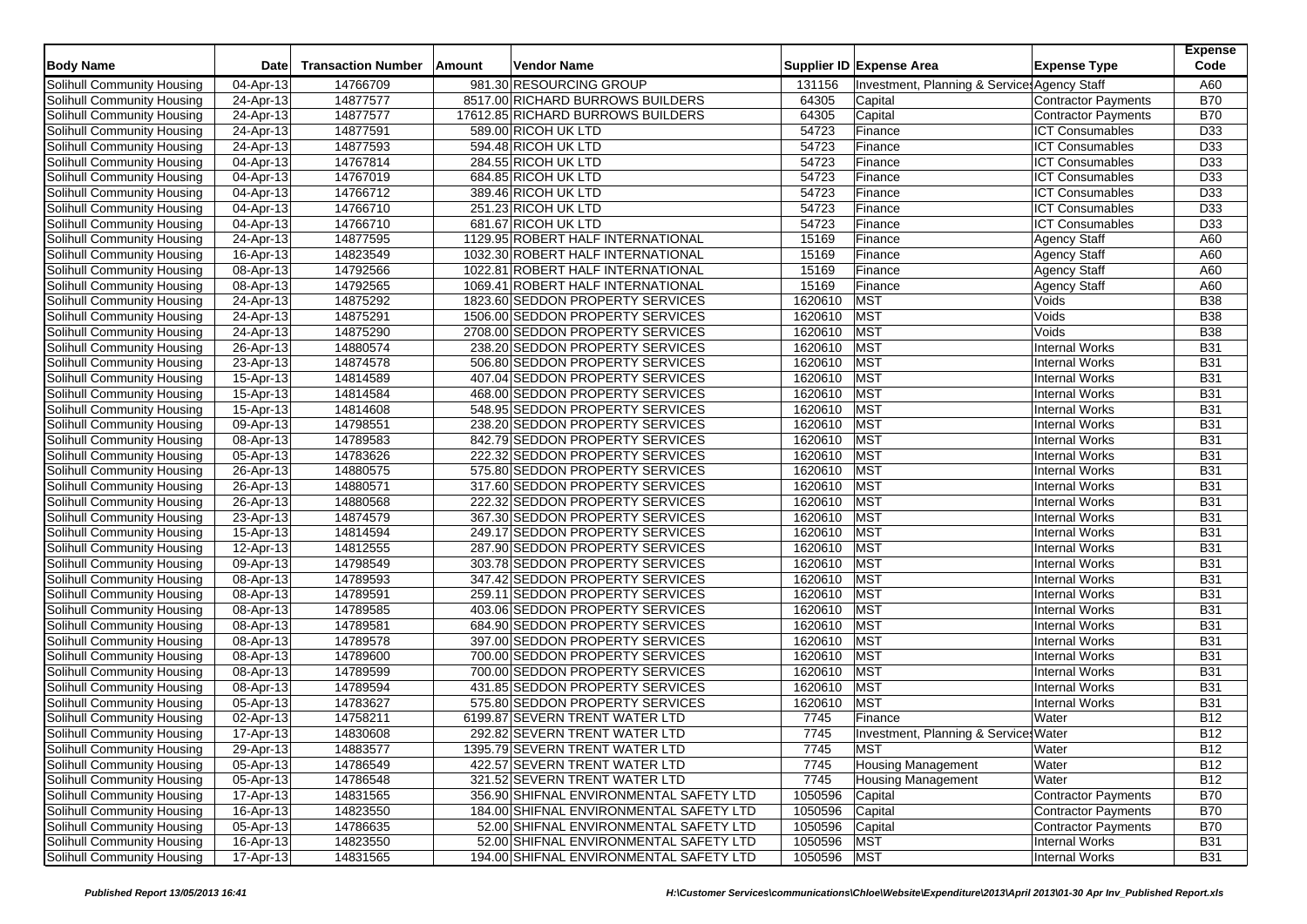| <b>Body Name</b>                  | <b>Date</b> | <b>Transaction Number</b> | Amount | <b>Vendor Name</b>                      |         | Supplier ID Expense Area  | <b>Expense Type</b>          | <b>Expense</b><br>Code |
|-----------------------------------|-------------|---------------------------|--------|-----------------------------------------|---------|---------------------------|------------------------------|------------------------|
| Solihull Community Housing        | 16-Apr-13   | 14823550                  |        | 783.00 SHIFNAL ENVIRONMENTAL SAFETY LTD | 1050596 | <b>MST</b>                | <b>Internal Works</b>        | <b>B31</b>             |
| Solihull Community Housing        | 05-Apr-13   | 14786635                  |        | 260.00 SHIFNAL ENVIRONMENTAL SAFETY LTD | 1050596 | <b>MST</b>                | <b>Internal Works</b>        | <b>B31</b>             |
| Solihull Community Housing        | 24-Apr-13   | 14877596                  |        | 2885.63 SITEXORBIS                      | 234075  | <b>Customer Services</b>  | Other Fees and Charges       | D <sub>59</sub>        |
| Solihull Community Housing        | 24-Apr-13   | 14875267                  |        | 400.00 SITEXORBIS                       | 234075  | <b>MST</b>                | Voids                        | <b>B38</b>             |
| Solihull Community Housing        | 12-Apr-13   | 14812759                  |        | 228.72 SITEXORBIS                       | 234075  | <b>MST</b>                | Voids                        | <b>B38</b>             |
| Solihull Community Housing        | 08-Apr-13   | 14792567                  |        | 7500.00 SKYWELL LTD                     | 247090  | Capital                   | ICT - General                | D30                    |
| Solihull Community Housing        | 08-Apr-13   | 14792567                  |        | 1500.00 SKYWELL LTD                     | 247090  | Capital                   | ICT - General                | D30                    |
| Solihull Community Housing        | 08-Apr-13   | 14792567                  |        | 5000.00 SKYWELL LTD                     | 247090  | Capital                   | ICT - General                | D30                    |
| Solihull Community Housing        | 08-Apr-13   | 14792567                  |        | 1500.00 SKYWELL LTD                     | 247090  | Capital                   | ICT - General                | D30                    |
| Solihull Community Housing        | 08-Apr-13   | 14792567                  |        | 2500.00 SKYWELL LTD                     | 247090  | Capital                   | ICT - General                | D30                    |
| Solihull Community Housing        | 05-Apr-13   | 14786638                  |        | 1080.00 SMITHY'S HOTEL                  | 226791  | <b>Housing Management</b> | <b>B&amp;B Accommodation</b> | <b>B23</b>             |
| Solihull Community Housing        | 05-Apr-13   | 14786637                  |        | 1000.00 SMITHY'S HOTEL                  | 226791  | <b>Housing Management</b> | <b>B&amp;B Accommodation</b> | <b>B23</b>             |
| Solihull Community Housing        | 05-Apr-13   | 14786636                  |        | 300.00 SMITHY'S HOTEL                   | 226791  | <b>Housing Management</b> | <b>B&amp;B Accommodation</b> | <b>B23</b>             |
| Solihull Community Housing        | 05-Apr-13   | 14786636                  |        | 225.00 SMITHY'S HOTEL                   | 226791  | <b>Housing Management</b> | <b>B&amp;B Accommodation</b> | <b>B23</b>             |
| Solihull Community Housing        | 03-Apr-13   | 14761621                  |        | 851.95 SOLIHULL MBC                     | 80026   | <b>Balance Sheet</b>      | Movement Incentive Sche      | U <sub>32</sub>        |
| Solihull Community Housing        | 12-Apr-13   | 14812547                  |        | 25215.55 SOLIHULL MBC                   | 80026   | <b>Balance Sheet</b>      | Creditor: Solihull MBC       | S <sub>09</sub>        |
| Solihull Community Housing        | 12-Apr-13   | 14812547                  |        | 31054.95 SOLIHULL MBC                   | 80026   | Finance                   | <b>Bank Charges</b>          | D <sub>57</sub>        |
| Solihull Community Housing        | 11-Apr-13   | 14808616                  |        | 47100.00 SOLIHULL MBC (COUNCIL TAX)     | 69188   | Finance                   | <b>NNDR</b>                  | <b>B20</b>             |
| Solihull Community Housing        | 02-Apr-13   | 14758573                  |        | 2171.40 SOLIHULL MBC (COUNCIL TAX)      | 69188   | Finance                   | <b>NNDR</b>                  | <b>B20</b>             |
| Solihull Community Housing        | 02-Apr-13   | 14758571                  |        | 2541.00 SOLIHULL MBC (COUNCIL TAX)      | 69188   | Finance                   | <b>NNDR</b>                  | <b>B20</b>             |
| Solihull Community Housing        | 04-Apr-13   | 14770595                  |        | 920.57 SOLIHULL MBC (COUNCIL TAX)       | 69188   | <b>Housing Management</b> | Council Tax                  | <b>B21</b>             |
| Solihull Community Housing        | 04-Apr-13   | 14770594                  |        | 1033.64 SOLIHULL MBC (COUNCIL TAX)      | 69188   | <b>Housing Management</b> | Council Tax                  | <b>B21</b>             |
| Solihull Community Housing        | 04-Apr-13   | 14770593                  |        | 932.95 SOLIHULL MBC (COUNCIL TAX)       | 69188   | <b>Housing Management</b> | Council Tax                  | <b>B21</b>             |
| Solihull Community Housing        | 04-Apr-13   | 14770592                  |        | 932.95 SOLIHULL MBC (COUNCIL TAX)       | 69188   | <b>Housing Management</b> | <b>Council Tax</b>           | <b>B21</b>             |
| Solihull Community Housing        | 04-Apr-13   | 14770591                  |        | 904.42 SOLIHULL MBC (COUNCIL TAX)       | 69188   | <b>Housing Management</b> | Council Tax                  | <b>B21</b>             |
| Solihull Community Housing        | 04-Apr-13   | 14770590                  |        | 927.59 SOLIHULL MBC (COUNCIL TAX)       | 69188   | <b>Housing Management</b> | Council Tax                  | <b>B21</b>             |
| Solihull Community Housing        | 04-Apr-13   | 14770589                  |        | 927.59 SOLIHULL MBC (COUNCIL TAX)       | 69188   | Housing Management        | Council Tax                  | <b>B21</b>             |
| Solihull Community Housing        | 04-Apr-13   | 14770588                  |        | 932.95 SOLIHULL MBC (COUNCIL TAX)       | 69188   | <b>Housing Management</b> | Council Tax                  | <b>B21</b>             |
| Solihull Community Housing        | 04-Apr-13   | 14770587                  |        | 920.57 SOLIHULL MBC (COUNCIL TAX)       | 69188   | <b>Housing Management</b> | Council Tax                  | <b>B21</b>             |
| Solihull Community Housing        | 04-Apr-13   | 14770586                  |        | 927.59 SOLIHULL MBC (COUNCIL TAX)       | 69188   | <b>Housing Management</b> | Council Tax                  | <b>B21</b>             |
| Solihull Community Housing        | 04-Apr-13   | 14770585                  |        | 932.95 SOLIHULL MBC (COUNCIL TAX)       | 69188   | <b>Housing Management</b> | Council Tax                  | <b>B21</b>             |
| Solihull Community Housing        | 04-Apr-13   | 14770583                  |        | 927.59 SOLIHULL MBC (COUNCIL TAX)       | 69188   | <b>Housing Management</b> | Council Tax                  | <b>B21</b>             |
| Solihull Community Housing        | 04-Apr-13   | 14770581                  |        | 932.95 SOLIHULL MBC (COUNCIL TAX)       | 69188   | <b>Housing Management</b> | <b>Council Tax</b>           | <b>B21</b>             |
| Solihull Community Housing        | 04-Apr-13   | 14770580                  |        | 932.95 SOLIHULL MBC (COUNCIL TAX)       | 69188   | <b>Housing Management</b> | Council Tax                  | <b>B21</b>             |
| Solihull Community Housing        | 04-Apr-13   | 14770578                  |        | 920.57 SOLIHULL MBC (COUNCIL TAX)       | 69188   | <b>Housing Management</b> | Council Tax                  | <b>B21</b>             |
| Solihull Community Housing        | 04-Apr-13   | 14770576                  |        | 920.57 SOLIHULL MBC (COUNCIL TAX)       | 69188   | <b>Housing Management</b> | <b>Council Tax</b>           | <b>B21</b>             |
| Solihull Community Housing        | 04-Apr-13   | 14770574                  |        | 904.42 SOLIHULL MBC (COUNCIL TAX)       | 69188   | <b>Housing Management</b> | <b>Council Tax</b>           | <b>B21</b>             |
| Solihull Community Housing        | 04-Apr-13   | 14770573                  |        | 932.95 SOLIHULL MBC (COUNCIL TAX)       | 69188   | <b>Housing Management</b> | Council Tax                  | <b>B21</b>             |
| Solihull Community Housing        | 04-Apr-13   | 14770572                  |        | 1033.64 SOLIHULL MBC (COUNCIL TAX)      | 69188   | <b>Housing Management</b> | Council Tax                  | <b>B21</b>             |
| Solihull Community Housing        | 04-Apr-13   | 14770571                  |        | 927.59 SOLIHULL MBC (COUNCIL TAX)       | 69188   | <b>Housing Management</b> | Council Tax                  | <b>B21</b>             |
| Solihull Community Housing        | 04-Apr-13   | 14770577                  |        | 904.42 SOLIHULL MBC (COUNCIL TAX)       | 69188   | <b>Housing Management</b> | Council Tax                  | <b>B21</b>             |
| Solihull Community Housing        | 03-Apr-13   | 14761816                  |        | 932.95 SOLIHULL MBC (COUNCIL TAX)       | 69188   | <b>Housing Management</b> | Council Tax                  | <b>B21</b>             |
| Solihull Community Housing        | 03-Apr-13   | 14761811                  |        | 466.47 SOLIHULL MBC (COUNCIL TAX)       | 69188   | <b>Housing Management</b> | Council Tax                  | <b>B21</b>             |
| Solihull Community Housing        | 03-Apr-13   | 14761810                  |        | 460.29 SOLIHULL MBC (COUNCIL TAX)       | 69188   | <b>Housing Management</b> | Council Tax                  | <b>B21</b>             |
| Solihull Community Housing        | 03-Apr-13   | 14761809                  |        | 460.29 SOLIHULL MBC (COUNCIL TAX)       | 69188   | <b>Housing Management</b> | Council Tax                  | <b>B21</b>             |
| Solihull Community Housing        | 03-Apr-13   | 14761808                  |        | 463.79 SOLIHULL MBC (COUNCIL TAX)       | 69188   | <b>Housing Management</b> | Council Tax                  | <b>B21</b>             |
| Solihull Community Housing        | 03-Apr-13   | 14761807                  |        | 466.47 SOLIHULL MBC (COUNCIL TAX)       | 69188   | <b>Housing Management</b> | Council Tax                  | <b>B21</b>             |
| Solihull Community Housing        | 03-Apr-13   | 14761806                  |        | 452.20 SOLIHULL MBC (COUNCIL TAX)       | 69188   | <b>Housing Management</b> | Council Tax                  | <b>B21</b>             |
| Solihull Community Housing        | 03-Apr-13   | 14761805                  |        | 452.20 SOLIHULL MBC (COUNCIL TAX)       | 69188   | <b>Housing Management</b> | Council Tax                  | <b>B21</b>             |
| <b>Solihull Community Housing</b> | 03-Apr-13   | 14761804                  |        | 452.20 SOLIHULL MBC (COUNCIL TAX)       | 69188   | <b>Housing Management</b> | Council Tax                  | <b>B21</b>             |
| Solihull Community Housing        | 03-Apr-13   | 14761803                  |        | 466.47 SOLIHULL MBC (COUNCIL TAX)       | 69188   | <b>Housing Management</b> | Council Tax                  | <b>B21</b>             |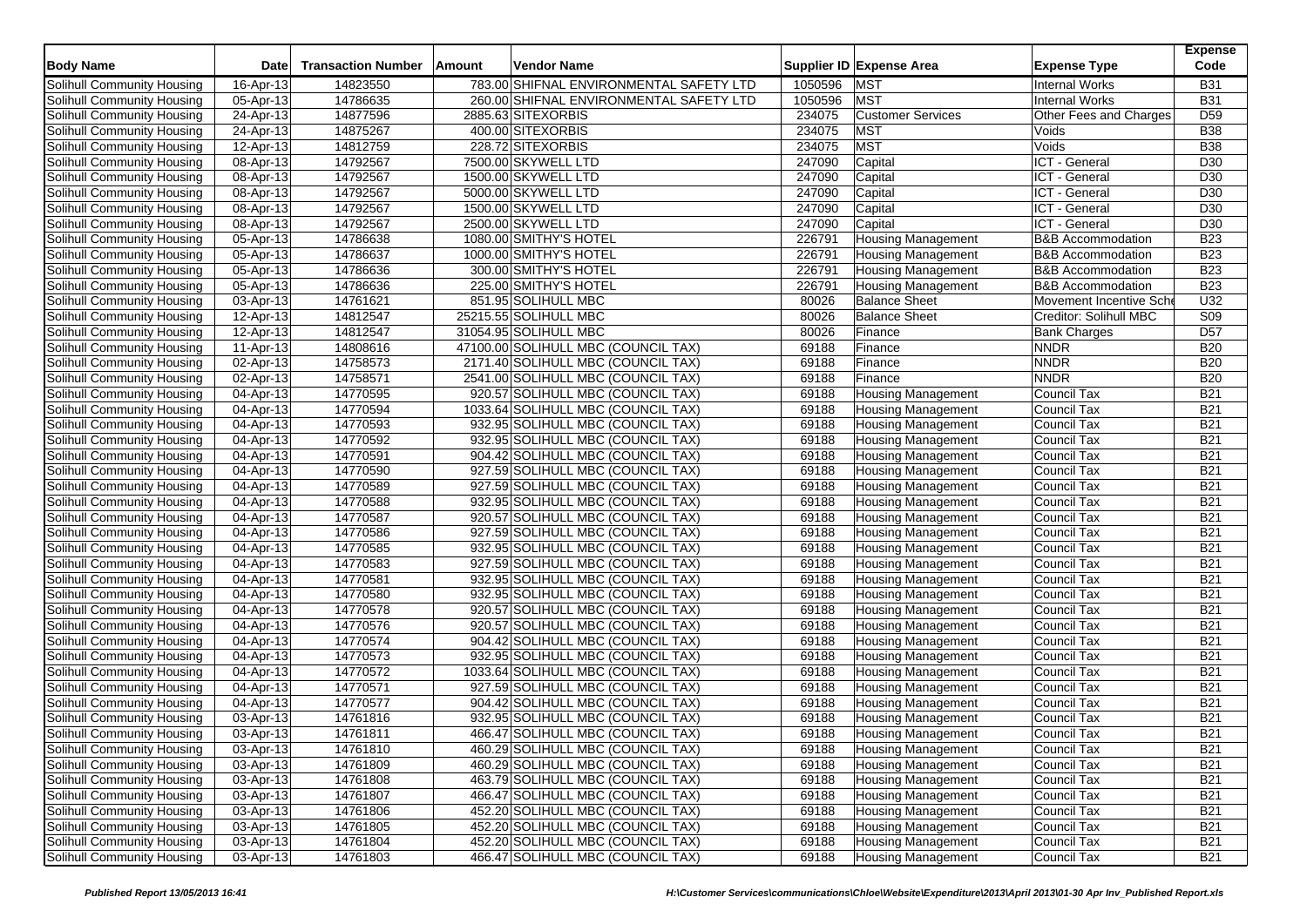| <b>Body Name</b>           | <b>Date</b> | <b>Transaction Number</b> | <b>Amount</b> | <b>Vendor Name</b>                  |       | Supplier ID Expense Area  | <b>Expense Type</b>    | <b>Expense</b><br>Code |
|----------------------------|-------------|---------------------------|---------------|-------------------------------------|-------|---------------------------|------------------------|------------------------|
| Solihull Community Housing | 03-Apr-13   | 14761802                  |               | 466.47 SOLIHULL MBC (COUNCIL TAX)   | 69188 | <b>Housing Management</b> | Council Tax            | <b>B21</b>             |
| Solihull Community Housing | 03-Apr-13   | 14761801                  |               | 463.79 SOLIHULL MBC (COUNCIL TAX)   | 69188 | <b>Housing Management</b> | Council Tax            | <b>B21</b>             |
| Solihull Community Housing | 03-Apr-13   | 14761800                  |               | 452.20 SOLIHULL MBC (COUNCIL TAX)   | 69188 | <b>Housing Management</b> | Council Tax            | <b>B21</b>             |
| Solihull Community Housing | 03-Apr-13   | 14761799                  |               | 466.47 SOLIHULL MBC (COUNCIL TAX)   | 69188 | <b>Housing Management</b> | Council Tax            | <b>B21</b>             |
| Solihull Community Housing | 03-Apr-13   | 14761798                  |               | 466.47 SOLIHULL MBC (COUNCIL TAX)   | 69188 | <b>Housing Management</b> | Council Tax            | <b>B21</b>             |
| Solihull Community Housing | 03-Apr-13   | 14761796                  |               | 442.98 SOLIHULL MBC (COUNCIL TAX)   | 69188 | <b>Housing Management</b> | Council Tax            | <b>B21</b>             |
| Solihull Community Housing | 03-Apr-13   | 14761795                  |               | 452.20 SOLIHULL MBC (COUNCIL TAX)   | 69188 | <b>Housing Management</b> | Council Tax            | <b>B21</b>             |
| Solihull Community Housing | 03-Apr-13   | 14761797                  |               | 466.47 SOLIHULL MBC (COUNCIL TAX)   | 69188 | <b>Housing Management</b> | Council Tax            | <b>B21</b>             |
| Solihull Community Housing | 03-Apr-13   | 14761794                  |               | 460.29 SOLIHULL MBC (COUNCIL TAX)   | 69188 | <b>Housing Management</b> | Council Tax            | <b>B21</b>             |
| Solihull Community Housing | 03-Apr-13   | 14761793                  |               | 460.29 SOLIHULL MBC (COUNCIL TAX)   | 69188 | <b>Housing Management</b> | Council Tax            | <b>B21</b>             |
| Solihull Community Housing | 03-Apr-13   | 14761792                  |               | 466.47 SOLIHULL MBC (COUNCIL TAX)   | 69188 | <b>Housing Management</b> | Council Tax            | <b>B21</b>             |
| Solihull Community Housing | 03-Apr-13   | 14761791                  |               | 516.82 SOLIHULL MBC (COUNCIL TAX)   | 69188 | <b>Housing Management</b> | Council Tax            | <b>B21</b>             |
| Solihull Community Housing | 03-Apr-13   | 14761790                  |               | 460.29 SOLIHULL MBC (COUNCIL TAX)   | 69188 | <b>Housing Management</b> | Council Tax            | <b>B21</b>             |
| Solihull Community Housing | 03-Apr-13   | 14761789                  |               | 463.79 SOLIHULL MBC (COUNCIL TAX)   | 69188 | <b>Housing Management</b> | Council Tax            | <b>B21</b>             |
| Solihull Community Housing | 03-Apr-13   | 14761788                  |               | 463.79 SOLIHULL MBC (COUNCIL TAX)   | 69188 | <b>Housing Management</b> | Council Tax            | <b>B21</b>             |
| Solihull Community Housing | 03-Apr-13   | 14761787                  |               | 466.47 SOLIHULL MBC (COUNCIL TAX)   | 69188 | <b>Housing Management</b> | Council Tax            | <b>B21</b>             |
| Solihull Community Housing | 03-Apr-13   | 14761786                  |               | 466.47 SOLIHULL MBC (COUNCIL TAX)   | 69188 | <b>Housing Management</b> | Council Tax            | <b>B21</b>             |
| Solihull Community Housing | 03-Apr-13   | 14761784                  |               | 452.20 SOLIHULL MBC (COUNCIL TAX)   | 69188 | <b>Housing Management</b> | Council Tax            | <b>B21</b>             |
| Solihull Community Housing | 03-Apr-13   | 14761781                  |               | 452.20 SOLIHULL MBC (COUNCIL TAX)   | 69188 | <b>Housing Management</b> | Council Tax            | <b>B21</b>             |
| Solihull Community Housing | 03-Apr-13   | 14761783                  |               | 466.47 SOLIHULL MBC (COUNCIL TAX)   | 69188 | <b>Housing Management</b> | Council Tax            | <b>B21</b>             |
| Solihull Community Housing | 03-Apr-13   | 14761780                  |               | 466.47 SOLIHULL MBC (COUNCIL TAX)   | 69188 | <b>Housing Management</b> | Council Tax            | <b>B21</b>             |
| Solihull Community Housing | 03-Apr-13   | 14761770                  |               | 466.47 SOLIHULL MBC (COUNCIL TAX)   | 69188 | <b>Housing Management</b> | Council Tax            | <b>B21</b>             |
| Solihull Community Housing | 03-Apr-13   | 14761768                  |               | 466.47 SOLIHULL MBC (COUNCIL TAX)   | 69188 | <b>Housing Management</b> | Council Tax            | <b>B21</b>             |
| Solihull Community Housing | 03-Apr-13   | 14761767                  |               | 452.20 SOLIHULL MBC (COUNCIL TAX)   | 69188 | <b>Housing Management</b> | Council Tax            | <b>B21</b>             |
| Solihull Community Housing | 03-Apr-13   | 14761766                  |               | 442.98 SOLIHULL MBC (COUNCIL TAX)   | 69188 | <b>Housing Management</b> | Council Tax            | <b>B21</b>             |
| Solihull Community Housing | 19-Apr-13   | 14870554                  |               | 21195.00 SOLIHULL MBC (COUNCIL TAX) | 69188 | <b>Customer Services</b>  | <b>NNDR</b>            | <b>B20</b>             |
| Solihull Community Housing | 02-Apr-13   | 14758576                  |               | 6352.50 SOLIHULL MBC (COUNCIL TAX)  | 69188 | <b>Customer Services</b>  | <b>NNDR</b>            | <b>B20</b>             |
| Solihull Community Housing | 19-Apr-13   | 14870550                  |               | 885.98 SOLIHULL MBC (COUNCIL TAX)   | 69188 | <b>Housing Management</b> | Council Tax            | <b>B21</b>             |
| Solihull Community Housing | 17-Apr-13   | 14832549                  |               | 932.95 SOLIHULL MBC (COUNCIL TAX)   | 69188 | <b>Housing Management</b> | Council Tax            | <b>B21</b>             |
| Solihull Community Housing | 17-Apr-13   | 14832547                  |               | 1055.15 SOLIHULL MBC (COUNCIL TAX)  | 69188 | Housing Management        | Council Tax            | <b>B21</b>             |
| Solihull Community Housing | 02-Apr-13   | 14758556                  |               | 932.95 SOLIHULL MBC (COUNCIL TAX)   | 69188 | <b>Housing Management</b> | Council Tax            | <b>B21</b>             |
| Solihull Community Housing | 02-Apr-13   | 14758553                  |               | 473.55 SOLIHULL MBC (COUNCIL TAX)   | 69188 | <b>Housing Management</b> | Council Tax            | <b>B21</b>             |
| Solihull Community Housing | 02-Apr-13   | 14758552                  |               | 885.98 SOLIHULL MBC (COUNCIL TAX)   | 69188 | <b>Housing Management</b> | Council Tax            | <b>B21</b>             |
| Solihull Community Housing | 02-Apr-13   | 14758551                  |               | 885.98 SOLIHULL MBC (COUNCIL TAX)   | 69188 | <b>Housing Management</b> | Council Tax            | <b>B21</b>             |
| Solihull Community Housing | 02-Apr-13   | 14758550                  |               | 904.42 SOLIHULL MBC (COUNCIL TAX)   | 69188 | <b>Housing Management</b> | Council Tax            | <b>B21</b>             |
| Solihull Community Housing | 02-Apr-13   | 14758549                  |               | 885.98 SOLIHULL MBC (COUNCIL TAX)   | 69188 | <b>Housing Management</b> | Council Tax            | <b>B21</b>             |
| Solihull Community Housing | 02-Apr-13   | 14758548                  |               | 904.42 SOLIHULL MBC (COUNCIL TAX)   | 69188 | <b>Housing Management</b> | Council Tax            | <b>B21</b>             |
| Solihull Community Housing | 02-Apr-13   | 14758574                  |               | 16956.00 SOLIHULL MBC (COUNCIL TAX) | 69188 | <b>MST</b>                | <b>NNDR</b>            | <b>B20</b>             |
| Solihull Community Housing | 02-Apr-13   | 14758561                  |               | 1940.40 SOLIHULL MBC (COUNCIL TAX)  | 69188 | <b>Housing Management</b> | <b>NNDR</b>            | <b>B20</b>             |
| Solihull Community Housing | 02-Apr-13   | 14758564                  |               | 2310.00 SOLIHULL MBC (COUNCIL TAX)  | 69188 | <b>Housing Management</b> | <b>NNDR</b>            | <b>B20</b>             |
| Solihull Community Housing | 02-Apr-13   | 14758566                  |               | 1963.50 SOLIHULL MBC (COUNCIL TAX)  | 69188 | <b>Housing Management</b> | <b>NNDR</b>            | <b>B20</b>             |
| Solihull Community Housing | 02-Apr-13   | 14758568                  |               | 1640.10 SOLIHULL MBC (COUNCIL TAX)  | 69188 | <b>Housing Management</b> | <b>NNDR</b>            | <b>B20</b>             |
| Solihull Community Housing | 02-Apr-13   | 14758558                  |               | 6583.50 SOLIHULL MBC (COUNCIL TAX)  | 69188 | Finance                   | <b>NNDR</b>            | <b>B20</b>             |
| Solihull Community Housing | 02-Apr-13   | 14758570                  |               | 1507.20 SOLIHULL MBC (COUNCIL TAX)  | 69188 | Finance                   | <b>NNDR</b>            | <b>B20</b>             |
| Solihull Community Housing | 26-Apr-13   | 14879742                  |               | 15337.77 SOLIHULL MBC               | 9466  | <b>Balance Sheet</b>      | Creditor: Solihull MBC | S <sub>09</sub>        |
| Solihull Community Housing | 26-Apr-13   | 14879742                  |               | 83265.09 SOLIHULL MBC               | 9466  | <b>Balance Sheet</b>      | Creditor: Solihull MBC | S09                    |
| Solihull Community Housing | 26-Apr-13   | 14879742                  |               | 20816.27 SOLIHULL MBC               | 9466  | <b>Balance Sheet</b>      | Creditor: Solihull MBC | S09                    |
| Solihull Community Housing | 26-Apr-13   | 14879731                  |               | 120.00 SOLIHULL MBC                 | 9466  | <b>Balance Sheet</b>      | Creditor: Solihull MBC | S09                    |
| Solihull Community Housing | 26-Apr-13   | 14879731                  |               | 39558.77 SOLIHULL MBC               | 9466  | <b>Balance Sheet</b>      | Creditor: Solihull MBC | S09                    |
| Solihull Community Housing | $11-Apr-13$ | 14808603                  |               | 15337.93 SOLIHULL MBC               | 9466  | <b>Balance Sheet</b>      | Creditor: Solihull MBC | S <sub>09</sub>        |
| Solihull Community Housing | 11-Apr-13   | 14808603                  |               | 86223.09 SOLIHULL MBC               | 9466  | <b>Balance Sheet</b>      | Creditor: Solihull MBC | S09                    |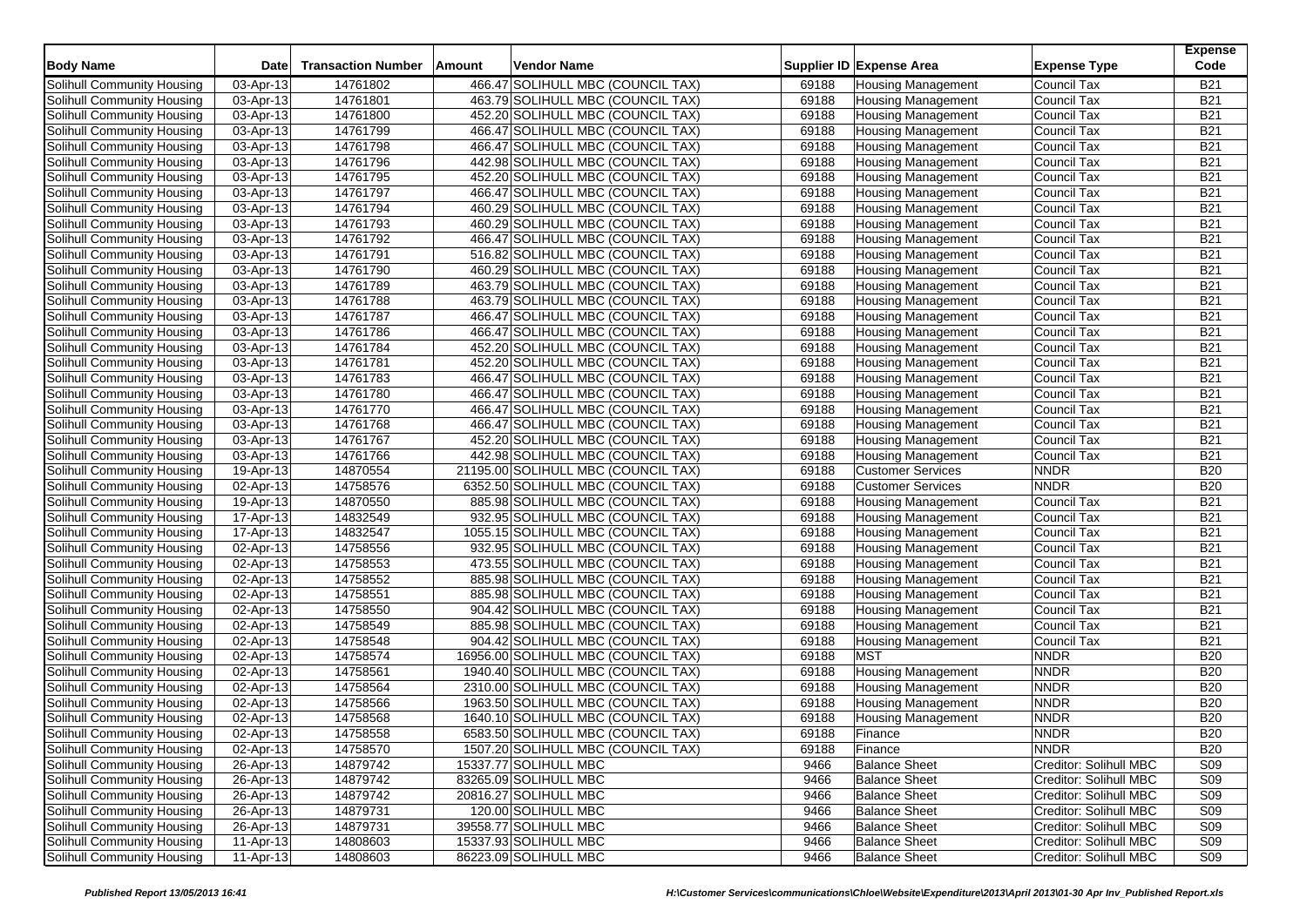| <b>Body Name</b>                                         | <b>Date</b>             | <b>Transaction Number</b> | Amount | Vendor Name                                                    |                  | Supplier ID Expense Area  | <b>Expense Type</b>                                  | <b>Expense</b><br>Code |
|----------------------------------------------------------|-------------------------|---------------------------|--------|----------------------------------------------------------------|------------------|---------------------------|------------------------------------------------------|------------------------|
| Solihull Community Housing                               | 11-Apr-13               | 14808548                  |        | 120.00 SOLIHULL MBC                                            | 9466             | <b>Balance Sheet</b>      | Creditor: Solihull MBC                               | S <sub>09</sub>        |
| Solihull Community Housing                               | 11-Apr-13               | 14808548                  |        | 46915.12 SOLIHULL MBC                                          | 9466             | <b>Balance Sheet</b>      | Creditor: Solihull MBC                               | S <sub>09</sub>        |
| Solihull Community Housing                               | 16-Apr-13               | 14820550                  |        | 1031.80 SOLIHULL MBC                                           | 9466             | Capital                   | <b>Contractor Payments</b>                           | <b>B70</b>             |
| Solihull Community Housing                               | 11-Apr-13               | 14808618                  |        | 2361.80 SOLIHULL MBC                                           | 9466             | Capital                   | <b>Contractor Payments</b>                           | <b>B70</b>             |
| Solihull Community Housing                               | 11-Apr-13               | 14808617                  |        | 3955.08 SOLIHULL MBC                                           | 9466             | Capital                   | <b>Contractor Payments</b>                           | <b>B70</b>             |
| Solihull Community Housing                               | 02-Apr-13               | 14758243                  |        | 4100.00 SOLIHULL MBC                                           | 9466             | Capital                   | Contractor Payments                                  | <b>B70</b>             |
| Solihull Community Housing                               | $\overline{19}$ -Apr-13 | 14870559                  |        | 199802.72 SOLIHULL MBC                                         | 9466             |                           | Investment, Planning & Service: Head Office: Charges | H <sub>10</sub>        |
| Solihull Community Housing                               | 19-Apr-13               | 14870559                  |        | 27085.56 SOLIHULL MBC                                          | 9466             |                           | Investment, Planning & Service: Head Office: Charges | H <sub>10</sub>        |
| Solihull Community Housing                               | 03-Apr-13               | 14760552                  |        | 7140.00 SOLIHULL MBC                                           | 9466             |                           | Investment, Planning & Service: Head Office: Charges | H <sub>10</sub>        |
| Solihull Community Housing                               | 26-Apr-13               | 14879730                  |        | 330131.57 SOLIHULL MBC                                         | 9466             | Capital                   | <b>Contractor Payments</b>                           | <b>B70</b>             |
| Solihull Community Housing                               | 25-Apr-13               | 14876978                  |        | 32602.00 SOUTHERN ELECTRIC PLC                                 | 76903            | <b>Balance Sheet</b>      | Creditors                                            | S <sub>08</sub>        |
| Solihull Community Housing                               | 25-Apr-13               | 14876977                  |        | 1051.43 SOUTHERN ELECTRIC PLC                                  | 76903            | <b>Balance Sheet</b>      | Creditors                                            | S08                    |
| Solihull Community Housing                               | $\overline{03}$ -Apr-13 | 14760551                  |        | 5520.24 STARDOM LTD                                            | 2001615          | Capital                   | <b>Contractor Payments</b>                           | <b>B70</b>             |
| Solihull Community Housing                               | 03-Apr-13               | 14760549                  |        | 11480.16 STARDOM LTD                                           | 2001615          | Capital                   | Contractor Payments                                  | <b>B70</b>             |
| <b>Solihull Community Housing</b>                        | 03-Apr-13               | 14760548                  |        | 14398.50 STARDOM LTD                                           | 2001615          | Capital                   | <b>Contractor Payments</b>                           | <b>B70</b>             |
| Solihull Community Housing                               | $\overline{03}$ -Apr-13 | 14760550                  |        | 8710.79 STARDOM LTD                                            | 2001615          | Capital                   | <b>Contractor Payments</b>                           | <b>B70</b>             |
| Solihull Community Housing                               | $22-Apr-13$             | 14873771                  |        | 251.41 STECHFORD GLASS                                         | 8042             | <b>MST</b>                | <b>Stocks</b>                                        | R <sub>10</sub>        |
| Solihull Community Housing                               | 22-Apr-13               | 14873766                  |        | 397.48 STECHFORD GLASS                                         | 8042             | <b>MST</b>                | <b>Stocks</b>                                        | R <sub>10</sub>        |
| Solihull Community Housing                               | 17-Apr-13               | 14829550                  |        | 299.07 STECHFORD GLASS                                         | 8042             | <b>MST</b>                | <b>Stocks</b>                                        | R <sub>10</sub>        |
| Solihull Community Housing                               | 22-Apr-13               | 14873774                  |        | 2583.23 SYMPHONY                                               | 199561           | <b>MST</b>                | <b>Stocks</b>                                        | R <sub>10</sub>        |
| Solihull Community Housing                               | 17-Apr-13               | 14829554                  |        | 434.49 SYMPHONY                                                | 199561           | <b>MST</b>                | <b>Stocks</b>                                        | R <sub>10</sub>        |
| Solihull Community Housing                               | 17-Apr-13               | 14829553                  |        | 565.67 SYMPHONY                                                | 199561           | <b>MST</b>                | <b>Stocks</b>                                        | R <sub>10</sub>        |
| Solihull Community Housing                               | 19-Apr-13               | 14870652                  |        | 1110.00 TELECARE SERVICES ASSOCIATION                          | 131459           | <b>Housing Management</b> | <b>Grants and Subscriptions</b>                      | D <sub>92</sub>        |
| Solihull Community Housing                               | 29-Apr-13               | 14881996                  |        | 2846.19 THE BECK CO LTD                                        | 8207             | <b>MST</b>                | <b>Stocks</b>                                        | R <sub>10</sub>        |
| Solihull Community Housing                               | 29-Apr-13               | 14881994                  |        | 1662.57 THE BECK CO LTD                                        | 8207             | <b>MST</b>                | <b>Stocks</b>                                        | R <sub>10</sub>        |
| Solihull Community Housing                               | 29-Apr-13               | 14881991                  |        | 653.60 THE BECK CO LTD                                         | 8207             | <b>MST</b>                | Stocks                                               | R10                    |
| Solihull Community Housing                               | 22-Apr-13               | 14873655                  |        | 447.79 THE BECK CO LTD                                         | 8207             | <b>MST</b>                | <b>Stocks</b>                                        | R <sub>10</sub>        |
| Solihull Community Housing                               | 22-Apr-13               | 14873659                  |        | 2570.28 THE BECK CO LTD                                        | 8207             | <b>MST</b>                | <b>Stocks</b>                                        | R <sub>10</sub>        |
| Solihull Community Housing                               | 22-Apr-13               | 14873658                  |        | 689.95 THE BECK CO LTD                                         | 8207             | <b>MST</b>                | <b>Stocks</b>                                        | R <sub>10</sub>        |
| Solihull Community Housing                               | 22-Apr-13               | 14873657                  |        | 412.91 THE BECK CO LTD                                         | 8207             | <b>MST</b>                | <b>Stocks</b>                                        | R <sub>10</sub>        |
| Solihull Community Housing                               | 16-Apr-13               | 14827559                  |        | 960.64 THE BECK CO LTD                                         | 8207             | MST                       | <b>Stocks</b>                                        | R <sub>10</sub>        |
| Solihull Community Housing                               | 16-Apr-13               | 14827558                  |        | 943.67 THE BECK CO LTD                                         | 8207             | MST                       | Stocks                                               | R <sub>10</sub>        |
| Solihull Community Housing                               | 16-Apr-13               | 14827557                  |        | 896.30 THE BECK CO LTD                                         | 8207             | <b>MST</b>                | <b>Stocks</b>                                        | R <sub>10</sub>        |
| Solihull Community Housing                               | 16-Apr-13               | 14827556                  |        | 737.97 THE BECK CO LTD                                         | 8207             | MST                       | <b>Stocks</b>                                        | R <sub>10</sub>        |
| Solihull Community Housing                               | 16-Apr-13               | 14827552                  |        | 261.50 THE BECK CO LTD                                         | 8207             | MST                       | <b>Stocks</b>                                        | R <sub>10</sub>        |
| Solihull Community Housing                               | 16-Apr-13               | 14827551                  |        | 554.17 THE BECK CO LTD                                         | 8207             | <b>MST</b>                | <b>Stocks</b>                                        | R10                    |
| Solihull Community Housing                               | 16-Apr-13               | 14827555                  |        | 1492.21 THE BECK CO LTD                                        | 8207             | <b>MST</b>                | <b>Stocks</b>                                        | R <sub>10</sub>        |
| Solihull Community Housing                               | 19-Apr-13               | 14870596                  |        | 481.45 THE DANWOOD GROUP LTD                                   | 251165           | Finance                   | <b>ICT Consumables</b>                               | D33                    |
| Solihull Community Housing                               | 17-Apr-13               | 14831556                  |        | 333.36 THE DANWOOD GROUP LTD                                   | 251165           | Finance                   | <b>ICT Consumables</b>                               | D <sub>33</sub>        |
| Solihull Community Housing                               | 17-Apr-13               | 14831553                  |        | 1090.40 THE DANWOOD GROUP LTD                                  | 251165           | Finance                   | <b>ICT Consumables</b>                               | D33                    |
| Solihull Community Housing                               | 11-Apr-13               | 14808623                  |        | 346.41 THE DANWOOD GROUP LTD                                   | 251165           | Finance                   | <b>ICT Consumables</b>                               | D33                    |
| Solihull Community Housing                               |                         | 14808622                  |        | 243.87 THE DANWOOD GROUP LTD                                   | 251165           | Finance                   | <b>ICT Consumables</b>                               | $\overline{D33}$       |
|                                                          | 11-Apr-13               |                           |        | 6250.00 THINKUBE                                               | 2398688          | <b>Customer Services</b>  | <b>Professional Fees</b>                             | D50                    |
| Solihull Community Housing                               | 17-Apr-13               | 14833618                  |        |                                                                |                  |                           |                                                      |                        |
| Solihull Community Housing                               | 25-Apr-13               | 14876982                  |        | 5846.03 TOTAL GAS & POWER LTD<br>2732.92 TOTAL GAS & POWER LTD | 687955<br>687955 | <b>Balance Sheet</b>      | Creditors<br>Creditors                               | <b>S08</b><br>S08      |
| Solihull Community Housing<br>Solihull Community Housing | 25-Apr-13               | 14876981                  |        |                                                                |                  | <b>Balance Sheet</b>      |                                                      |                        |
|                                                          | 19-Apr-13               | 14870645                  |        | 600.00 TRENT ARCHITECTURE & DESIGN                             | 2222696          | Capital                   | <b>Contractor Payments</b>                           | <b>B70</b>             |
| Solihull Community Housing                               | 22-Apr-13               | 14873624                  |        | 720.00 TRENT ARCHITECTURE & DESIGN                             | 2222696          | Capital                   | Contractor Payments                                  | <b>B70</b>             |
| Solihull Community Housing                               | $\overline{03}$ -Apr-13 | 14760553                  |        | 3551.60 TYNETEC LTD                                            | 2050832          | <b>Housing Management</b> | Equipment Rental/Lease                               | D <sub>18</sub>        |
| Solihull Community Housing                               | 05-Apr-13               | 14783732                  |        | 3124.38 TYRER BUILDING CONTRACTORS                             | 104269           | Capital                   | <b>Contractor Payments</b>                           | <b>B70</b>             |
| Solihull Community Housing                               | 23-Apr-13               | 14874633                  |        | 348.19 TYRER BUILDING CONTRACTORS                              | 104269           | <b>MST</b>                | <b>Internal Works</b>                                | <b>B31</b>             |
| Solihull Community Housing                               | 24-Apr-13               | 14875432                  |        | 2126.67 TYRER BUILDING CONTRACTORS                             | 104269           | Capital                   | <b>Contractor Payments</b>                           | <b>B70</b>             |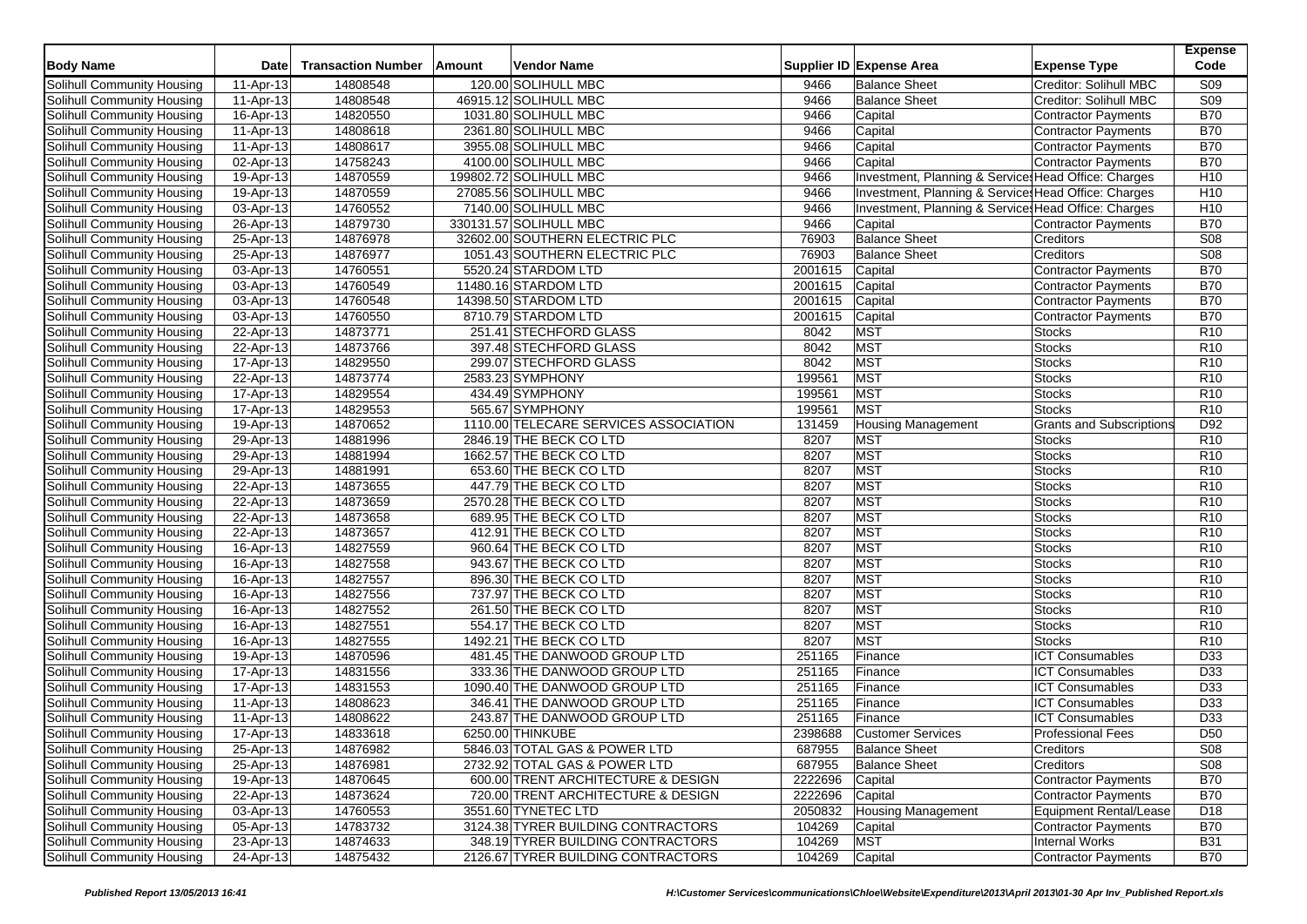| <b>Body Name</b>                  | <b>Date</b> | <b>Transaction Number</b> | Amount | Vendor Name                              |         | Supplier ID Expense Area  | <b>Expense Type</b>        | <b>Expense</b><br>Code |
|-----------------------------------|-------------|---------------------------|--------|------------------------------------------|---------|---------------------------|----------------------------|------------------------|
| Solihull Community Housing        | 15-Apr-13   | 14814695                  |        | 2616.76 TYRER BUILDING CONTRACTORS       | 104269  | Capital                   | Contractor Payments        | <b>B70</b>             |
| Solihull Community Housing        | 15-Apr-13   | 14814694                  |        | 2300.49 TYRER BUILDING CONTRACTORS       | 104269  | Capital                   | <b>Contractor Payments</b> | <b>B70</b>             |
| Solihull Community Housing        | 15-Apr-13   | 14814693                  |        | 1312.26 TYRER BUILDING CONTRACTORS       | 104269  | Capital                   | <b>Contractor Payments</b> | <b>B70</b>             |
| Solihull Community Housing        | 15-Apr-13   | 14814692                  |        | 1343.75 TYRER BUILDING CONTRACTORS       | 104269  | Capital                   | Contractor Payments        | <b>B70</b>             |
| Solihull Community Housing        | 24-Apr-13   | 14875431                  |        | 635.13 TYRER BUILDING CONTRACTORS        | 104269  | <b>MST</b>                | Mechanical & Electrical C  | <b>B92</b>             |
| Solihull Community Housing        | 23-Apr-13   | 14874647                  |        | 635.13 TYRER BUILDING CONTRACTORS        | 104269  | <b>MST</b>                | Mechanical & Electrical C  | <b>B92</b>             |
| Solihull Community Housing        | 23-Apr-13   | 14874646                  |        | 635.13 TYRER BUILDING CONTRACTORS        | 104269  | <b>MST</b>                | Mechanical & Electrical C  | <b>B92</b>             |
| Solihull Community Housing        | 23-Apr-13   | 14874645                  |        | 635.13 TYRER BUILDING CONTRACTORS        | 104269  | MST                       | Mechanical & Electrical C  | <b>B92</b>             |
| Solihull Community Housing        | 23-Apr-13   | 14874644                  |        | 635.13 TYRER BUILDING CONTRACTORS        | 104269  | <b>MST</b>                | Mechanical & Electrical C  | <b>B92</b>             |
| Solihull Community Housing        | 23-Apr-13   | 14874643                  |        | 635.13 TYRER BUILDING CONTRACTORS        | 104269  | <b>MST</b>                | Mechanical & Electrical C  | <b>B92</b>             |
| Solihull Community Housing        | 23-Apr-13   | 14874642                  |        | 635.13 TYRER BUILDING CONTRACTORS        | 104269  | <b>MST</b>                | Mechanical & Electrical C  | <b>B92</b>             |
| Solihull Community Housing        | 23-Apr-13   | 14874641                  |        | 635.13 TYRER BUILDING CONTRACTORS        | 104269  | <b>MST</b>                | Mechanical & Electrical C  | <b>B92</b>             |
| Solihull Community Housing        | 23-Apr-13   | 14874639                  |        | 635.13 TYRER BUILDING CONTRACTORS        | 104269  | <b>MST</b>                | Mechanical & Electrical C  | <b>B92</b>             |
| Solihull Community Housing        | 23-Apr-13   | 14874638                  |        | 635.13 TYRER BUILDING CONTRACTORS        | 104269  | <b>MST</b>                | Mechanical & Electrical C  | <b>B92</b>             |
| Solihull Community Housing        | 23-Apr-13   | 14874637                  |        | 635.13 TYRER BUILDING CONTRACTORS        | 104269  | <b>MST</b>                | Mechanical & Electrical C  | <b>B92</b>             |
| Solihull Community Housing        | 23-Apr-13   | 14874636                  |        | 582.84 TYRER BUILDING CONTRACTORS        | 104269  | <b>MST</b>                | Mechanical & Electrical C  | <b>B92</b>             |
| Solihull Community Housing        | 23-Apr-13   | 14874635                  |        | 635.13 TYRER BUILDING CONTRACTORS        | 104269  | <b>MST</b>                | Mechanical & Electrical C  | <b>B92</b>             |
| Solihull Community Housing        | 23-Apr-13   | 14874634                  |        | 635.13 TYRER BUILDING CONTRACTORS        | 104269  | <b>MST</b>                | Mechanical & Electrical C  | <b>B92</b>             |
| Solihull Community Housing        | 05-Apr-13   | 14783706                  |        | 247.84 UKDN WATERFLOW LTD                | 2189747 | Capital                   | Contractor Payments        | <b>B70</b>             |
| Solihull Community Housing        | 05-Apr-13   | 14783705                  |        | 255.00 UKDN WATERFLOW LTD                | 2189747 | Capital                   | <b>Contractor Payments</b> | <b>B70</b>             |
| Solihull Community Housing        | 05-Apr-13   | 14783681                  |        | 400.00 UKDN WATERFLOW LTD                | 2189747 | <b>MST</b>                | <b>External Structures</b> | <b>B33</b>             |
| Solihull Community Housing        | 15-Apr-13   | 14814631                  |        | 490.78 UKDN WATERFLOW LTD                | 2189747 | <b>MST</b>                | Voids                      | <b>B38</b>             |
| Solihull Community Housing        | 12-Apr-13   | 14812560                  |        | 1012.28 UKDN WATERFLOW LTD               | 2189747 | <b>MST</b>                | Other Works                | <b>B32</b>             |
| Solihull Community Housing        | 12-Apr-13   | 14812559                  |        | 1083.96 UKDN WATERFLOW LTD               | 2189747 | MST                       | <b>Other Works</b>         | <b>B32</b>             |
| Solihull Community Housing        | 12-Apr-13   | 14812558                  |        | 1706.44 UKDN WATERFLOW LTD               | 2189747 | <b>MST</b>                | <b>Other Works</b>         | <b>B32</b>             |
| Solihull Community Housing        | 12-Apr-13   | 14812557                  |        | 1449.91 UKDN WATERFLOW LTD               | 2189747 | <b>MST</b>                | Other Works                | <b>B32</b>             |
| Solihull Community Housing        | 05-Apr-13   | 14783678                  |        | 719.47 UKDN WATERFLOW LTD                | 2189747 | <b>MST</b>                | Other Works                | <b>B32</b>             |
| Solihull Community Housing        | 05-Apr-13   | 14783677                  |        | 447.12 UKDN WATERFLOW LTD                | 2189747 | MST                       | Other Works                | <b>B32</b>             |
| Solihull Community Housing        | 05-Apr-13   | 14786645                  |        | 543.75 VENN GROUP                        | 115628  | <b>Housing Management</b> | <b>Agency Staff</b>        | A60                    |
| Solihull Community Housing        | 24-Apr-13   | 14877601                  |        | 551.00 VENNGROUP RECRUITMENT SOLUTIONS   | 120630  | <b>Housing Management</b> | <b>Agency Staff</b>        | A60                    |
| Solihull Community Housing        | 17-Apr-13   | 14833620                  |        | 467.63 VENNGROUP RECRUITMENT SOLUTIONS   | 120630  | <b>Housing Management</b> | Agency Staff               | A60                    |
| Solihull Community Housing        | 12-Apr-13   | 14812654                  |        | 37679.00 VINSHIRE PLUMBING & HEATING LTD | 2601688 | Capital                   | Contractor Payments        | <b>B70</b>             |
| Solihull Community Housing        | 24-Apr-13   | 14877603                  |        | 177181.08 WATES CONSTRUCTION LTD         | 272406  | Capital                   | Contractor Payments        | <b>B70</b>             |
| Solihull Community Housing        | 16-Apr-13   | 14827610                  |        | 360.12 WOLSELEY UK LTD                   | 104384  | <b>MST</b>                | <b>Stocks</b>              | R <sub>10</sub>        |
| Solihull Community Housing        | 16-Apr-13   | 14827613                  |        | 1996.07 WOLSELEY UK LTD                  | 104384  | <b>MST</b>                | <b>Stocks</b>              | R <sub>10</sub>        |
| Solihull Community Housing        | 24-Apr-13   | 14875263                  |        | 262.55 WOODHULL ROOFING LTD              | 221070  | <b>MST</b>                | <b>External Structures</b> | <b>B33</b>             |
| Solihull Community Housing        | 24-Apr-13   | 14875262                  |        | 271.28 WOODHULL ROOFING LTD              | 221070  | <b>MST</b>                | <b>External Structures</b> | <b>B33</b>             |
| Solihull Community Housing        | 24-Apr-13   | 14875258                  |        | 264.35 WOODHULL ROOFING LTD              | 221070  | MST                       | <b>External Structures</b> | <b>B33</b>             |
| Solihull Community Housing        | 24-Apr-13   | 14875256                  |        | 210.90 WOODHULL ROOFING LTD              | 221070  | <b>MST</b>                | <b>External Structures</b> | <b>B33</b>             |
| Solihull Community Housing        | 24-Apr-13   | 14875254                  |        | 294.40 WOODHULL ROOFING LTD              | 221070  | <b>MST</b>                | <b>External Structures</b> | <b>B33</b>             |
| Solihull Community Housing        | 24-Apr-13   | 14875253                  |        | 560.70 WOODHULL ROOFING LTD              | 221070  | <b>MST</b>                | <b>External Structures</b> | <b>B33</b>             |
| Solihull Community Housing        | 24-Apr-13   | 14875250                  |        | 1143.84 WOODHULL ROOFING LTD             | 221070  | <b>MST</b>                | <b>External Structures</b> | <b>B33</b>             |
| Solihull Community Housing        | 24-Apr-13   | 14875248                  |        | 259.75 WOODHULL ROOFING LTD              | 221070  | <b>MST</b>                | <b>External Structures</b> | <b>B33</b>             |
| Solihull Community Housing        | 24-Apr-13   | 14875247                  |        | 326.56 WOODHULL ROOFING LTD              | 221070  | <b>MST</b>                | <b>External Structures</b> | <b>B33</b>             |
| Solihull Community Housing        | 24-Apr-13   | 14875244                  |        | 874.78 WOODHULL ROOFING LTD              | 221070  | <b>MST</b>                | <b>External Structures</b> | <b>B33</b>             |
| Solihull Community Housing        | 24-Apr-13   | 14875243                  |        | 1154.14 WOODHULL ROOFING LTD             | 221070  | <b>MST</b>                | <b>External Structures</b> | <b>B33</b>             |
| Solihull Community Housing        | 24-Apr-13   | 14875238                  |        | 256.17 WOODHULL ROOFING LTD              | 221070  | <b>MST</b>                | <b>External Structures</b> | <b>B33</b>             |
| Solihull Community Housing        | 24-Apr-13   | 14875236                  |        | 248.03 WOODHULL ROOFING LTD              | 221070  | <b>MST</b>                | <b>External Structures</b> | <b>B33</b>             |
| Solihull Community Housing        | 24-Apr-13   | 14875225                  |        | 339.08 WOODHULL ROOFING LTD              | 221070  | <b>MST</b>                | <b>External Structures</b> | <b>B33</b>             |
| <b>Solihull Community Housing</b> | 24-Apr-13   | 14875228                  |        | 267.75 WOODHULL ROOFING LTD              | 221070  | <b>MST</b>                | <b>External Structures</b> | <b>B33</b>             |
| Solihull Community Housing        | $24-Apr-13$ | 14875223                  |        | 542.25 WOODHULL ROOFING LTD              | 221070  | <b>MST</b>                | <b>External Structures</b> | <b>B33</b>             |
|                                   |             |                           |        |                                          |         |                           |                            |                        |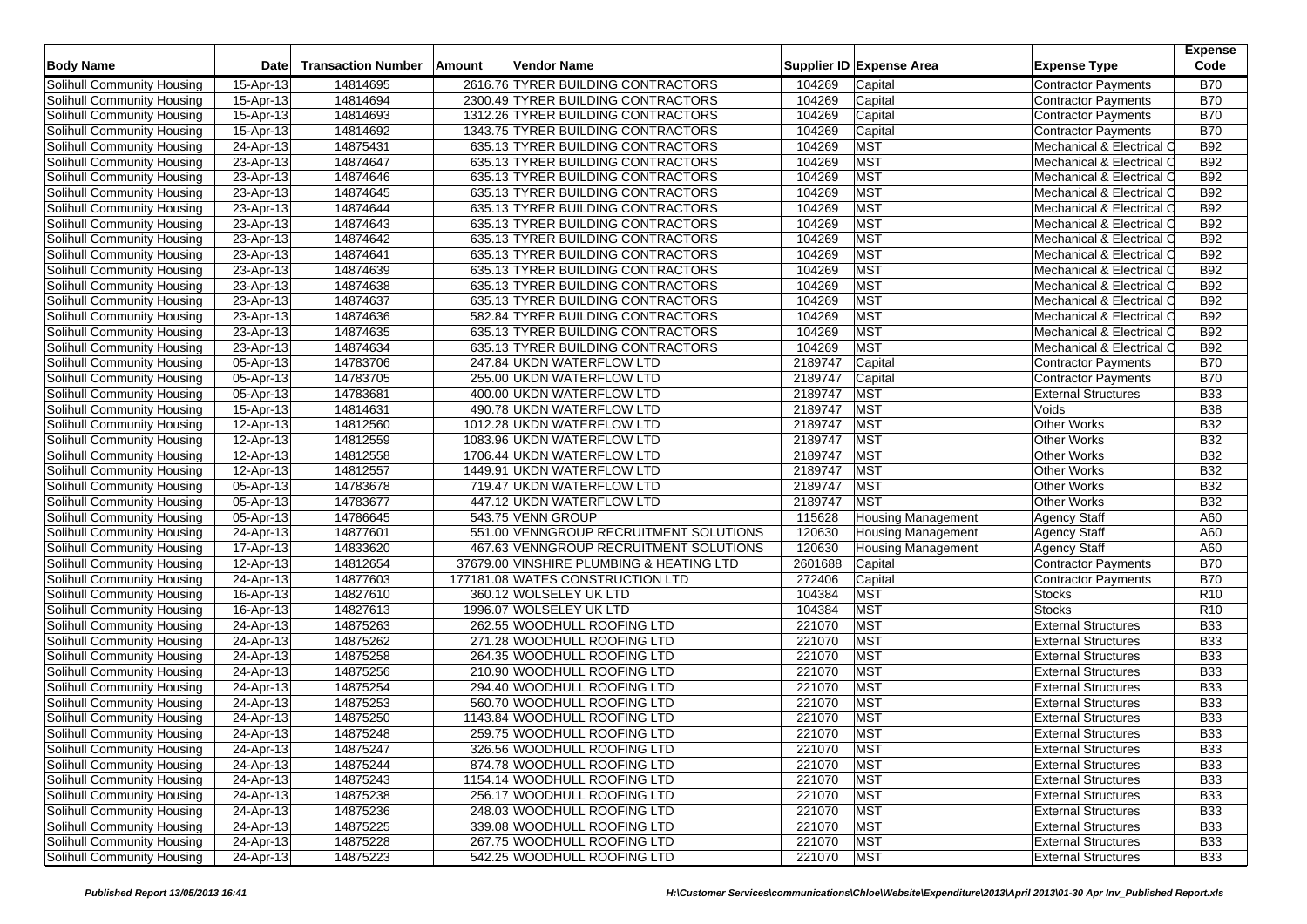| <b>Body Name</b>           | <b>Date</b> | <b>Transaction Number</b> | Amount | Vendor Name                          |             | Supplier ID Expense Area | <b>Expense Type</b>        | <b>Expense</b><br>Code |
|----------------------------|-------------|---------------------------|--------|--------------------------------------|-------------|--------------------------|----------------------------|------------------------|
| Solihull Community Housing | 24-Apr-13   | 14875221                  |        | 335.50 WOODHULL ROOFING LTD          | 221070      | <b>MST</b>               | <b>External Structures</b> | <b>B33</b>             |
| Solihull Community Housing | 24-Apr-13   | 14875219                  |        | 286.35 WOODHULL ROOFING LTD          | 221070      | <b>MST</b>               | <b>External Structures</b> | <b>B33</b>             |
| Solihull Community Housing | 24-Apr-13   | 14875218                  |        | 213.00 WOODHULL ROOFING LTD          | 221070      | <b>MST</b>               | <b>External Structures</b> | <b>B33</b>             |
| Solihull Community Housing | 08-Apr-13   | 14789566                  |        | 251.00 WOODHULL ROOFING LTD          | 221070      | <b>MST</b>               | <b>External Structures</b> | <b>B33</b>             |
| Solihull Community Housing | 05-Apr-13   | 14783599                  |        | 618.74 WOODHULL ROOFING LTD          | 221070      | <b>MST</b>               | <b>External Structures</b> | <b>B33</b>             |
| Solihull Community Housing | 05-Apr-13   | 14783586                  |        | 761.00 WOODHULL ROOFING LTD          | 221070      | <b>MST</b>               | <b>External Structures</b> | <b>B33</b>             |
| Solihull Community Housing | 05-Apr-13   | 14783583                  |        | 607.58 WOODHULL ROOFING LTD          | 221070      | <b>MST</b>               | <b>External Structures</b> | <b>B33</b>             |
| Solihull Community Housing | 05-Apr-13   | 14783584                  |        | 319.90 WOODHULL ROOFING LTD          | 221070      | <b>MST</b>               | <b>External Structures</b> | <b>B33</b>             |
| Solihull Community Housing | 05-Apr-13   | 14783578                  |        | 215.13 WOODHULL ROOFING LTD          | 221070      | MST                      | <b>External Structures</b> | <b>B33</b>             |
| Solihull Community Housing | 05-Apr-13   | 14783570                  |        | 288.00 WOODHULL ROOFING LTD          | 221070      | <b>MST</b>               | <b>External Structures</b> | <b>B33</b>             |
| Solihull Community Housing | 05-Apr-13   | 14783569                  |        | 626.56 WOODHULL ROOFING LTD          | 221070      | <b>MST</b>               | <b>External Structures</b> | <b>B33</b>             |
| Solihull Community Housing | 05-Apr-13   | 14783568                  |        | 444.33 WOODHULL ROOFING LTD          | 221070      | MST                      | <b>External Structures</b> | <b>B33</b>             |
| Solihull Community Housing | 05-Apr-13   | 14783567                  |        | 738.58 WOODHULL ROOFING LTD          | 221070      | <b>MST</b>               | <b>External Structures</b> | <b>B33</b>             |
| Solihull Community Housing | 05-Apr-13   | 14783566                  |        | 476.78 WOODHULL ROOFING LTD          | 221070      | MST                      | <b>External Structures</b> | <b>B33</b>             |
| Solihull Community Housing | 05-Apr-13   | 14783564                  |        | 453.58 WOODHULL ROOFING LTD          | 221070      | <b>MST</b>               | <b>External Structures</b> | <b>B33</b>             |
| Solihull Community Housing | 05-Apr-13   | 14783563                  |        | 367.49 WOODHULL ROOFING LTD          | 221070      | <b>MST</b>               | <b>External Structures</b> | <b>B33</b>             |
| Solihull Community Housing | 05-Apr-13   | 14783565                  |        | 453.10 WOODHULL ROOFING LTD          | 221070      | MST                      | <b>External Structures</b> | <b>B33</b>             |
| Solihull Community Housing | 05-Apr-13   | 14783558                  |        | 452.35 WOODHULL ROOFING LTD          | 221070      | MST                      | <b>External Structures</b> | <b>B33</b>             |
| Solihull Community Housing | 05-Apr-13   | 14783557                  |        | 234.80 WOODHULL ROOFING LTD          | 221070      | <b>MST</b>               | <b>External Structures</b> | <b>B33</b>             |
| Solihull Community Housing | 05-Apr-13   | 14783556                  |        | 719.04 WOODHULL ROOFING LTD          | 221070      | MST                      | <b>External Structures</b> | <b>B33</b>             |
| Solihull Community Housing | 24-Apr-13   | 14875259                  |        | 253.20 WOODHULL ROOFING LTD          | 221070      | <b>MST</b>               | <b>External Structures</b> | <b>B33</b>             |
| Solihull Community Housing | 24-Apr-13   | 14875252                  |        | 218.50 WOODHULL ROOFING LTD          | 221070      | <b>MST</b>               | <b>External Structures</b> | <b>B33</b>             |
| Solihull Community Housing | 24-Apr-13   | 14875235                  |        | 356.80 WOODHULL ROOFING LTD          | 221070      | MST                      | <b>External Structures</b> | <b>B33</b>             |
| Solihull Community Housing | 24-Apr-13   | 14875215                  |        | 376.05 WOODHULL ROOFING LTD          | 221070      | <b>MST</b>               | <b>External Structures</b> | <b>B33</b>             |
| Solihull Community Housing | 05-Apr-13   | 14783592                  |        | 340.31 WOODHULL ROOFING LTD          | 221070      | <b>MST</b>               | <b>External Structures</b> | <b>B33</b>             |
| Solihull Community Housing | 05-Apr-13   | 14783582                  |        | 217.05 WOODHULL ROOFING LTD          | 221070      | MST                      | <b>External Structures</b> | <b>B33</b>             |
| Solihull Community Housing | 05-Apr-13   | 14783560                  |        | 479.88 WOODHULL ROOFING LTD          | 221070      | <b>MST</b>               | <b>External Structures</b> | <b>B33</b>             |
| Solihull Community Housing | 05-Apr-13   | 14783559                  |        | 479.88 WOODHULL ROOFING LTD          | 221070      | <b>MST</b>               | External Structures        | <b>B33</b>             |
| Solihull Community Housing | 24-Apr-13   | 14875249                  |        | 583.96 WOODHULL ROOFING LTD          | 221070      | <b>MST</b>               | <b>Other Works</b>         | <b>B32</b>             |
| Solihull Community Housing | 24-Apr-13   | 14875241                  |        | 224.14 WOODHULL ROOFING LTD          | 221070      | <b>MST</b>               | <b>Estate Management</b>   | <b>B37</b>             |
| Solihull Community Housing | 24-Apr-13   | 14877606                  |        | 375.25 WORKMATES BUILDING TRADES LTD | 2185688     | MST                      | <b>Agency Staff</b>        | A60                    |
| Solihull Community Housing | 24-Apr-13   | 14877606                  |        | 375.25 WORKMATES BUILDING TRADES LTD | 2185688     | <b>MST</b>               | <b>Agency Staff</b>        | A60                    |
| Solihull Community Housing | 19-Apr-13   | 14870654                  |        | 294.50 WORKMATES BUILDING TRADES LTD | 2185688     | <b>MST</b>               | <b>Agency Staff</b>        | A60                    |
| Solihull Community Housing | 19-Apr-13   | 14870654                  |        | 296.88 WORKMATES BUILDING TRADES LTD | 2185688     | <b>MST</b>               | <b>Agency Staff</b>        | A60                    |
| Solihull Community Housing | 11-Apr-13   | 14808610                  |        | 144.88 WORKMATES BUILDING TRADES LTD | 2185688     | <b>MST</b>               | <b>Agency Staff</b>        | A60                    |
| Solihull Community Housing | 11-Apr-13   | 14808610                  |        | 296.88 WORKMATES BUILDING TRADES LTD | 2185688     | <b>MST</b>               | <b>Agency Staff</b>        | A60                    |
| Solihull Community Housing | 11-Apr-13   | 14808609                  |        | 363.38 WORKMATES BUILDING TRADES LTD | 2185688     | <b>MST</b>               | <b>Agency Staff</b>        | A60                    |
| Solihull Community Housing | 22-Apr-13   | 14873638                  |        | 479.30 WORKMATES BUILDING TRADES LTD | 2185688     | <b>MST</b>               | <b>Agency Staff</b>        | A60                    |
| Solihull Community Housing | 22-Apr-13   | 14873638                  |        | 470.53 WORKMATES BUILDING TRADES LTD | 2185688     | <b>MST</b>               | <b>Agency Staff</b>        | A60                    |
| Solihull Community Housing | 22-Apr-13   | 14873638                  |        | 457.25 WORKMATES BUILDING TRADES LTD | 2185688     | <b>MST</b>               | <b>Agency Staff</b>        | A60                    |
| Solihull Community Housing | 22-Apr-13   | 14873638                  |        | 470.53 WORKMATES BUILDING TRADES LTD | 2185688     | <b>MST</b>               | <b>Agency Staff</b>        | A60                    |
| Solihull Community Housing | 11-Apr-13   | 14808608                  |        | 478.50 WORKMATES BUILDING TRADES LTD | 2185688     | <b>MST</b>               | <b>Agency Staff</b>        | A60                    |
| Solihull Community Housing | 11-Apr-13   | 14808608                  |        | 348.75 WORKMATES BUILDING TRADES LTD | 2185688     | <b>MST</b>               | <b>Agency Staff</b>        | A60                    |
| Solihull Community Housing | 11-Apr-13   | 14808608                  |        | 358.88 WORKMATES BUILDING TRADES LTD | 2185688 MST |                          | <b>Agency Staff</b>        | A60                    |
| Solihull Community Housing | 11-Apr-13   | 14808607                  |        | 573.50 WORKMATES BUILDING TRADES LTD | 2185688     | <b>MST</b>               | <b>Agency Staff</b>        | A60                    |
| Solihull Community Housing | 11-Apr-13   | 14808607                  |        | 578.19 WORKMATES BUILDING TRADES LTD | 2185688     | <b>MST</b>               | <b>Agency Staff</b>        | A60                    |
| Solihull Community Housing | 11-Apr-13   | 14808607                  |        | 590.15 WORKMATES BUILDING TRADES LTD | 2185688     | <b>MST</b>               | <b>Agency Staff</b>        | A60                    |
| Solihull Community Housing | 19-Apr-13   | 14870656                  |        | 480.50 WORKMATES BUILDING TRADES LTD | 2185688     | <b>MST</b>               | <b>Agency Staff</b>        | A60                    |
| Solihull Community Housing | 19-Apr-13   | 14870656                  |        | 478.50 WORKMATES BUILDING TRADES LTD | 2185688     | <b>MST</b>               | <b>Agency Staff</b>        | A60                    |
| Solihull Community Housing | 19-Apr-13   | 14870656                  |        | 594.14 WORKMATES BUILDING TRADES LTD | 2185688     | <b>MST</b>               | <b>Agency Staff</b>        | A60                    |
| Solihull Community Housing | 11-Apr-13   | 14808614                  |        | 15.95 WORKMATES BUILDING TRADES LTD  | 2185688     | <b>MST</b>               | <b>Agency Staff</b>        | A60                    |